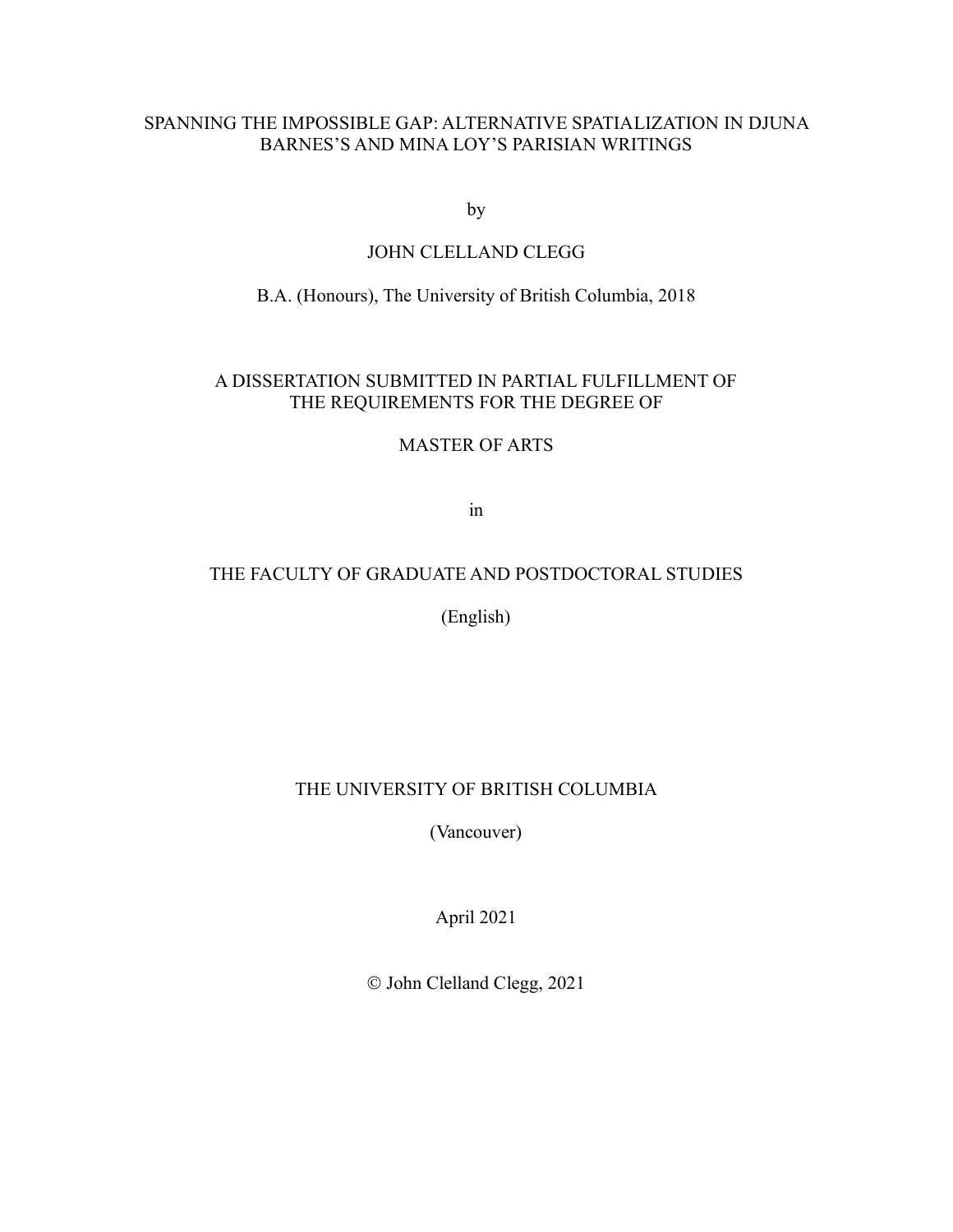The following individuals certify that they have read, and recommend to the Faculty of Graduate and Postdoctoral Studies for acceptance, the thesis entitled:

Spanning the Impossible Gap: Alternative Spatialization in Djuna Barnes's and Mina Loy's Parisian Writings

| submitted by                                         | John Clelland Clegg          | in partial fulfillment of the requirements for |
|------------------------------------------------------|------------------------------|------------------------------------------------|
|                                                      | the degree of Master of Arts |                                                |
| in                                                   | English                      |                                                |
| <b>Examining Committee:</b>                          |                              |                                                |
| Dr. Judith Paltin, Assistant Professor, English, UBC |                              |                                                |
| Supervisor                                           |                              |                                                |
| Dr. Miguel Mota, Associate Professor, English, UBC   |                              |                                                |
| <b>Supervisory Committee Member</b>                  |                              |                                                |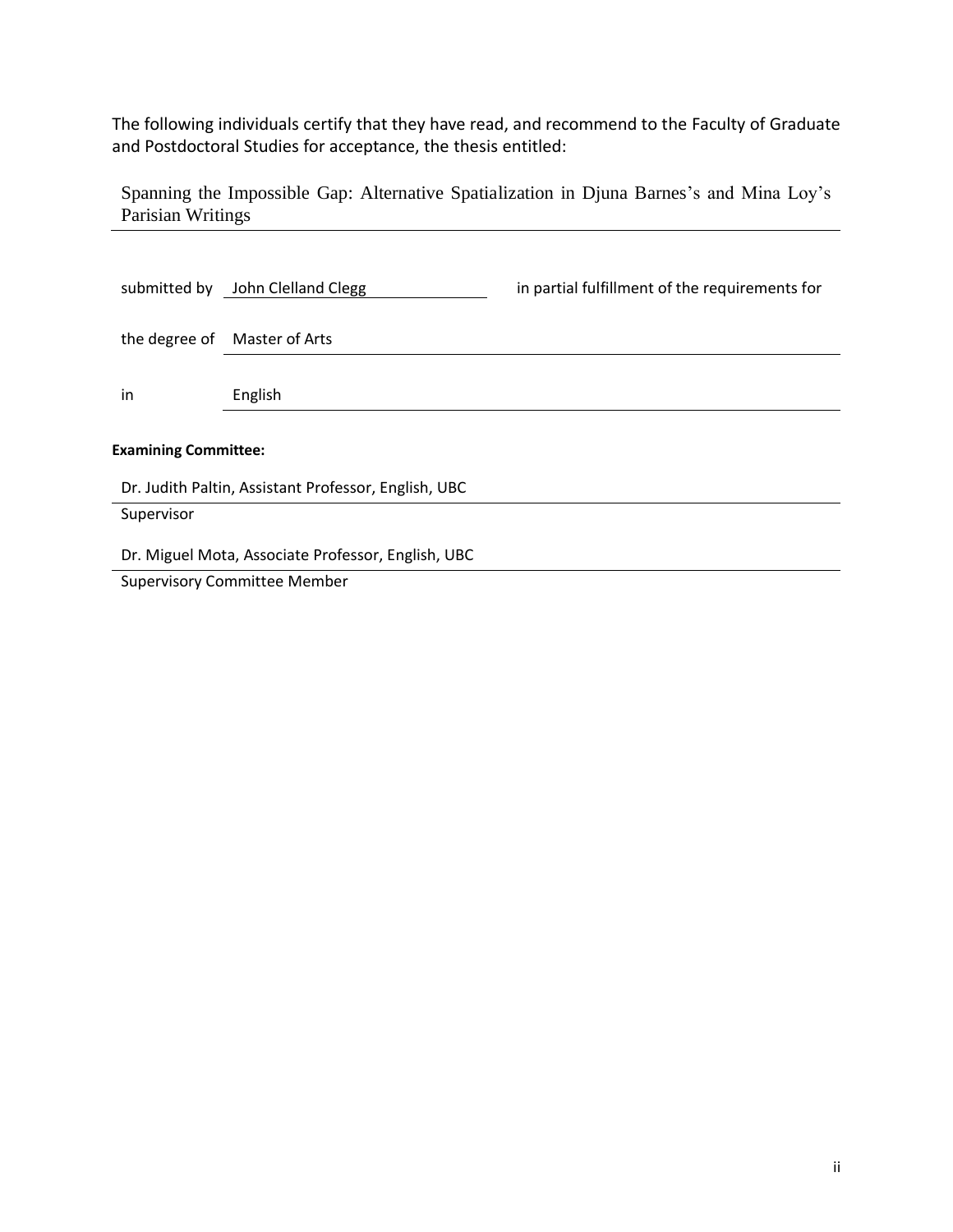### **Abstract**

This thesis examines the ways in which queer/female authors engaged with, altered and represented interwar Paris in two prominent novels: Djuna Barnes' *Nightwood* (1936) and Mina Loy's *Insel* (1991). Both of these texts are concerned with repressed queer/female subjects who engage with the city in a way that deconstructs bourgeois social mores. I argue that these novels, though often read as "placeless" or "ephemeral," are, in fact, intimately aware of spatiality, and its potential to serve or repress dissident subjectivities. I employ a theoretical approach that is indebted to "geocritical" scholarship, both recent and ancient, at the core of which are works of: Robert Tally, Michel Foucault and Zeno of Elea. I begin, in my first chapter, by reading the represented spaces of Djuna Barnes' opus, *Nightwood*. I examine how Barnes demonstrates disdain for dyadic partitioning of space, and how she instead sees generative potential in a radically osmotic relationship between places. I thereafter turn to Michel Foucault's theory of "heterotopia" in order to delineate a reading that suggests Barnes sees in her form a potential to figuratively rebuild a world lost to her. In my second chapter I move on to a discussion of Barnes' friend, Mina Loy, focusing mostly on her novel, *Insel*, but also attending to her poetry and political writings. Reading Loy's writings in consideration of her relationship with two radical artistic movements – futurism and surrealism – I parse how Loy crafts spaces indebted to each group's expressed scientific interest. I focus in on *Insel* and how its spaces are conceived of as analogous to non-Euclidean geometry, specifically as it was delineated in Zeno of Elea's "paradoxes," which were of interest to the surrealist movement. The culmination of this reading ends with my suggesting that Loy's retention of *Insel* from the exchange economy was a gesture equivalent to a non-Euclidean conception of infinite space. I argue that these authors' attention to alternative spaces, when considered together with their writing's own formal qualities, as well as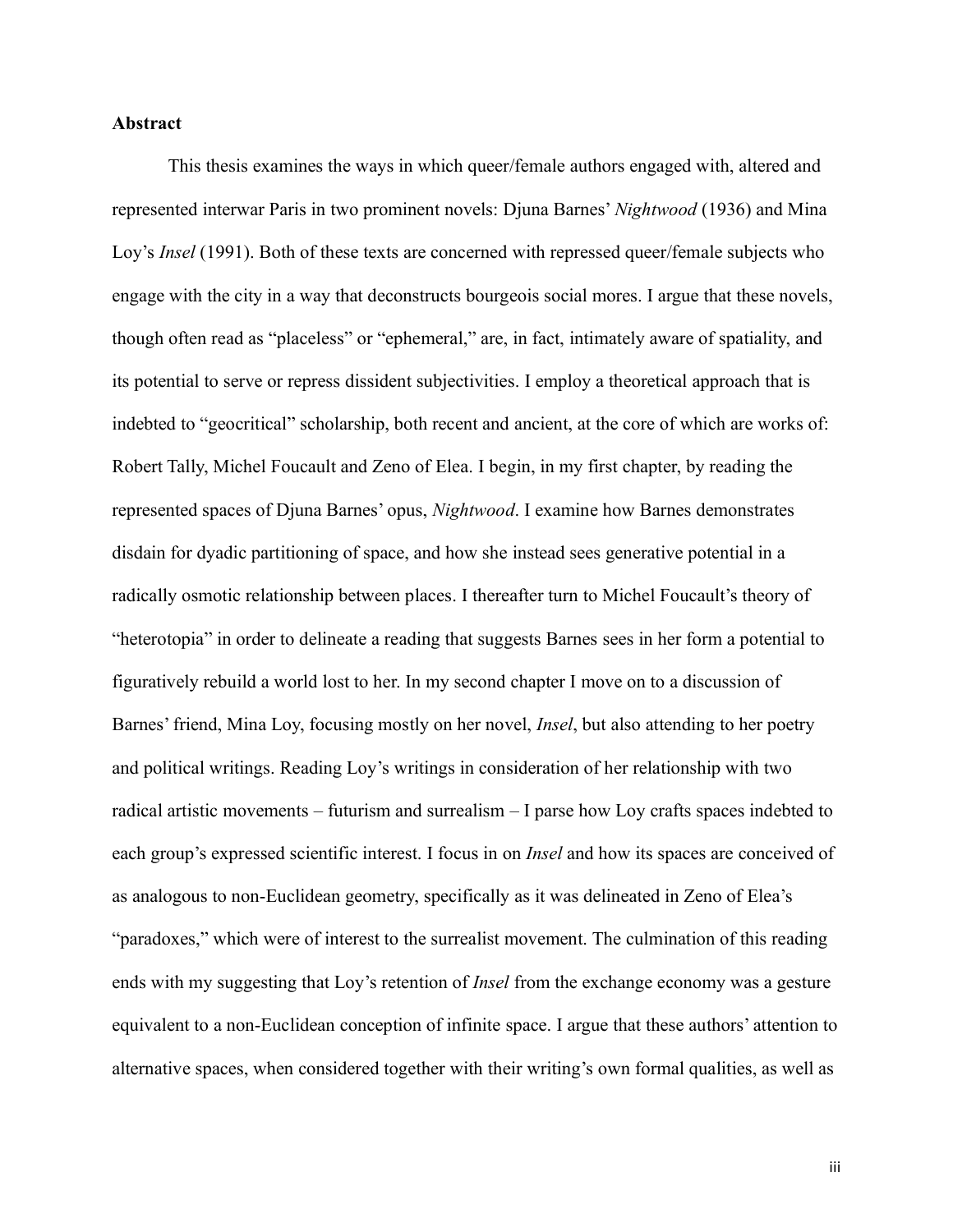that of the art depicted within their texts, evidences a vital elucidation of space that thwarts the hegemonic, entirely logical, construction thereof.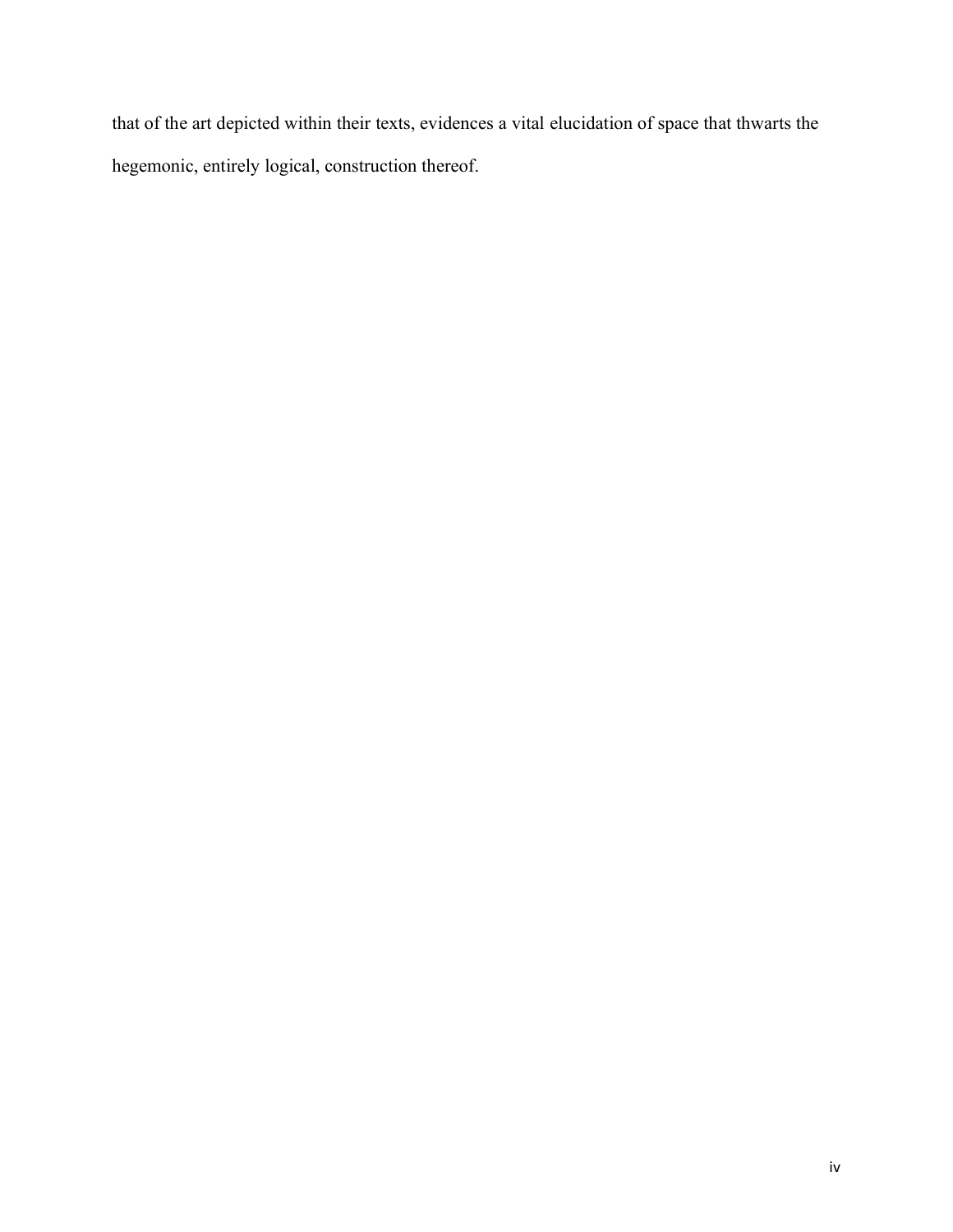### **Lay Summary**

Studies regarding artistic engagements with place and space, and the subsequent representations thereof, have proliferated at an increased rate recently. However, these studies are often concerned with masculine, heteronormative, hegemonic and canonical authorial perspectives. This thesis aims to study how two female authors, one queer and the other not, attended to the way space affected their lives and art. Djuna Barnes and Mina Loy, the authors with which this thesis is concerned, both lived and worked in interwar Paris, a period and place that has heretofore served as fertile ground for many of the aforementioned, masculine geocritical studies. I intend to explore how these two authors, often read as "placeless," were intimately aware of liberatory potential of rewriting space – a world whose map is their writing.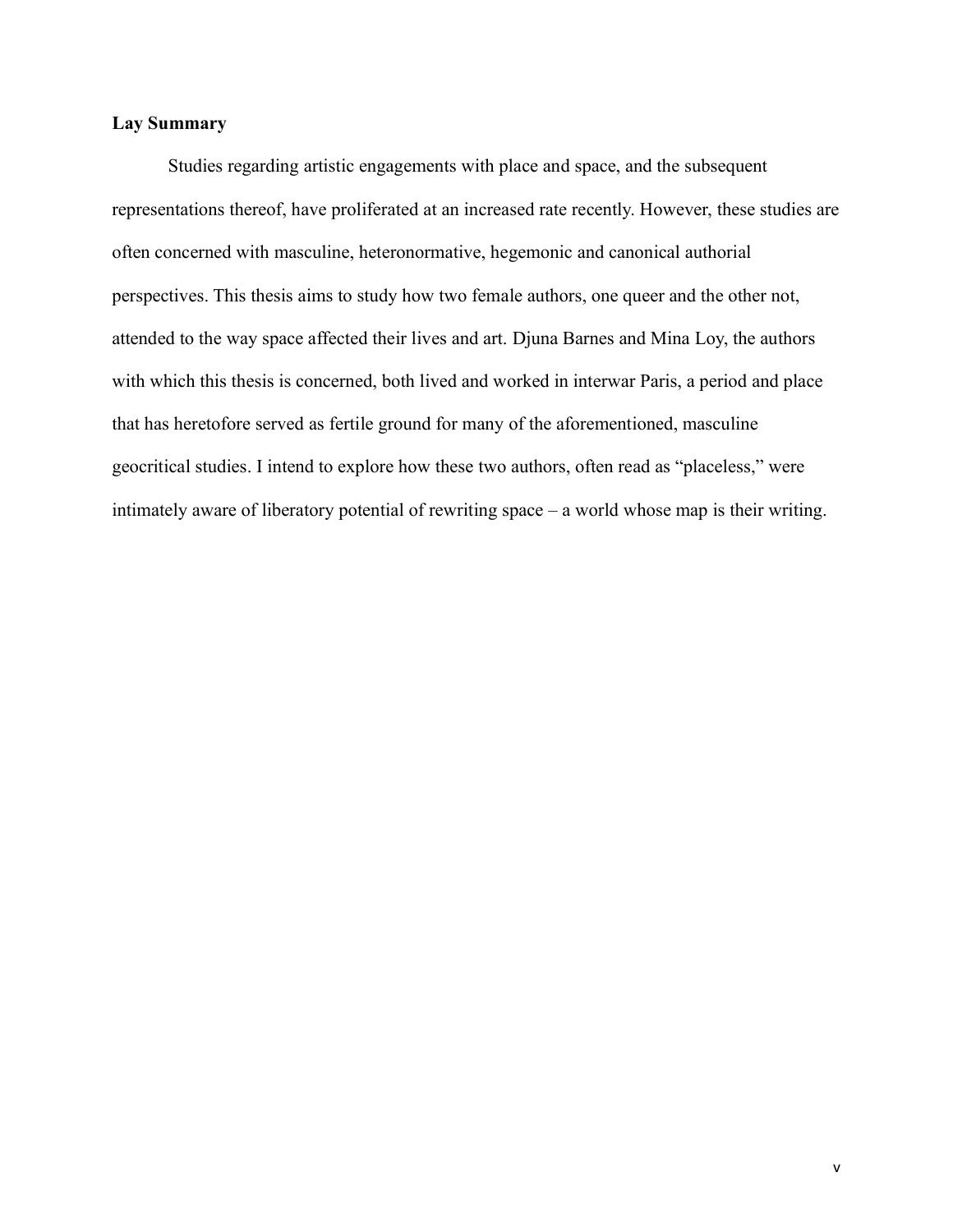# **Preface**

This thesis is original, unpublished, independent work by the author, J. Clegg.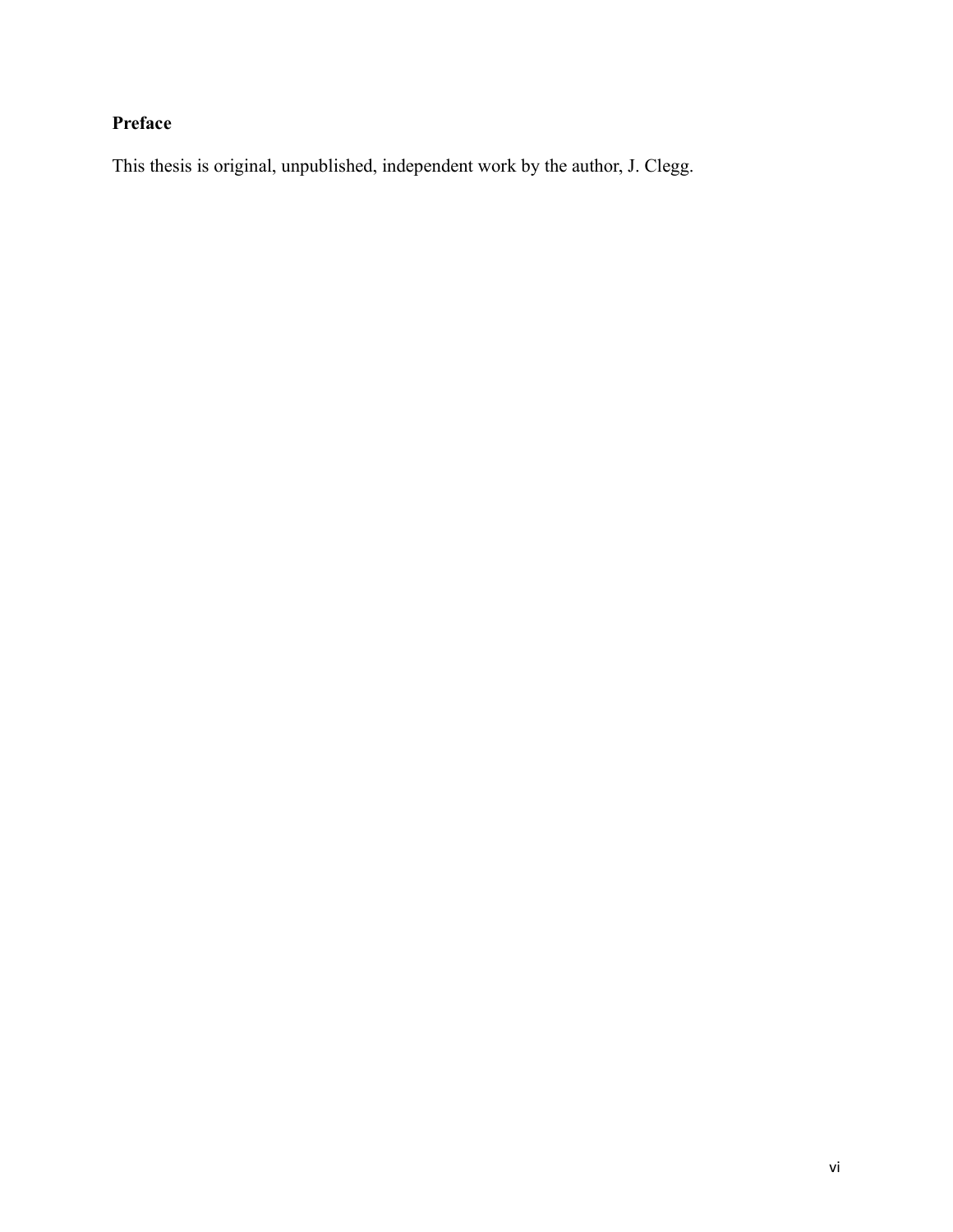# **Table of Contents**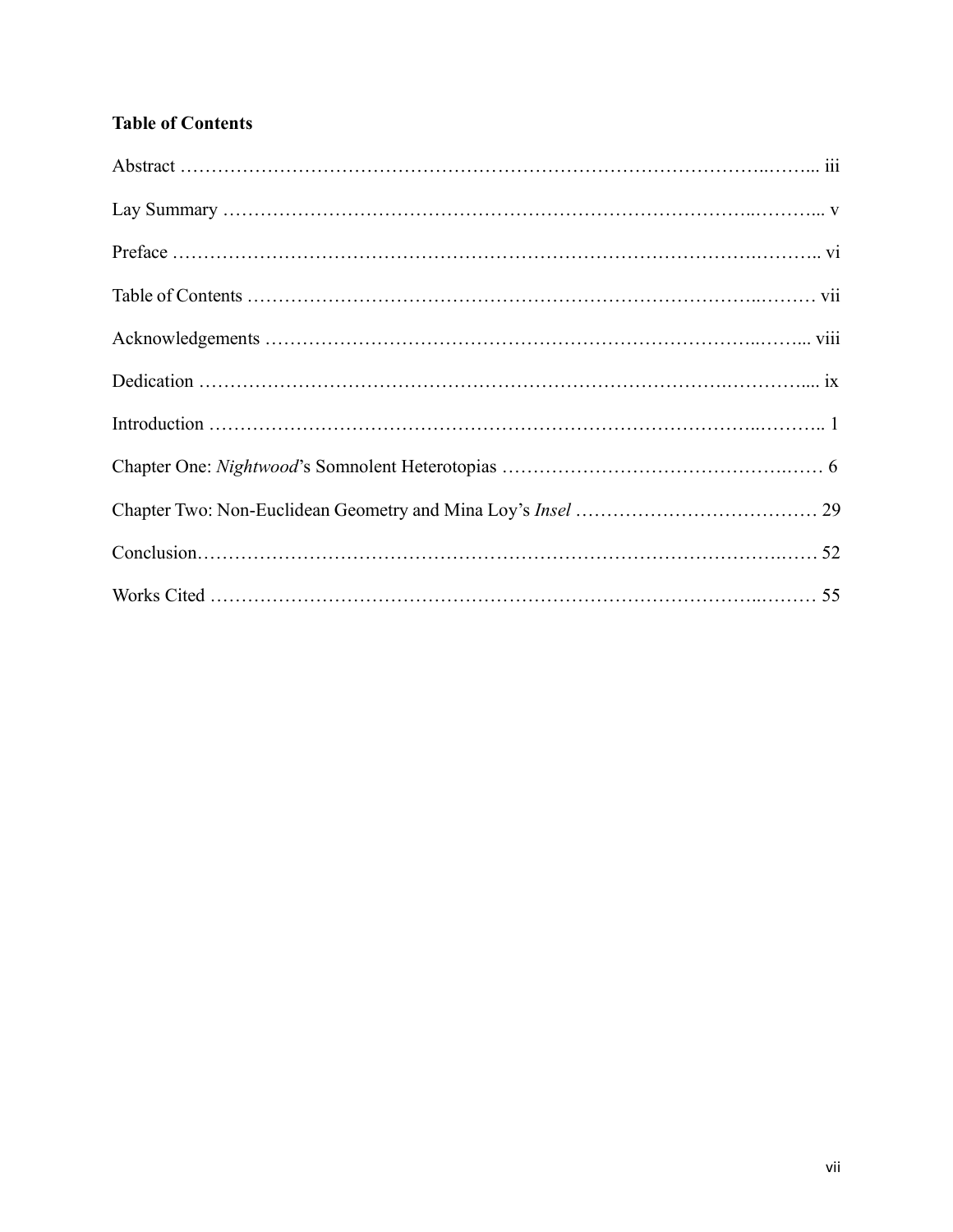## **Acknowledgements**

First and foremost, I would like to thank Dr. Judith Paltin for agreeing to take on yet another one of my oftentimes overly-abstract projects. And Dr. Miguel Mota, for once again being my second reader.

I would also like to thank my family: my parents, my sister, and all the rest, who have always provided a network of care that has allowed me to endeavour towards my loftiest goals.

To my friends, who have seen my development from a near high school dropout to a graduate student, thanks for the good times that always serve to rejuvenate my weary soul.

As for Anita, who deserves her own page…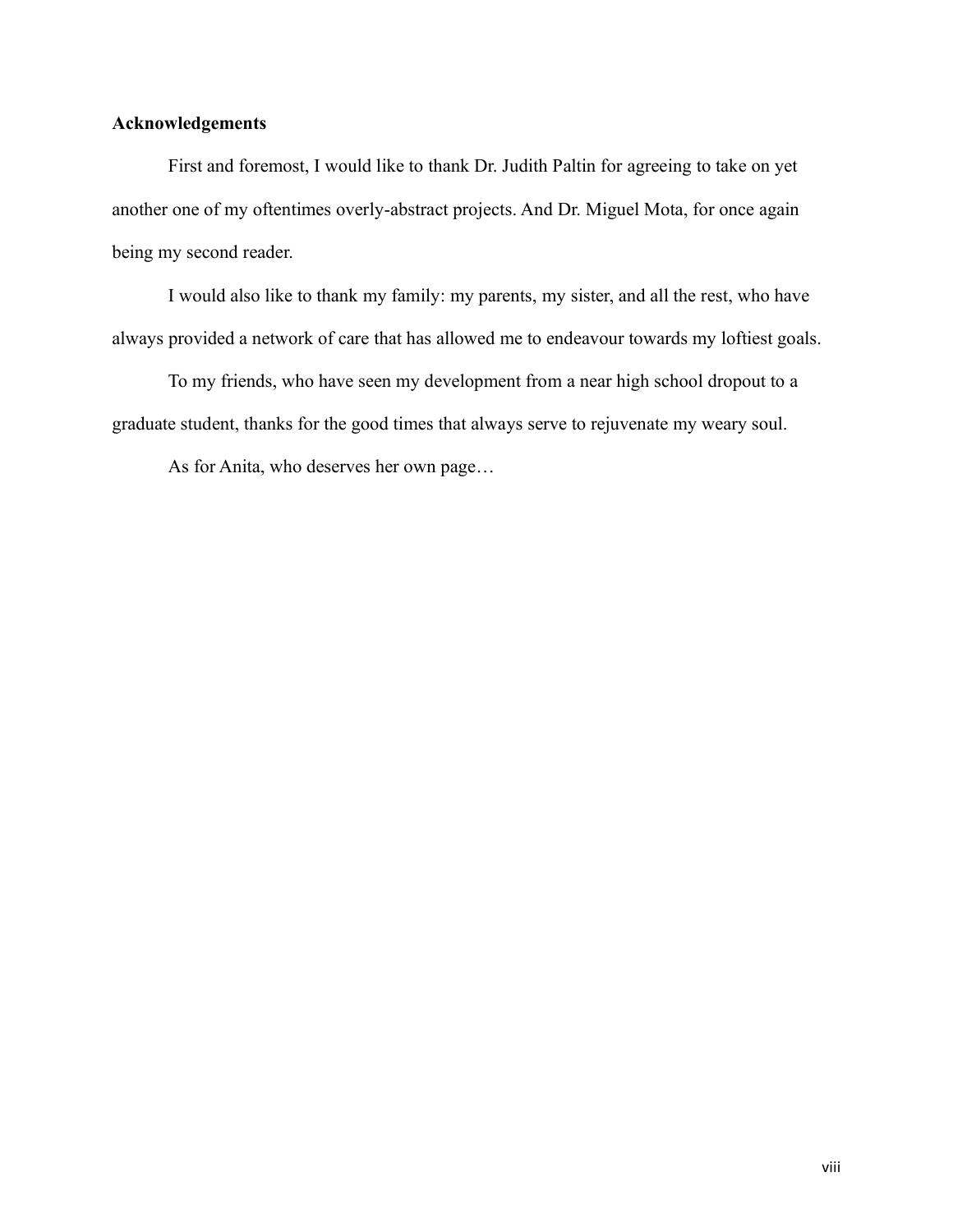*For Anita, and her infinite mind.*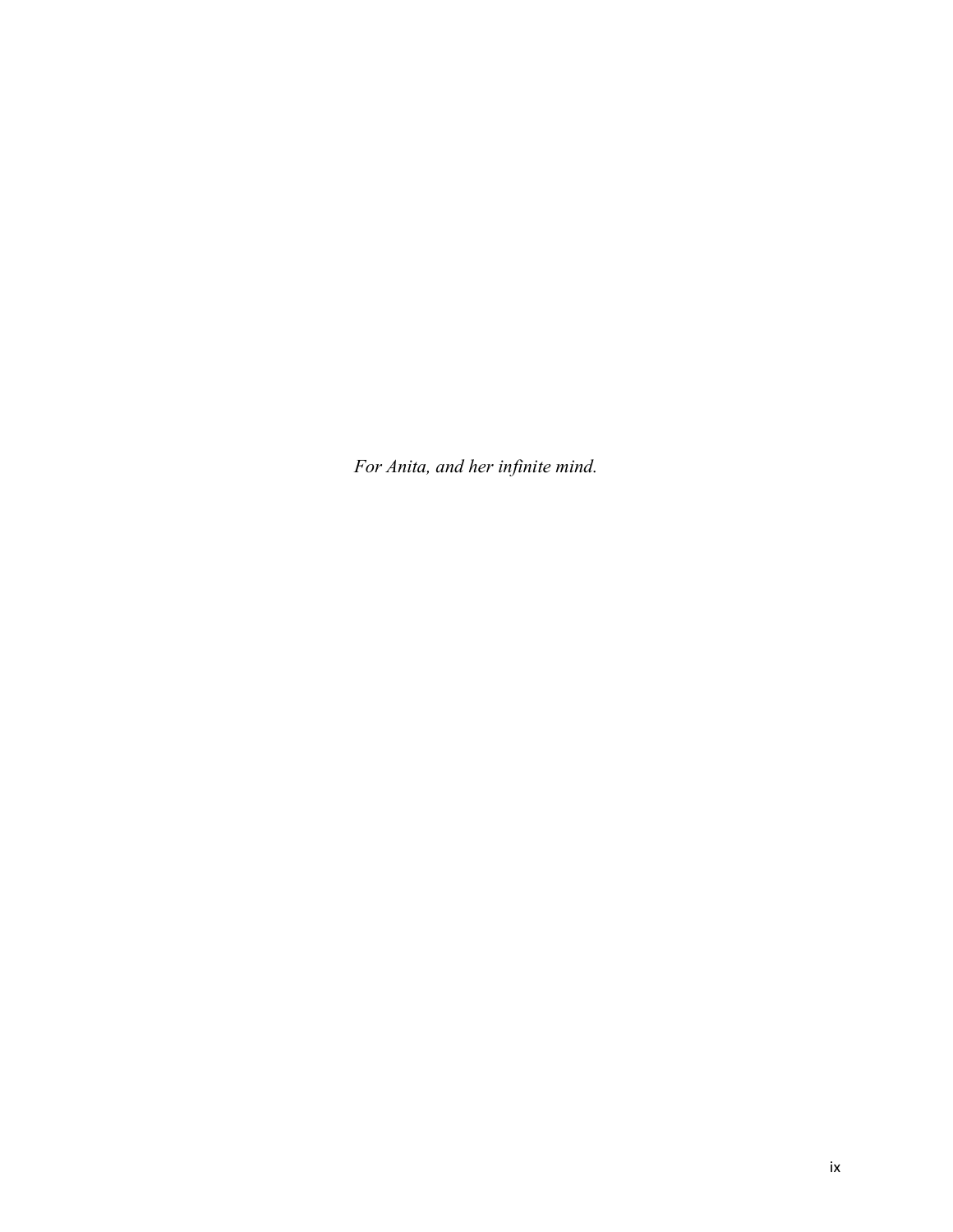# **Introduction**

At night Paris is a warren, the streets are infinite, endless, they proliferate, grow longer, merge and interpenetrate, shrink and widen, as if viewed through opera glasses, or meet at sharp angles, even right angles, constituting a vast trelliswork, a tangled scaffolding of iron tubes laid flat on the ground. Paris by night is a labyrinth where every street opens onto another or onto one of the boulevards so aptly described as arteries

*-*Jean-Paul Clébert, *Paris Vagabond* (128)

Generally speaking, the aim of this thesis is to resituate the works of Djuna Barnes and Mina Loy in dialogue with the imaginative influence exerted over them by Paris during each author's time in the city. In this project I turn my gaze specifically to texts by Djuna Barnes and Mina Loy, interrogating how they replicate in their artistic practice the generative space/places encountered throughout the interwar Parisian cityscape. I aim to parse how Barnes and Loy, as prominent female authors and thinkers, distinguish between the sexually-/hetero-normative spaces of modern Paris and their generative and alternative counterparts, and how they thereafter imbue their form with a replicable spatialization. These authors both resist the notion that generative space for queer and female individuals is one that merely mimes and appropriates the dyadic hegemony of heterosexual and masculine spaces – a spatial reconfiguration that many queer female writers of their time embraced.

The Parisian historian, Eric Hazan, has noted the tendency exhibited by cultural Paris to allow the societal "rejection of genres, boundaries and hierarchies," artistically embodied in the Benjaminian "flâneur", "who erected the metropolis into a theoretical object, an instrument of rupture with the forms of the past" (315-316). I address a lack of geocritical work concerned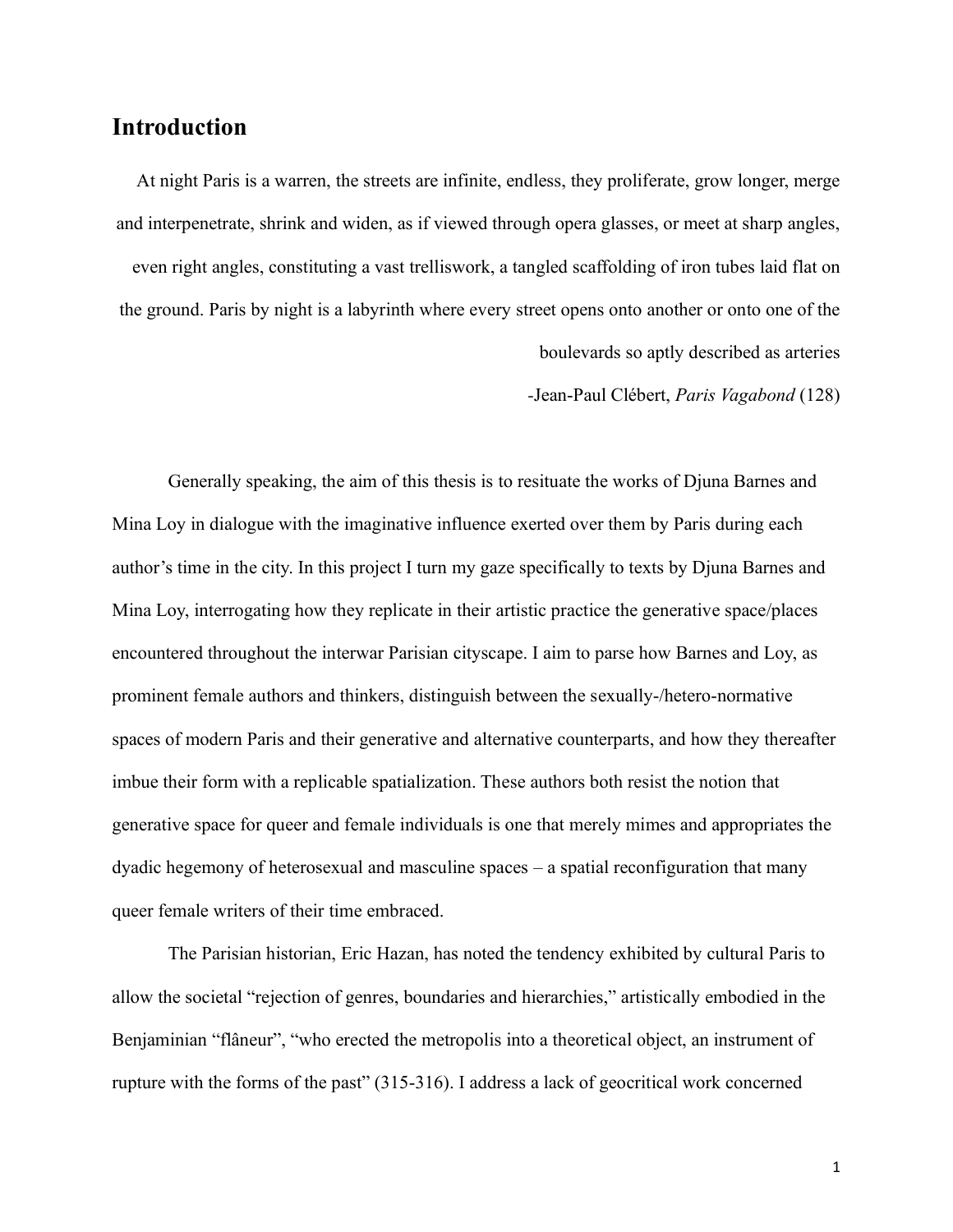with queer/female – and queer-female – representations of the most literarily toured city in history. There is precedent with regards to the interpretive potential of reading Parisian cityliterature. However, by and large, critics have not done their due diligence in applying previously established critical apparatuses to queer/female Parisian literature. One need not look any further than the aforementioned Walter Benjamin's geocritical ur-text, the *Arcades Project* (1999), particularly its opening section, "Paris, the Capital of the Nineteenth Century", in order to comprehend the importance Paris has in the field of geocriticism. In the first section of this work Benjamin develops our current academic understanding of the Flâneur, as well as a cogent analysis of the modern conditions that generate the archetypical figuration thereof. Benjamin notes that Paris, throughout the nineteenth century, was the setting that allowed for the "private individual [to make] his entrance on the stage of history," and that "for the private individual, the place of dwelling is for the first time opposed to the place of work" (8). This due to what David Harvey called Paris' "bludgeon[ing] ... into modernity,' after the French Revolution of 1848 (2). In Paris' modern entrenchment of post-Industrial Revolution capitalism, Benjamin developed his idea of the generative reading one can undertake of the city-dweller, and the city dweller's artistic output – the life and work of the flâneur. The flâneur – epitomized, according to Benjamin, by the poet Charles Baudelaire – "stands on the threshold – of the metropolis as of the middle class," but "neither has him in its power yet" (10). Thus, the flâneur is conceived of as occupying a space outside of the modern city-proper, and its notion of middle-class comfort. I would argue that the flâneur, being simultaneously apart from and perceptive of Paris, enacts the role of critic, who is able to, unlike the porous borders of Paris' social spaces, contain his world as and in what Benjamin calls – in reference to Richard Wagner's concept of intermedial holism via theatre – "the total work of art"  $(11)$ .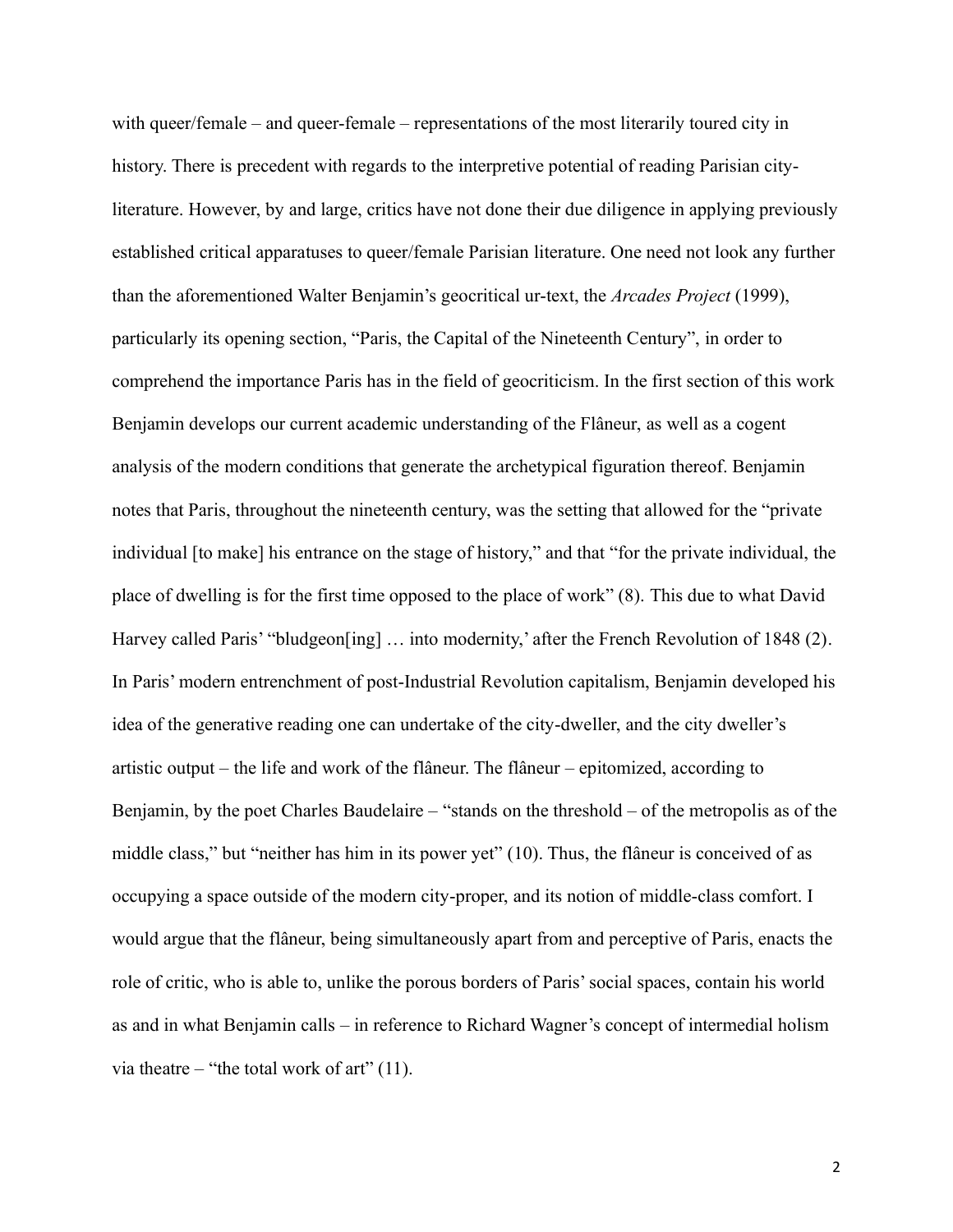The geocritical framework that informs my readings of the texts that are the locus of this project is deeply indebted to the work of Robert Tally Jr. His most recent monograph, *Topophrenia* (2019), serves as a cogent map for the ways in which we read and write space, and how that same writing might contribute to its subject's production. Tally coins the term 'Topophrenia' in order to categorize a literary thoughtfulness that is invested in "thinking about place, which also means thinking about the relations among places, as well as those among subjects and places" (23). Furthermore, Tally goes on to explicate that "Topophrenia characterizes the subjective engagement with a given place, with one's sense of place, and with the possible projection of alternative spaces" (23). The "alternative spaces" of which Tally speaks are those that challenge the "objective structures and systems that condition … our perceptions and experiences of space and place" (23). "Alternative spaces," in accordance with Tally's thoughtful analysis, emerge as a critical space that serve to impel fundamentally controlling and bourgeois spaces into relief. As such, my theoretical framework is further influenced by thinkers and authors who touch upon "alternative spaces" that are conceived of as inherently critical or otherwise literary realms. Michel Foucault's vision of "heterotopia," Joseph Franks' concept of "spatial literature," as well as Zeno of Elea's non-Euclidean geometries and the surrealist's formal appropriation thereof are all delineated later on in this project. Various other sources will be included to support these texts and allow for a political thrust: Jane Bennet's theory of vital materialism, Deleuze and Guattari's nomadism and Shari Benstock's study of female Parisian artists are all important for this work.

In the first chapter of this thesis I take up Djuna Barnes' opus, *Nightwood* (1932), as my field of study. After a brief deliberation about Barnes' expressed interest in city-writing, evidenced by her time as a journalist in New York City, I turn to her (in)famous novel. My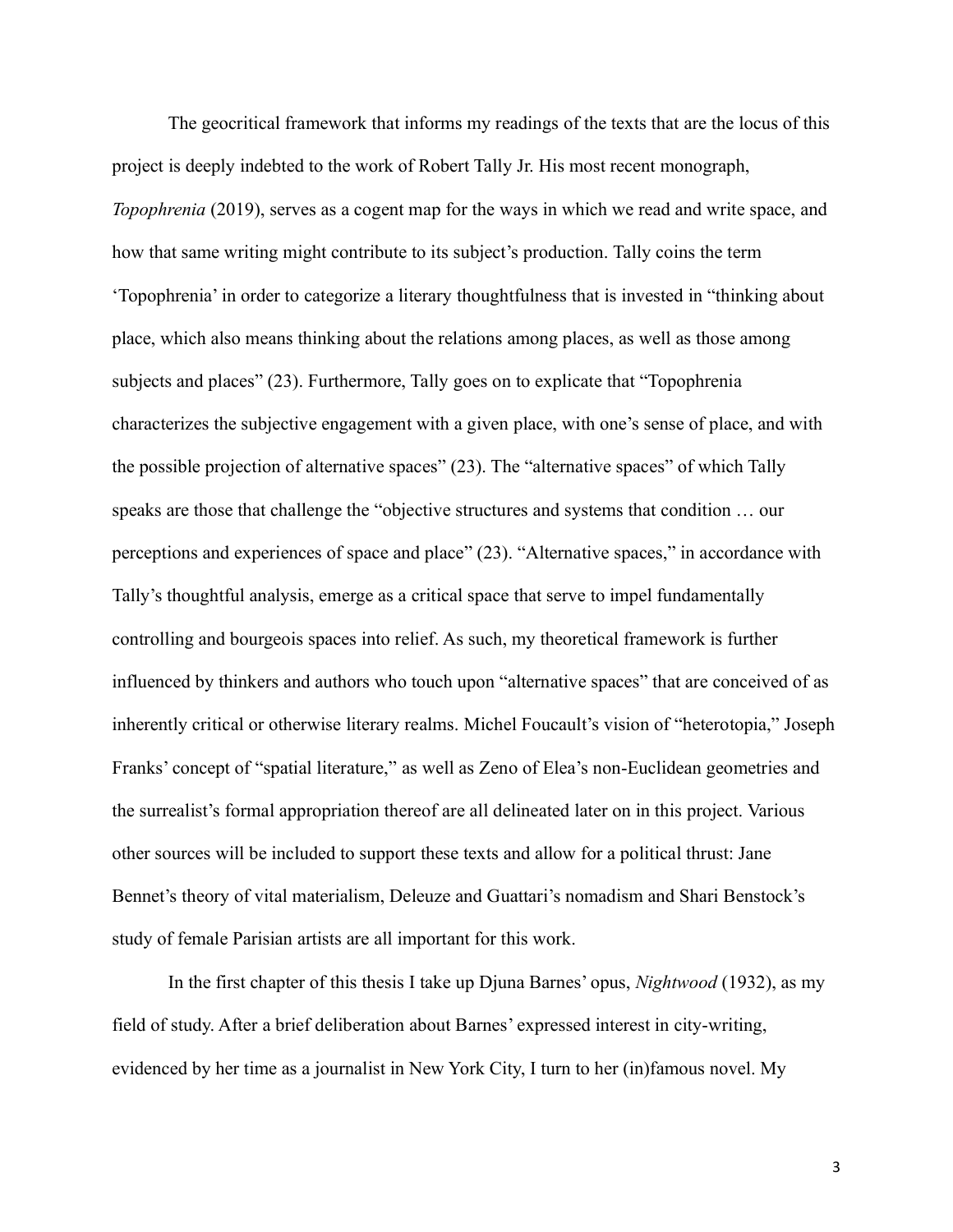reading contends that Barnes rejected the modern tendency of hegemonically replicable organizations of queer-life in Paris, and that the emblematic locus of this rejection was figured in the domestic yearnings exemplified by Paris' lesbian citizens at the time of writing. I go on to parse how Barnes utilizes the (problematically) degenerate Jew, Felix Volkbein and his father, Guido Volkbein, and their tragic aspiration towards gentility as symbolized by the domestic abode, as a pedagogical cautionary tale regarding Paris' Lesbian community's desire to mime the spatial/place practices of bourgeois society. Thereafter, I turn to a reading of the radically porous spaces occupied by *Nightwood*'s cohering character of interest, Robin Vote. Robin Vote, I contend, occupies and enlivens a space that rejects the home/world binary, instead choosing to exist within a heterotopic realm. I delineate exactly what I mean by appropriating Michel Foucault's term, "heterotopia," and how its implementation by Barnes serves to upset the bourgeois social order as reified in stratified space. By way of conclusion, I turn to the diegetic narrator, Dr. Matthew O'Connor, reading his narrative enterprise as itself a heterotopic enterprise, which thereby suggests Barnes' own work too, becomes an artistic heterotopia.

In my second chapter I undertake a reading of Barnes' friend and contemporary, Mina Loy, and her posthumously published novel, *Insel*. After introducing the text, wherein I discuss a good number of the slight corpus of critical works regarding Loy and *Insel*, I endeavour to historicize Loy's time in Florence, during which she was an ancillary member of the ascendant futurist movement. It was during this period, I go on to suggest, that Loy became intimate with "new physics": Einsteinian relativity, quantum mechanics, and various other radical new scientific theories. It was also during this period that much of Loy's feminism took shape by way of her manifestos and poetry, the diction of which oftentimes relied upon the language and style of the futurist aesthetic. I then turn to Loy's engagement with surrealism in Paris, a city she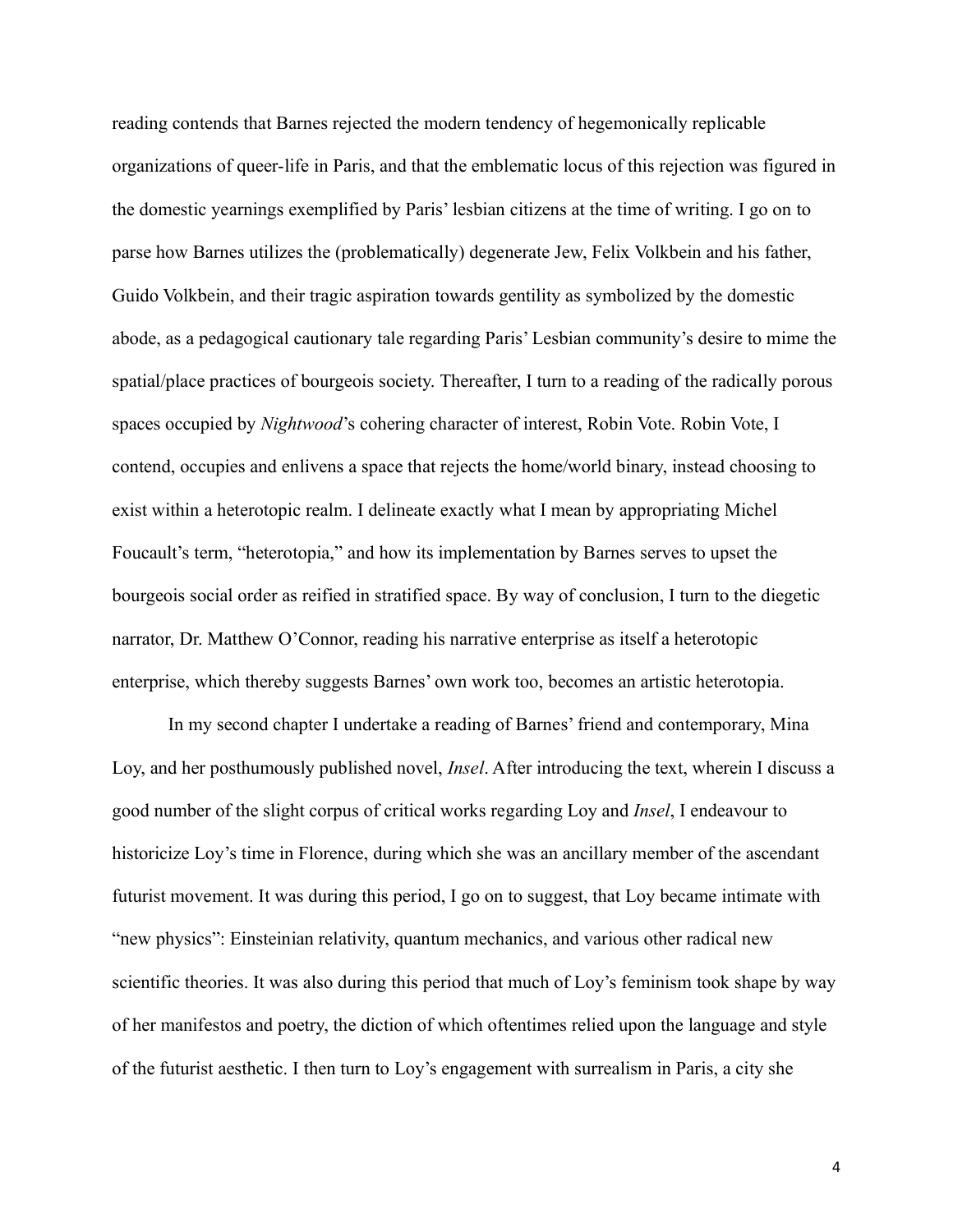relocated to just over a half-decade after her abandonment of futurism. Surrealism's ideation of illogical planes of non-Euclidean geometry will be germane to this part of my thesis. After a short discussion of how various surrealists deployed and created non-Euclidean fractal techniques and works of art, I will go on to suggest that Loy utilized surrealism's geometric tendencies in much the same way that she appropriated and altered futurist science-logic. Thus, this section culminates in my arguing that Loy employed these surrealist tricks in order to infinitely spatialize the world of her text.

In the end, by way of concluding this section and introducing the project *in toto*, I would like to turn to the author whose words serve as the epigraph for this introduction to my project. Jean-Paul Clébert, though perhaps less revered, less innovative and bawdier than Barnes and Loy, was an astute observer of the Parisian cityscape, its people, and their infinite spatiations. *Paris Vagabond* (1952) was his own attempt to recover ownership of Paris from its bourgeois interlocutors, wherein he suggests that the "revelation of the life of a city is not accessible to the public but reserved for initiates, for a very few poets and very many vagabonds" (50). Though Clébert's project, as a sort of down-and-out travelogue, could not be more formally dissimilar from my own, its objective thrust aligns with what I attempt to do here. Whereas Clébert attempted to capture an image of his home that rejected its post-war defacement at the hands of late-capitalism, I would like to, with this thesis, undo the common image of Paris as home and projection of the flâneur. Instead, I will be turning to critique a different vagabondage, that of the flâneuse.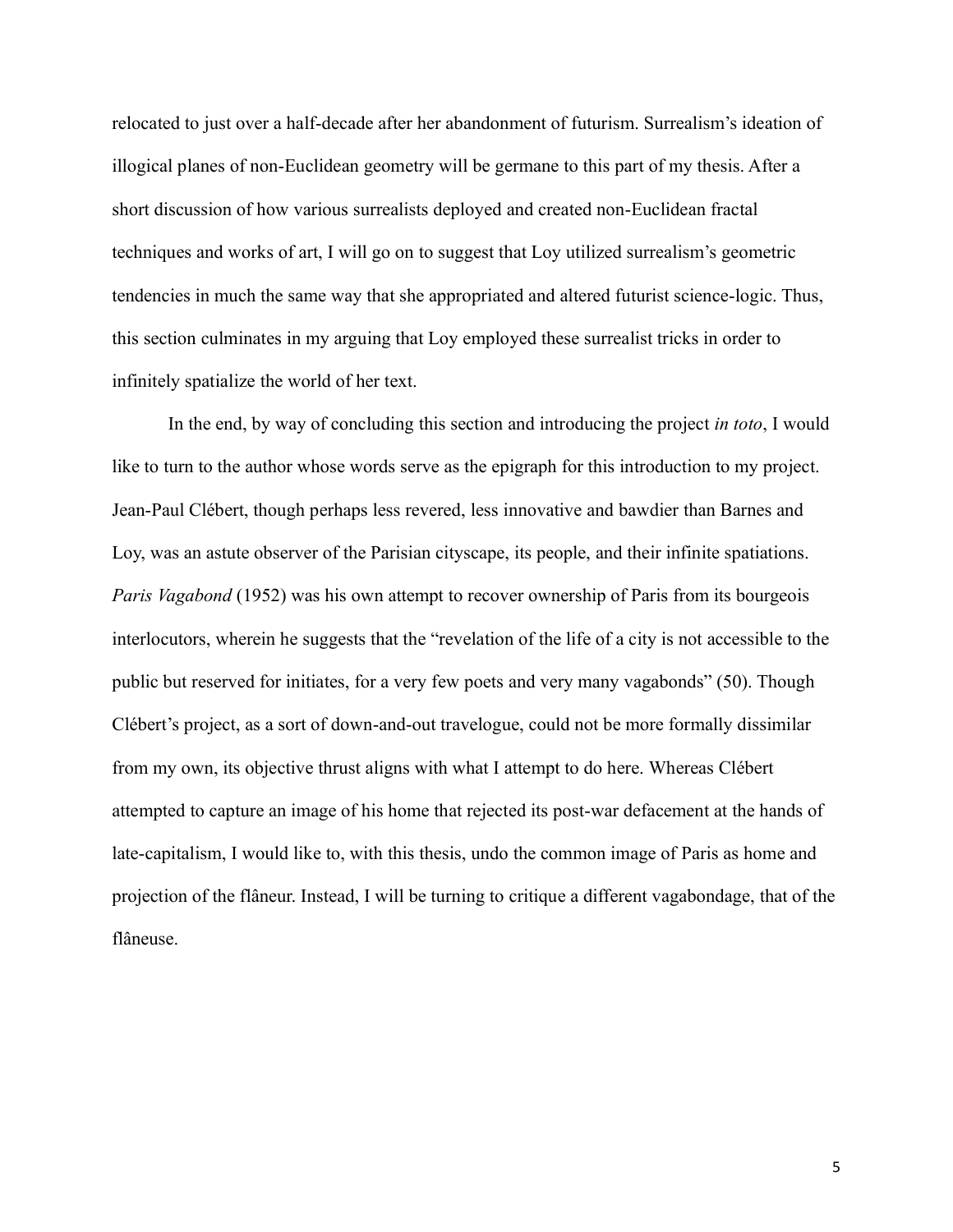# **1.** *Nightwood***'s Somnolent Heterotopias**

In this dynamic rivalry between house and universe, we are far removed from any reference to simple geometrical forms. A house that has been experienced is not an inert box. Inhabited space transcends geometrical space.

-Gaston Bachelard, *The Poetics of Space* (67)

1920's Paris saw the rise of a thriving queer scene, rivaled only by the equally admired/monished one that developed simultaneously in Berlin. With the emergence of modern liberality in Paris – cultural and ethnic admixture, artistic experimentation, (semi) permissible overindulgence in drink and drugs and the intentional reneging of sexual mores – there arose a culture around/through Paris' queer denizens that, although not by any means within the accepted demarcations of Western-Christian morals, allowed for in/out-group conviviality. The major difference between these two most prominent examples of queer scenes of modernity, as pertaining to their continued transmittance through cultural artifacts, is the identifiable difference between the major subgroups which served as the broader culture's historians. Whereas interwar queer Berlin was most frequently emblematized by gay men – Christopher Isherwood and Magnus Hirschfeld among them – queer Paris was primarily documented by lesbian and bi women. The sheer quantity of female writers (many of them lesbian/bi) that honed and practiced their talents in Paris throughout the 1920's-30s is astonishing. A distilled, yet representative, rollcall of the female chroniclers of interwar Paris includes Gertrude Stein, Radclyffe Hall, Natalie Clifford Barney, Colette, Hope Mirrlees, Mina Loy and Djuna Barnes.

The heady days of Le Monocle were, of course, not entirely positive. The prevalence of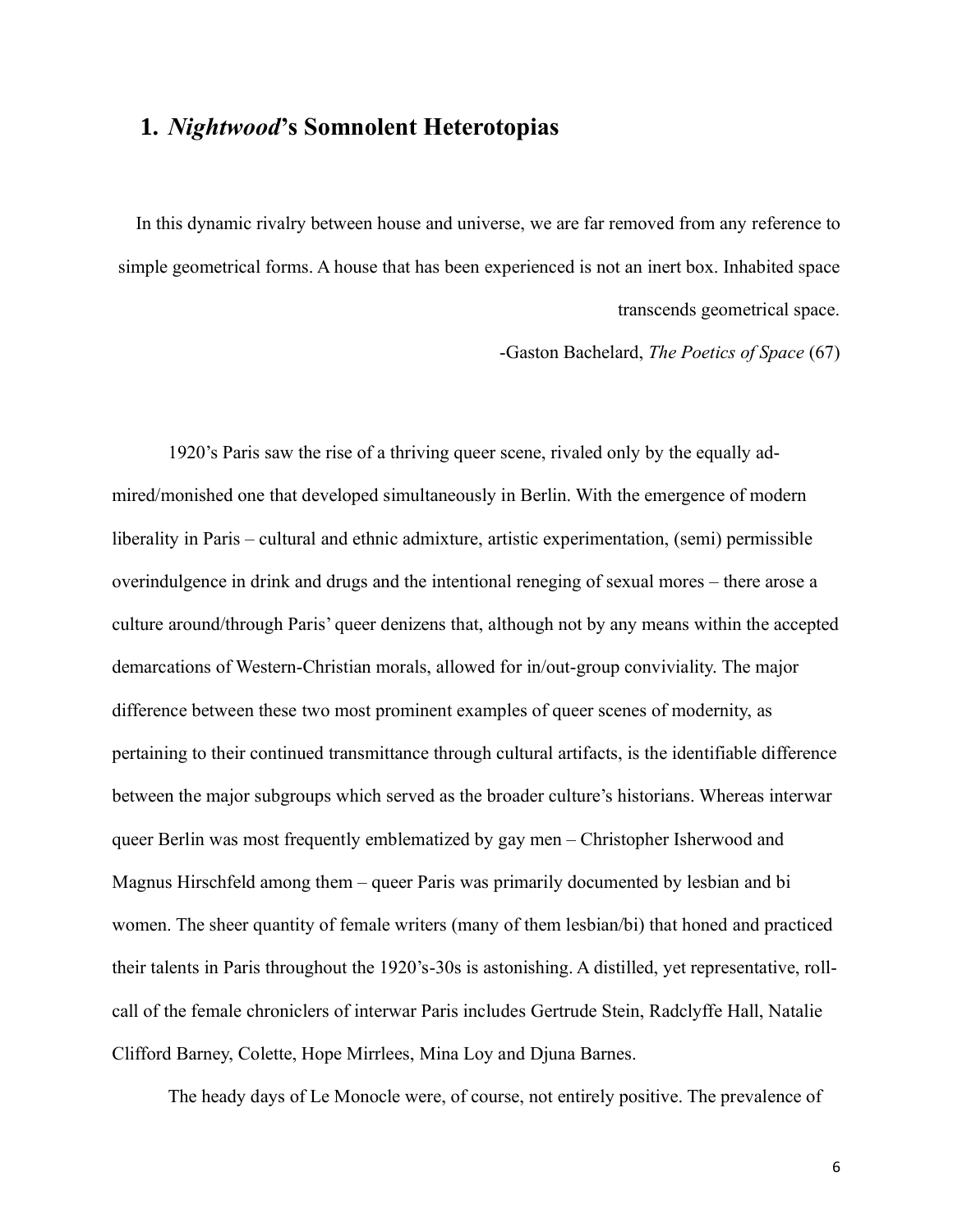lesbian and bi writers – and experimental lesbian/bi writings – is indebted to, or a fallout from, male (anti-homosexual) chauvinism that denigrated femininity (and lesbianism) to the extent that it concerned itself more with reprimanding male homosexuality, as it was seen as more detrimental to the well-being of Parisian society. Similarly, the misogynistic attitudes of the period created a public spectacle out of Paris' lesbian community. Shari Benstock notes that "by 1900 the city [Paris] itself had an international reputation as the capital of same sex love among women and was designated 'Paris-Lesbos'"; this effluence of lesbian culture both in and out of Paris was made possible, Benstock further elucidates, because "Despite the law against female cross-dressing (or perhaps because it forced female homosexuals to remain relatively invisible), it was male homosexuality rather than female practice that was the focus of middle-class moral outrage … male homosexuality was seen to be more threatening to the moral base of society than its female counterpart" (47-54). One of the women who Paris-Lesbos sheltered, and was thus subsequently immortalized by, was Djuna Barnes, who ventured to Paris, originally, out of vocational necessity, as *McCall's* assigned her to document the lives of expatriate Americans in the exotic French capital.

Long before she arrived in Paris – the city that she would call home for over a decade and, per Deborah Parsons, perhaps "spiritually for the rest of her life" (166) – Djuna Barnes demonstrated herself to be highly attuned to the intimate relationship she, and society in general, had with cityscapes, space, and place. The maiden voyage of Barnes' writing career took place in New York City, where she worked as a journalist for, amongst other publications, the *New York Press* and *Vanity Fair.* Much of her highly participatory work – submitting herself to forcefeeding, meandering through the seedier parts of the city in male disguise – was itself urban travel writing. As Justin D. Edwards reveals, Barnes's early New York City journalism,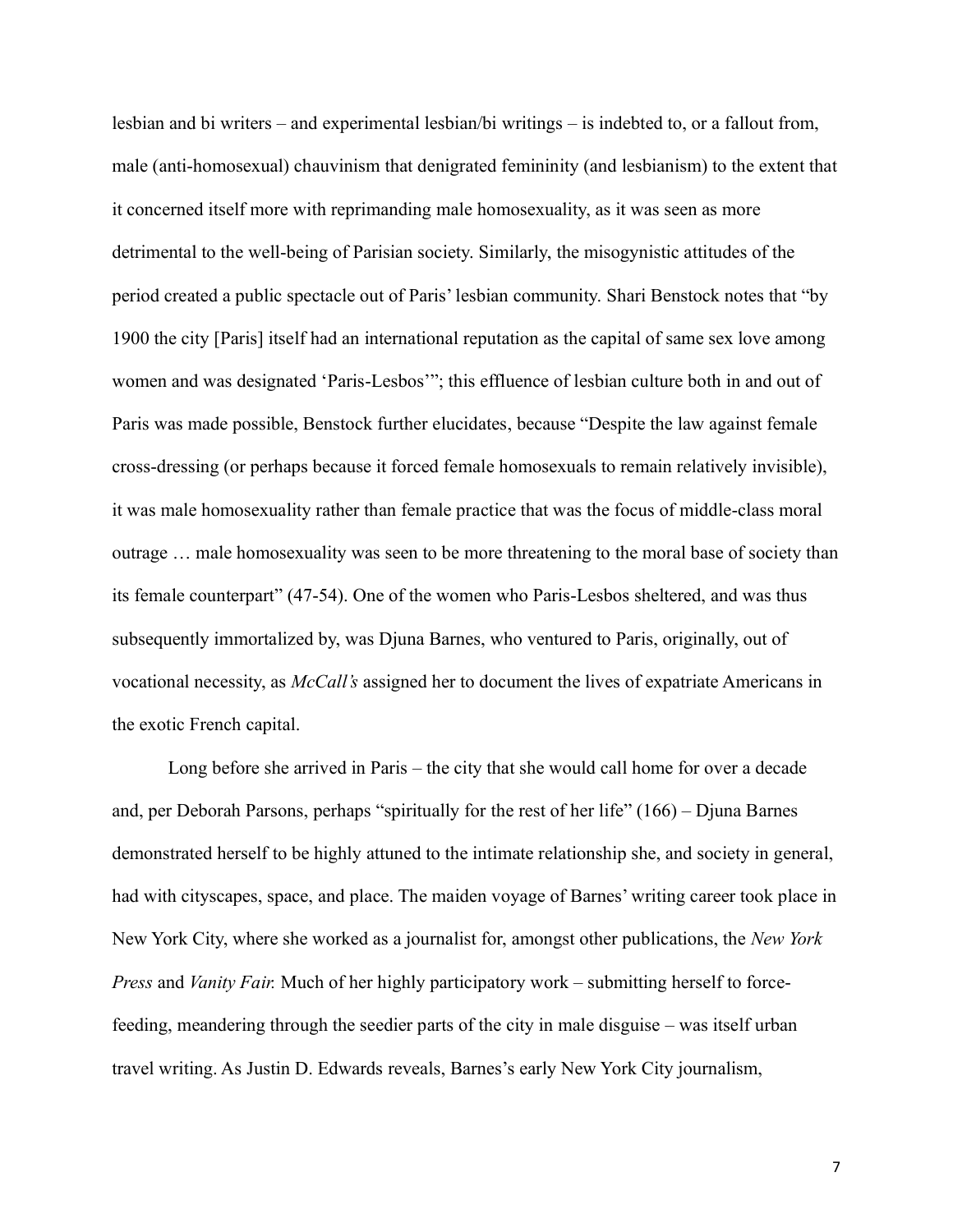embedded within a highly masculine profession, one bent upon hegemony and boundarydemarcation, shook up an otherwise bourgeois form/genre; out of her gender "duplicity comes a representation of the city that destabilizes and subverts the usual travelogue approach taken by male, middle-class explorers who have no problem identifying with dominant culture" (21). And, insofar as, as Yi-Fu Tuan notes, "bodies can speak and that it is their speaking and communicating with one another that sustains the human life of the city and indeed the material city itself", one may posit that Barnes actively, in her simultaneously protean and aping travel writing, aims to (re)construct New York City in an image that might have proved more hospitable to her as a queer woman. Barnes' urban travel writing not only destabilizes the "dominant culture" of New York City as Edwards suggests, it destabilizes the physical nature of the city itself. Barnes' spatially destabilizing writing, I contend, takes on an exaggerated form in her "Paris novel," *Nightwood*, wherein Barnes accomplishes a style that replicates the spaces of Paris' traditionally underrepresented queer community.

Critical studies of Barnes' *Nightwood* have consistently regarded the work as a purposeful diffusion of meaning/intent based upon its illegible characters and spaces. Tyrus Miller has suggested that Barnes' aim as she developed the carnivalesque assemblage of characters that people her text was to avoid "the impression of automatism … Barnes' characters are neither the puppets of her text … nor mere playthings of their own neuroses and perversions. They are free and alive, with significant passions and pains" (123). These "free and alive" characters, Miller later posits, constitute the populace of a "positionless" text which has about it a certain "generic and categorical uncertainty" that unsettles "literary historical oppositions like modernism and postmodernism" (124). Deborah Parsons, for her part, reads the textual bedlam of *Nightwood* as a purposive assault on the typically Modern strictures of "Ezra Pound's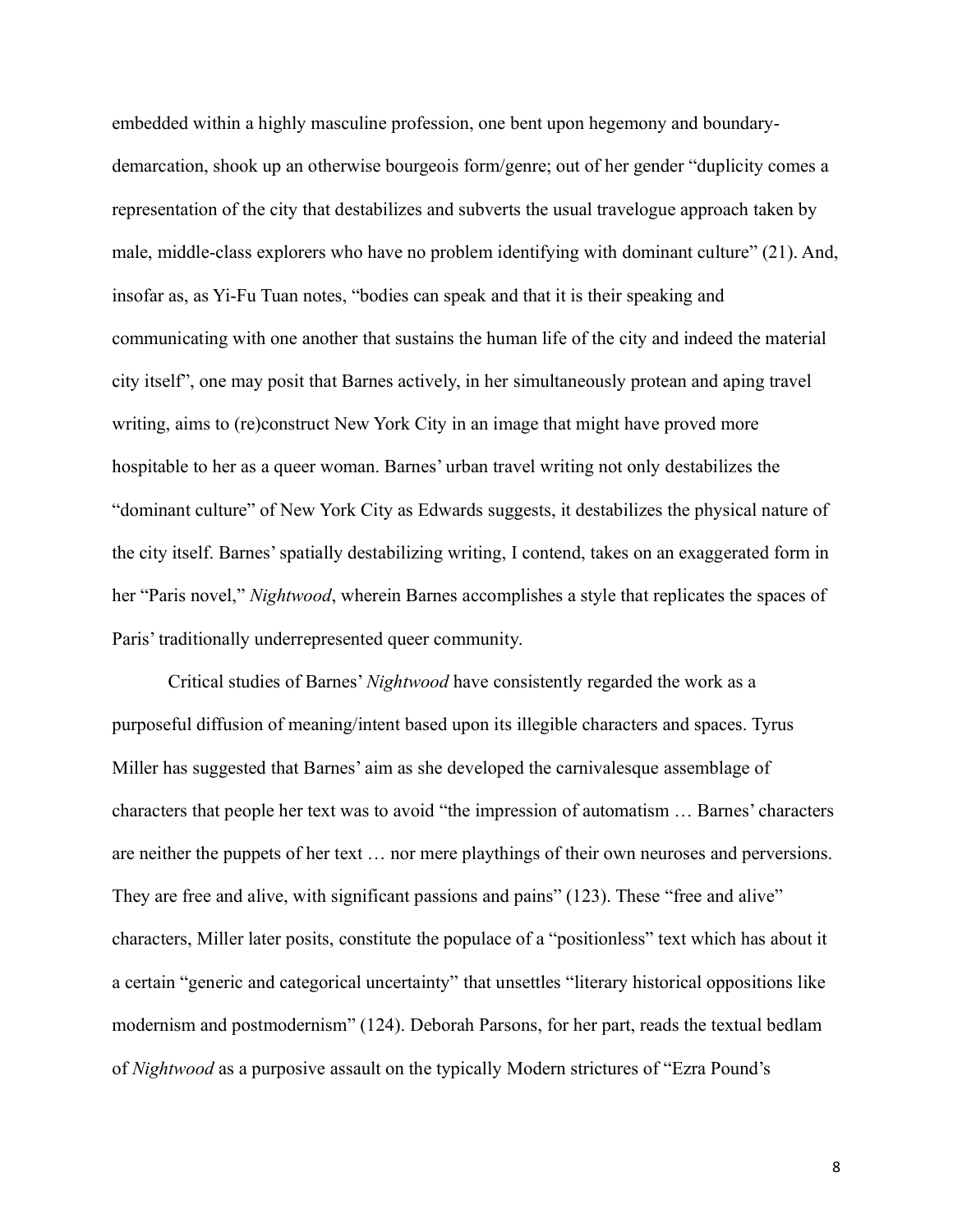advocacy of 'straight talk' [and] Eliot's own argument for the disciplinary logic of the modern novel" (165). Rather, Parsons goes on to argue, *Nightwood*, through "the overstatement of its own artistry … exposes the myth of modernism's claim to aesthetic mastery over the chaos of history" (166). The general tendency of critical work concerned with Barnes and her opus, both before and after Miller and Parsons, tends to walk the same line – eschewing appraisal of the place/space of the text (rendering it instead, placeless) and honing in on the vital characters that populate that "positionless" and "chaotic" world.

However, recently – around the same time that Robert Tally coined and elucidated upon the strictures of "Topophrenia" – critics of Djuna Barnes, *Nightwood* specifically, have let a modicum of geocriticism seep into their otherwise Milleresque critiques. Mary Wilson, in one of the most pointed studies of the space/place of *Nightwood*, suggests that Barnes challenged the tendency of literary representations of queer relationships being bound within mimetic dichotomous domestic narrative(s) that were abound in heterosexually hegemonic societies: "In *Nightwood*," she says "there is no border between home and world; any act of domestication is a futile, tragicomic attempt to perform domesticity and 'get the world home'" (436). Referencing the declamation by Matthew O'Connor that "In time everything is possible and in space everything forgivable; life is but an intermediary vice" (126-127), Brian Glavey states that "Barnes' intermedia art recognizes the redemptive appeal of the spatial and its repressive potential" (751).

The Paris of *Nightwood* (and indeed *Nightwood's* represented spaces *in toto*) is space that, while allowing for ephemerality and abstraction, is highly demarcated, navigable in parts, as it were. It is not a world constructed as unreferential, but rather, in its continuous combination of seemingly disparate spaces/places, one that is well-defined through its pointed and reconciliatory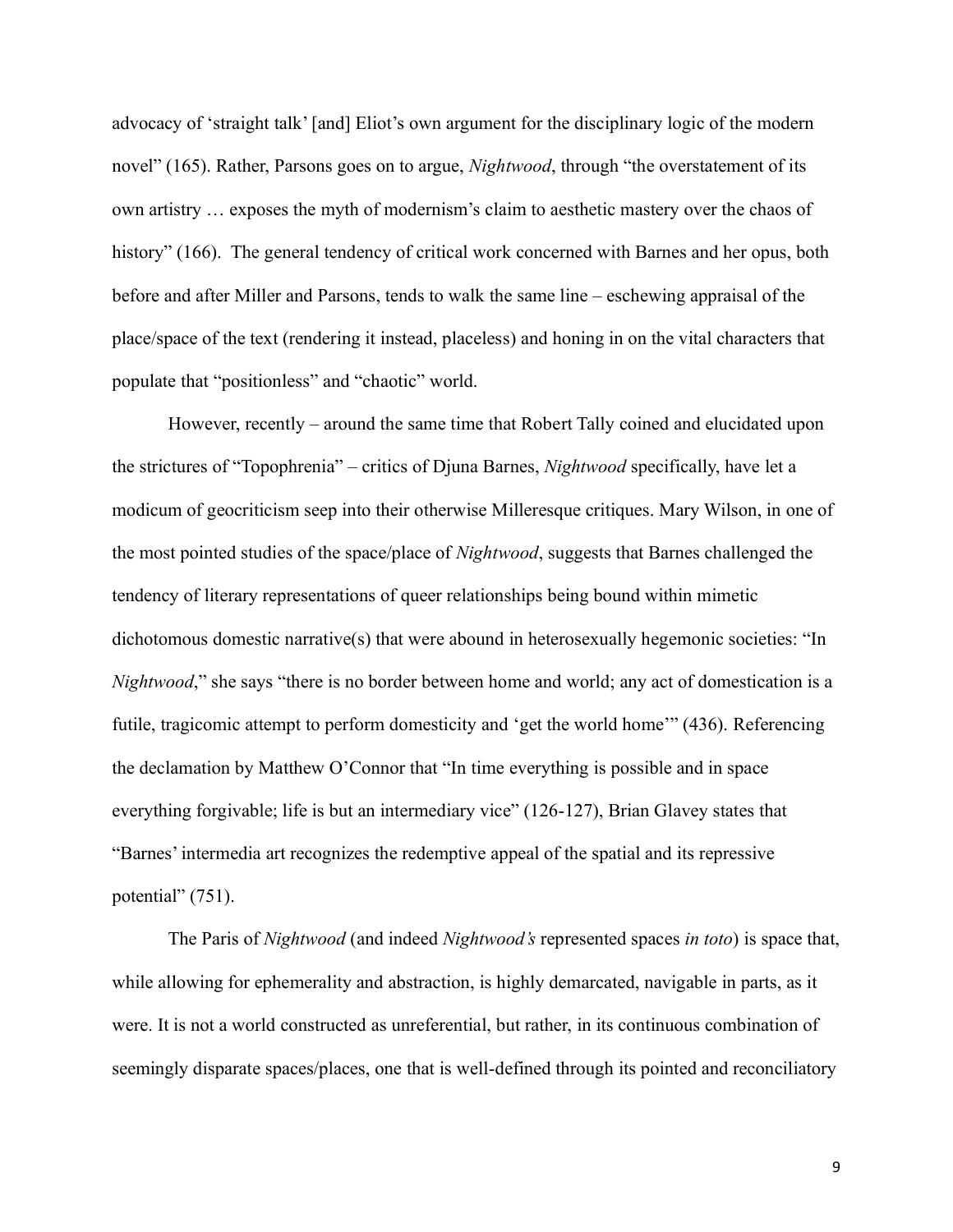topographic admixture. According to the doubled/diegetic narrator, Matthew O'Connor, Paris (that is, the one mapped by the text) is a unique and uniquely productive place/space. Paris is a city that emits a vast and dynamic aura the world over, drawing in the huddled masses and – as is to be seen some half-decade after *Nightwood's* publication – political belligerents alike. Dr. O'Connor states that "French nights [of which Paris is emblematic] are those which all nations seek the world over"; and he goes on: "The night and the day are two travels, and the French – gut-greedy and fist-tight though they often are – alone leave testimony of the two in the dawn; we tear up the one for the sake of the other; not so the French" (82). In this description of France/French citizens, O'Connor positions Paris as a place of harmonious duality that is reified by alternative/outside cultures only for its nighttime, digressive space. The French, on the other hand, do not distinguish so ardently between "night" and "day" "travels"; rather, they bring the two travels – spatial and spatially metaphoric – into the light of the "dawn", that ambiguous halfspace that is neither night nor day, but both and all at once. The space of Paris in *Nightwood* is treated much the same as its other disintegrated dualities; it might be added to the list of contradictions that Barnes reconciles. Whereas, according to Deborah Parsons, Barnes's "prelapsarian/pre-Oedipal sexuality … has been celebrated for its social and political dissidence and inversion of the normalized oppositions of a dualistic social order; day and night, human and beast, male and female, the sacred and the profane" (175), I would like to suggest that Barnes' spatiation does not aim to "inverse" but rather to erase difference. Using Dr. Matthew O'Connor's image of France as my jumping-off point, my aim here is to interrogate the representation of *Nightwood*'s representation of dualistic Paris, and the unique formal qualities utilized in that same project.

Reading spatial seepage, the propensity towards (French) or the rejection of (American)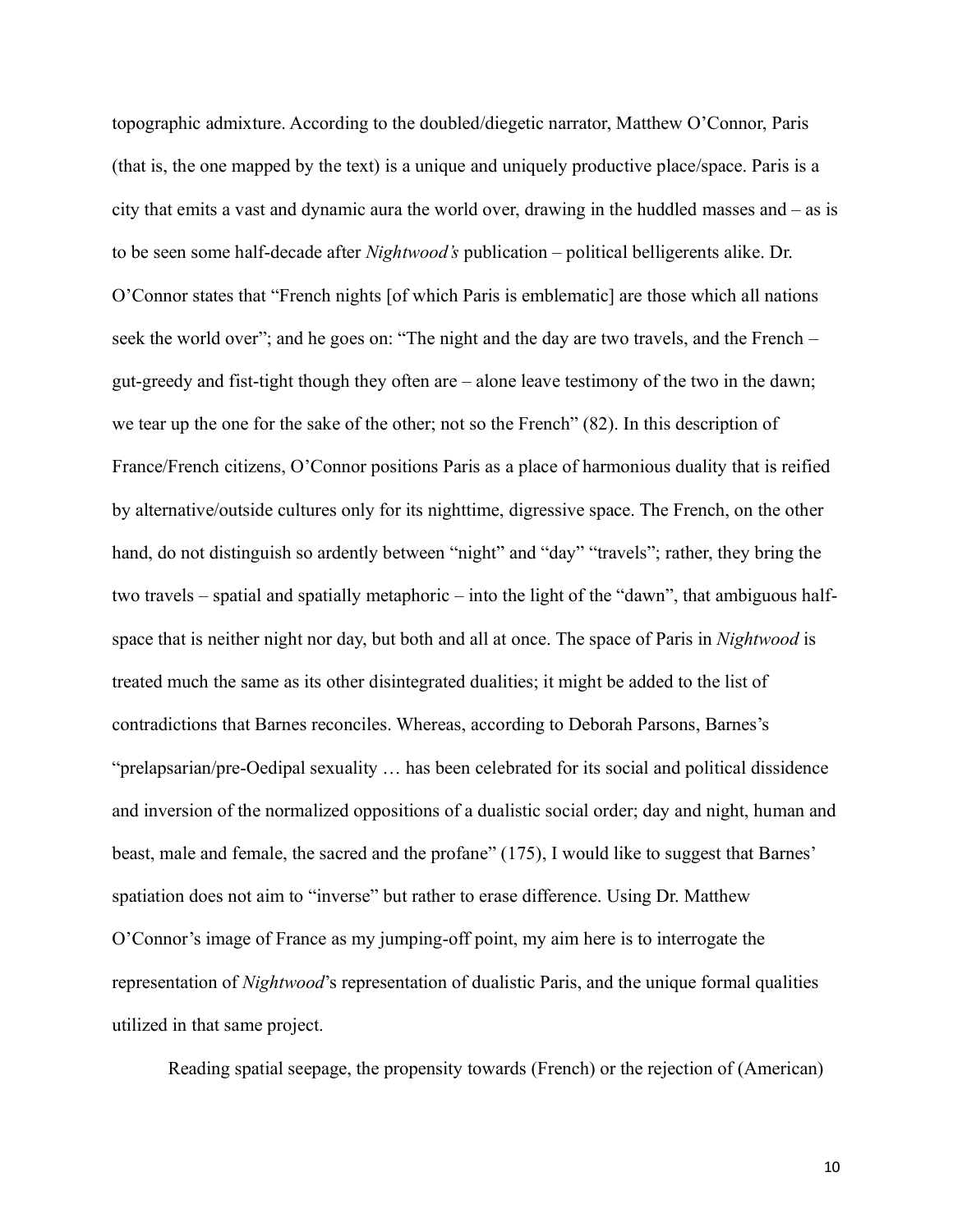the comingling of markers of inside/outside or night/day, in *Nightwood* reveals a combative dichotomy within the queer community (both specifically and broadly so) of an expatriate Paris that establishes battle lines between two oppositional forces. Beginning with the – as far as it pertains to the text and its characters – didactical queer community of European Jewry, the reader becomes privy to the (perceived) importance of spatial separation and how it might contribute to the development of community. Lara Trubowitz intuits Felix Volkbein and Jewishness generally as "useful for Barnes … only when she can distinguish such traits from Jews themselves, that is, only when she transforms these traits into generally applicable, indeed distinctly aesthetic, characteristics" (312). Trubowitz intuits Barnes' appropriation of Jewishness to be problematic; Trubowitz captures and expounds upon the thinking that Gillian Rose has decried as the philosophical tendency to imagine and represent "Judaism as the sublime Other of modernity" (vi). Yet, as problematic as Barnes' thinking was regarding Judaism and its representation in *Nightwood*, there is no doubt that its usefulness served to inform her reading and critique of the queer community that lies at the heart of the text.

Barnes in her application for a Guggenheim fellowship that was to support her work on *Nightwood*, suggested that the figure/trope of Jewish identity was essential to her project, writing that the funding would enable her to "visit Austria, Vienna, to make a study of pre-war conditions, intrigues and relations then existing between the Jews and the Court, tracing the interweaving between the two, for a book in progress whose chief figure is an Austrian Jew" (qtd. In Trubowitz 311). The figure of the "Austrian Jew" in *Nightwood* is epitomized in the Volkbein clan, a family who from their diegetic beginning, is unhoused, typecast to wander as the persistent legend (that of the "Wandering Jew") mandated. Opposite this figure is the "court", that is simultaneously gentile and gentility, which is always entirely housed, oftentimes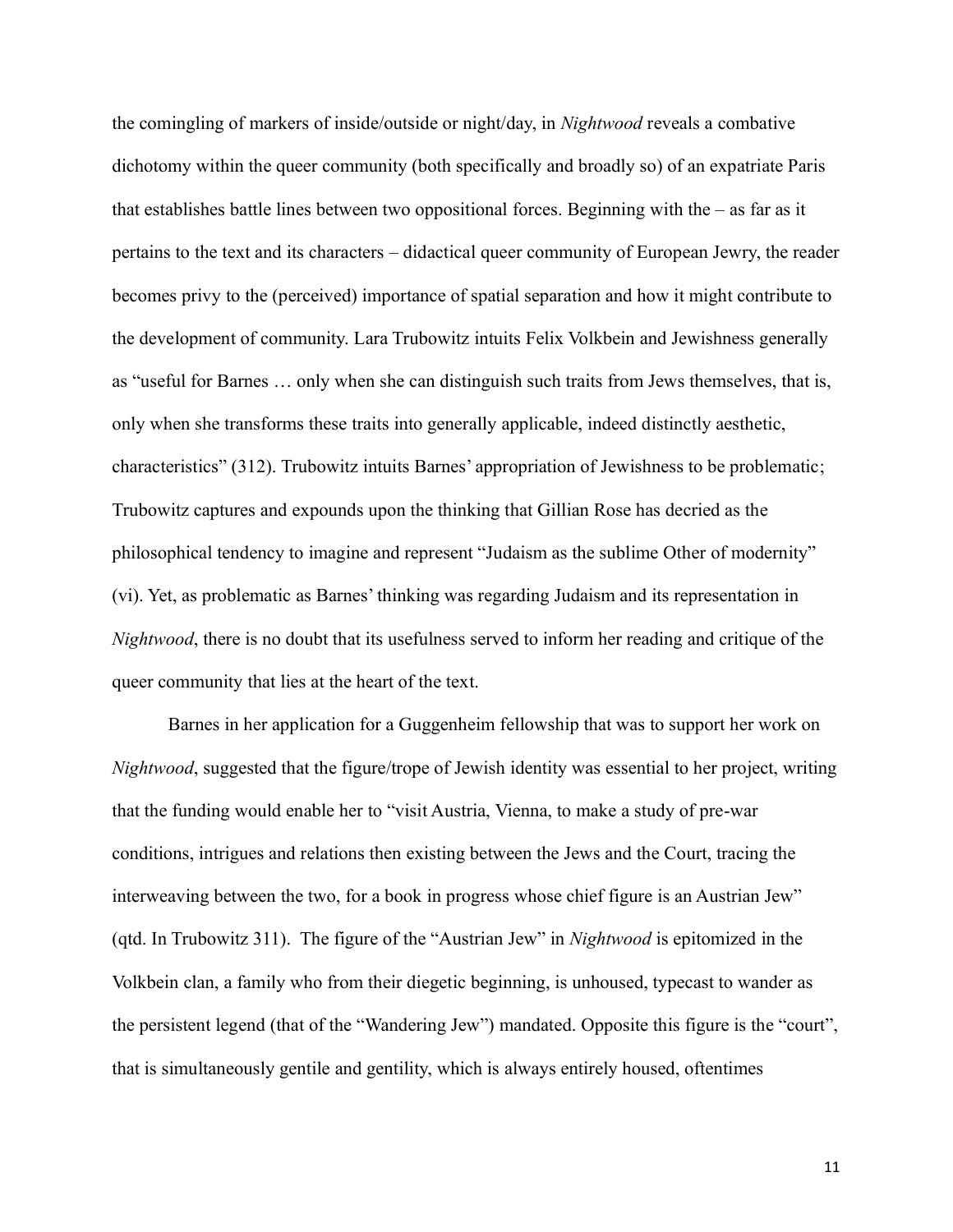parodically so.

In order to escape a life wherein he would be a public spectacle for the well-housed gentiles of Vienna, Guido Volkbein – the father of the hapless Felix Volkbein, husband of *Nightwood*'s cohering centre, Robin Vote – marries into the Hapsburg (Habsburg) dynasty, the main line of which was dethroned after the First World War (1). The public spectacle of which Guido is afraid is a familial trauma, not his own experience, but one that drives him to marrying into the representation of civility and hegemony. One autumn evening, walking the streets of Vienna, Guido Volkbein ponders the tumult that besieged his ancestors:

> Then walking in the Prater he had been seen carrying in a conspicuously clenched fist the exquisite handkerchief of yellow and black linen that cried aloud of the ordinance of 1468, issued by one Pietro Barbo, demanding that, with a rope about its neck, Guido's race should run in the Corso [street] for the amusement of the Christian populace, while ladies of noble birth, sitting upon spines too refined for rest, arose from their seats, and, with red-gowned cardinals and the *Monsignori*, applauded with that cold yet hysterical abandon of a people that is at once unjust and happy. (2)

For Guido, and this is an attitude that he is to also pass on to his son Felix, all that which is markedly segregated from the public humiliation that befalls European Jews as they are made to walk through the streets as Pamplonese bulls, that is to say gentile nobility, is exemplified by the domestic setting. Importantly, "the ordinance of 1468", to which Barnes refers, did not only mandate that Jews "run" for the "amusement of the Christian populace," but that they should do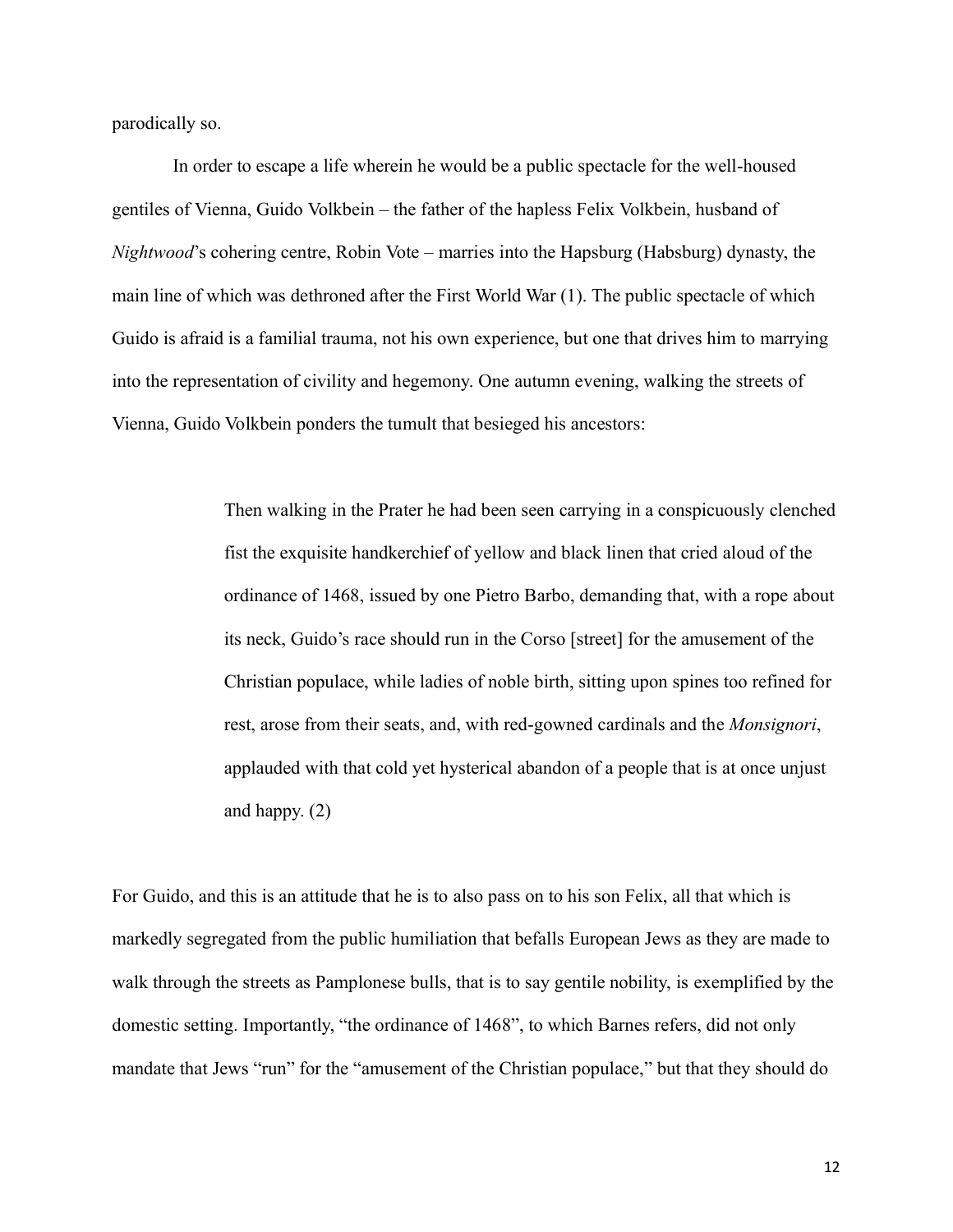so in order to be equated to Christian men and boys, who also participated in these races. However, in this attempt to equalize between these two groups it was the Volkbein's ancestors who ended up walking through the streets as Guido himself walks through Vienna's Prater, while the Hapsburgs of the world (including the ancestors of his wife, Felix's mother, Hedvig) watched from their homes, whether through the window or from their balconies. Thus, Guido goes about establishing a lineage whose continued existence is reliant on its being housed.

Guido develops the pretense of a noble and gentile history so that he can marry Hedvig, and in order to do this he pilfers the symbols of aristocracy: "a coat of arms that he had no right to and a list of progenitors (including their Christian names) who had never existed" (3). Guido was able to financially arrange his most (ig)noble marriage/marriage-home due to his efforts in the only trade which – because "In the Vienna of Volkbein's day there were few trades that welcomed Jews" – would accept him: "he had managed, by various deals in household goods, by discreet buying of old masters and first editions and by money changing, to secure for Hedvig a house in the Inner City, to the north overlooking the Prater … [which] became a fantastic museum of their encounter" (5). After acquiring the house that is to be the ancestral home of his line, Guido decorates it in a parodically ostentatious style, where the "long rococo halls, giddy with plush and whorled designs in gold, were peopled with Roman fragments, white and disassociated" (5). The house is worldly in a way that is at once affected and gaudy; it is ornamented with "rugs from Madrid", "full length windows" described as a "French touch", "native velvets and stuffs from Tunis" as well as "Venetian blinds" (5-6). Immediately following the roll-call of international décor, it is suggested that all "wandering Jew[s]", a stereotype that Guido wishes to deny through the gaudy lineage-signification of his house, are essentially placeless: "No matter where and when you meet him you feel that he has come from some place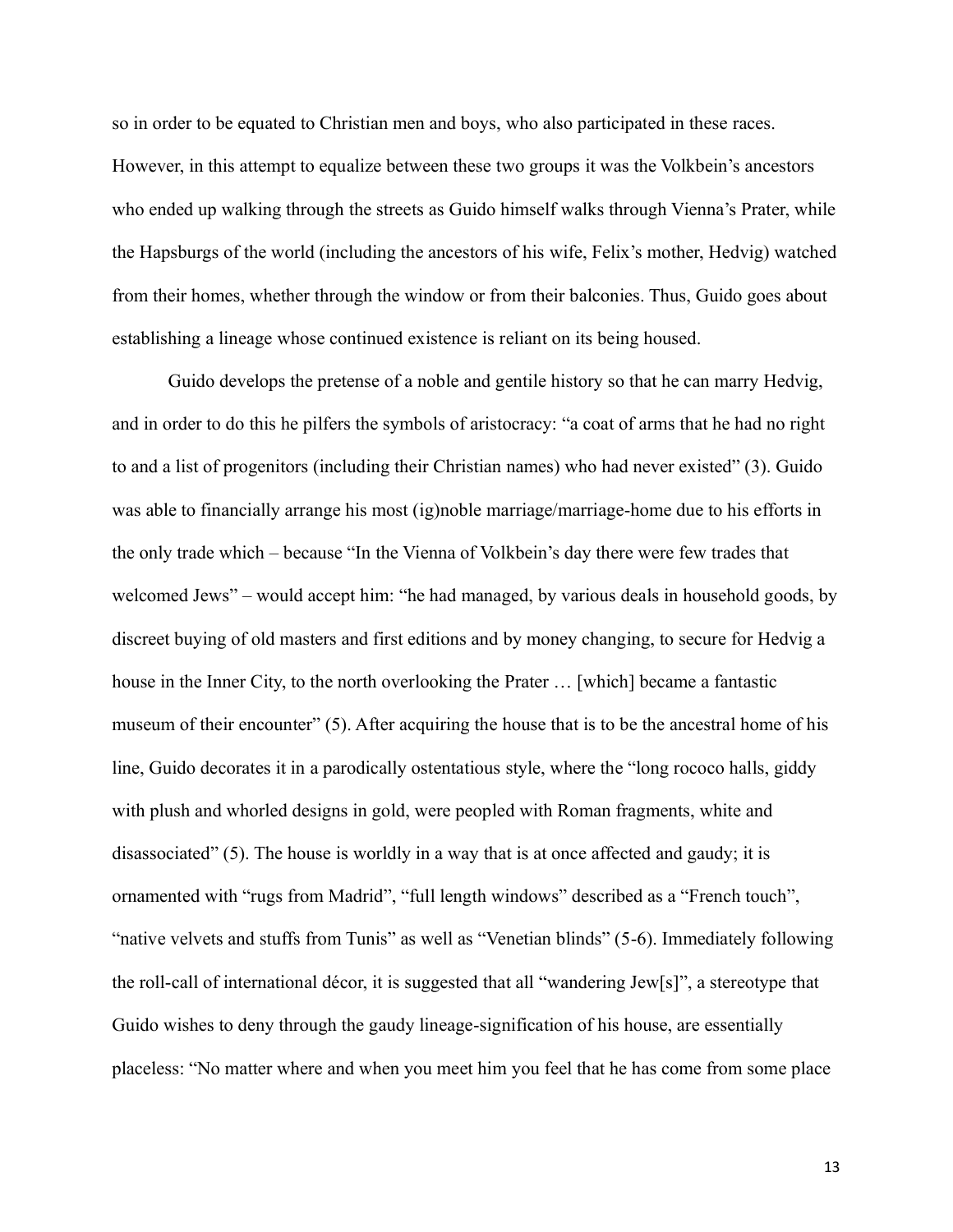– no matter from what place he has come – some country that he has devoured rather than resided in, some secret land that he has been nourished on but cannot inherit, for the Jew seems to be everywhere from nowhere" (7). In the end, Guido, like his ancestors before him and Felix after, domesticates the world only in significations that serve as a pretense of nobility. But just as Venetian blinds cannot conjure up a canal outside one's window, a gaudy manor filled with sundry artifacts does not make one either gentile or gentility.

Many years later, Felix, the second in the line of continually-degenerating Volkbeins, arrives in Paris where he looks for his own place in which to situate himself. The first task that Felix sets for himself upon his arrival in Paris is to look "for the correct thing to which to pay tribute", all of which are, in fact, places/spaces: "the right street, the right café, the right building, the right vista" (9). In this search Felix, thanks to one of Matthew O'Connor's many happenstance ingressions, happens upon the fainted Robin Vote, as the Doctor with whom Felix was eating is summoned to tend to her. Robin, in direct contrast to the lurid house of Felix's youth, occupies "one of those middle-class hostelries which can be found in almost any corner of Paris, neither good nor bad, but so typical that it might have been moved every night and not have been out of place" (33-34). Robin's room, which is both definitively and generally Parisian, is similarly both entirely generically domestic at the same time as it is "of the world". Robin is found splayed "On a bed, surrounded by a confusion of potted plants, exotic palms and cut flowers, faintly over-sung by the notes of unseen birds which seemed to have been forgotten" (34). Even her body is presented as being an amalgamation of the qualities of interior and exterior:

The perfume that her body exhaled was of the quality of that earth-flesh, fungi,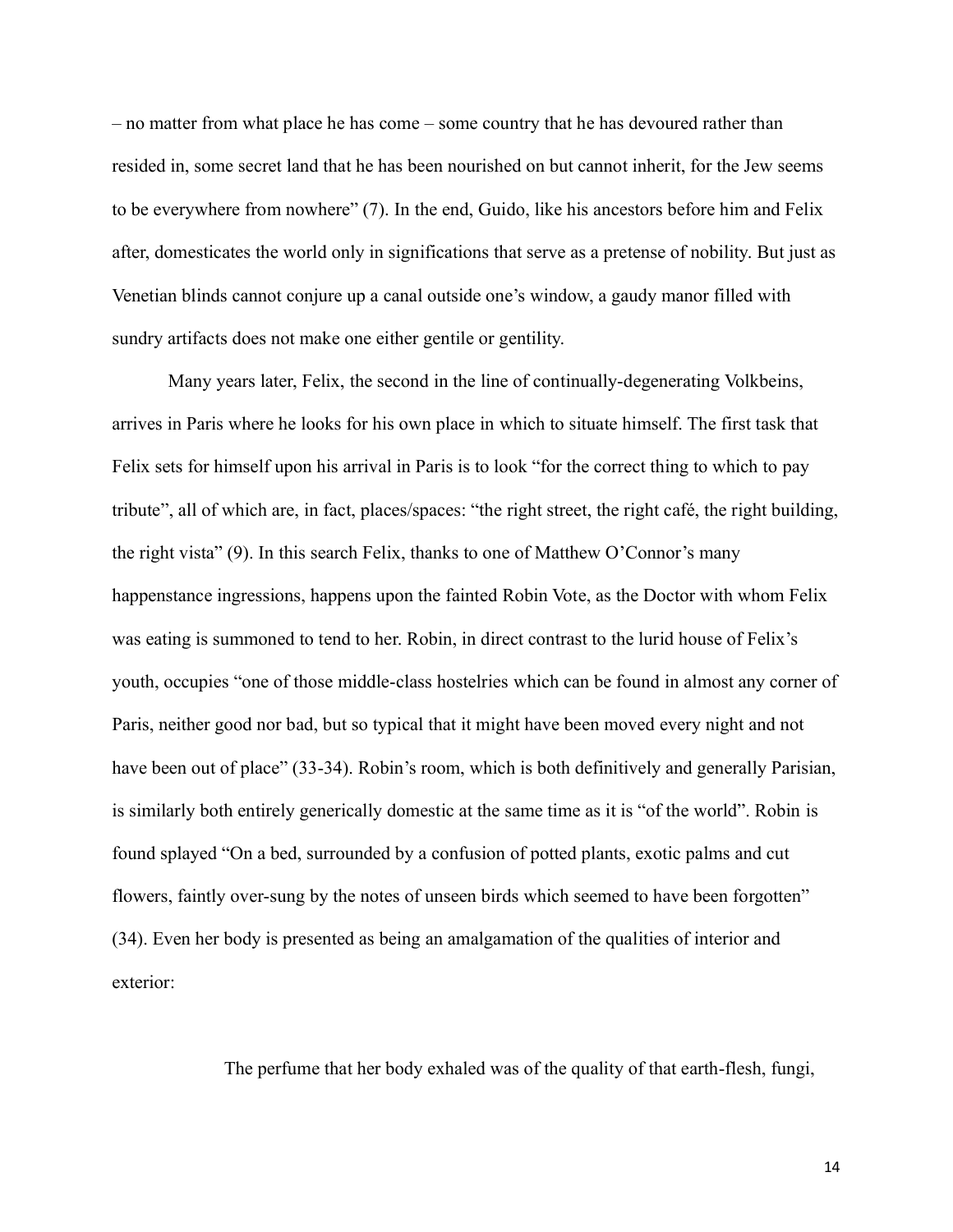which smells of captured dampness and yet is so dry … Her flesh was the texture of plant life, and beneath it one sense a frame, broad, porous and sleep-worn … [she had] the troubling structure of the born somnambule, who lives in two worlds. (34-35)

Robin's body, being of "two worlds", is self-similar to the room which she occupies; in reading of her "frame" one imagines roof-beams and flooring, while at the same time her exterior is made up of "earth-flesh … the texture of plant life". And unlike Felix's home which tries to speak in specificities, demarcating origin and provenance at the same time, through signifiers of belonging, identity, and attachment, Robin's rejects domestic binarism through organic, unsignifiable foliage. It is filled with "plant life" rather than trees or flowers of a specific locale, and thus the room itself is all the more florid and alive.

After this meeting but before the eventual matrimony and procreation between Robin and Felix, O'Connor and the Baron sit and discuss the latter's desire for "a son who would feel as he felt about the 'great past'" (38). Innocuously, almost as if in passing, O'Connor asks which nationality the Baron would wish his wife to be, to which he responds: "'The American' … 'With an American anything can be done" (38-39). O'Connor then responds with profound foresight, wherein he distinguishes between great and feeble men by way of how they treat/aretreated-in their homes; where they are "placed":

> A king is the peasant's actor, who becomes so scandalous that he has to be bowed down to – scandalous in the higher sense naturally. And why must he be bowed down to? Because he has been set apart as the one dog who need not regard the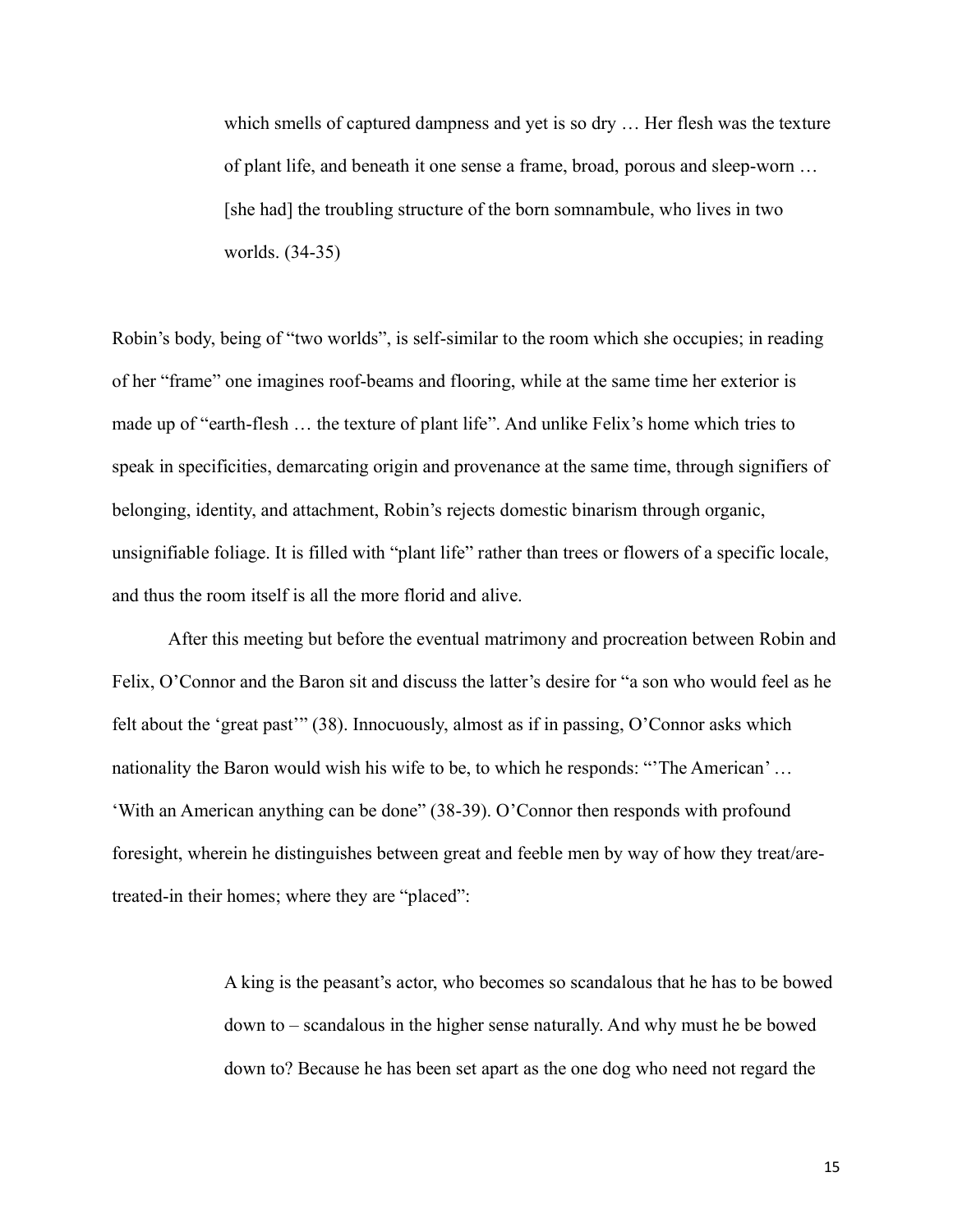rules of the house, they are so high that they can defame God and foul their rafters! But the people – that's different – they are church-broken, nation-broken – they drink and pray and piss in the one place. Every man has a house-broken heart except the great man. The people love their church and know it, as a dog knows where he was made to conform, and there he returns by his instinct. But to the graver permission, the king, the tsar, the emperor, who may relieve themselves on high heaven – to them they bow down – only.  $(39)$ 

This passage gestures forward to the famous closing scene of *Nightwood*, where Robin becomes a sort of alpha dog in relation to Nora's actual dog. It is in this section that Barnes' cartography is fully realized, epitomizing the fallout/consequences of trying to house that subject which belongs not to any world but to all of them. Much as with its other dyadic tropes, such as melancholia, which it "is ultimately more invested in *using*" rather "than in curing" (Fama 42), *Nightwood*'s geographic generativity is dependent upon its contextual malleability. The contextual malleability of space comes to the fore when *Nightwood*'s setting is shifted to America, where dichotomous space is, according to Felix Volkbein, exemplified.

Jenny Petherbridge, the last matron and lover of Robin, moves the couple to America. When there she suggests that "they should make their home in the country," to which Robin responds, "a hotel [is] 'good enough'" (167). Robin shows herself immediately to be unhappy participating in the pseudo-homesteader life of America, with herself positioned as the housewife to Jenny's doting husband; thus, she begins to wander:

Jenny could do nothing with her; it was as if the motive power which had directed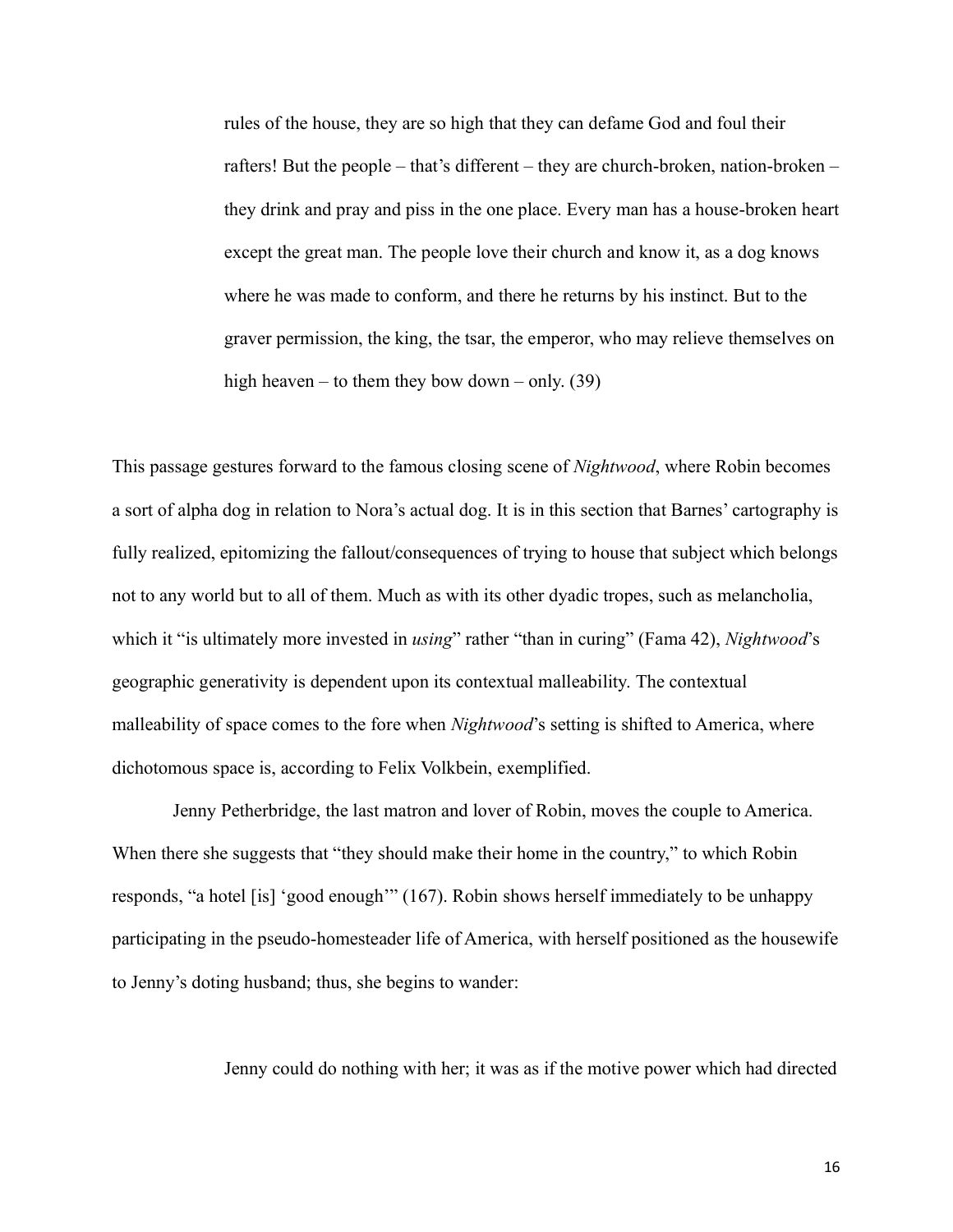Robin's life, her day as well as her night, had been crippled. For the first week or two she would not go out, then, thinking herself alone, she began to haunt the terminals, taking trains into different parts of the country, wandering without design, going into many out-of-the-way churches, sitting in the darkest corner or standing against the wall, one foot turned toward the toe of the other, her hands folded at their length, her head bent … Moving like a housewife come to set straight disorder in an unknown house, she came forward with a lighted taper … A moment later Jenny, who had followed her, looking about to be sure that she was unobserved, darted up to the sconce, snatched the candle from its spike, blew it out, re-lit it and set it back. (167)

The wandering that Robin undertakes does little in the way of undoing the dyadic system that creates a male/female organizational system, as she is still positioned as a "housewife" to Jenny's husband. After a series of marital squabbles stemming from Robin's adventures and Jenny's subsequent accusation that she is in a "sensuous communion with unclean spirits," Robin inexplicably heads for "Nora's part of the country" (168). Robin "circle[s] closer and closer" as she figuratively communes with "insect[s] and bird[s]" and sleeps "on a bench in the decaying chapel", until in the distance she hears the bark of Nora's dog which conjures her half-dead form: "the barking of the dog brought her up, rigid and still" (168). Nora follows her almost-rabid dog up the hill to the decrepit chapel out of which Robin made a perfectly exteriorized home. What follows is perhaps the most shocking scene found throughout the whole of the novel, a scene about which scholars are still unable to come to agreement. Robin, seeing Nora's dog, gets on all fours and becomes, as O'Connor suggested she would, the dog-king of her own house: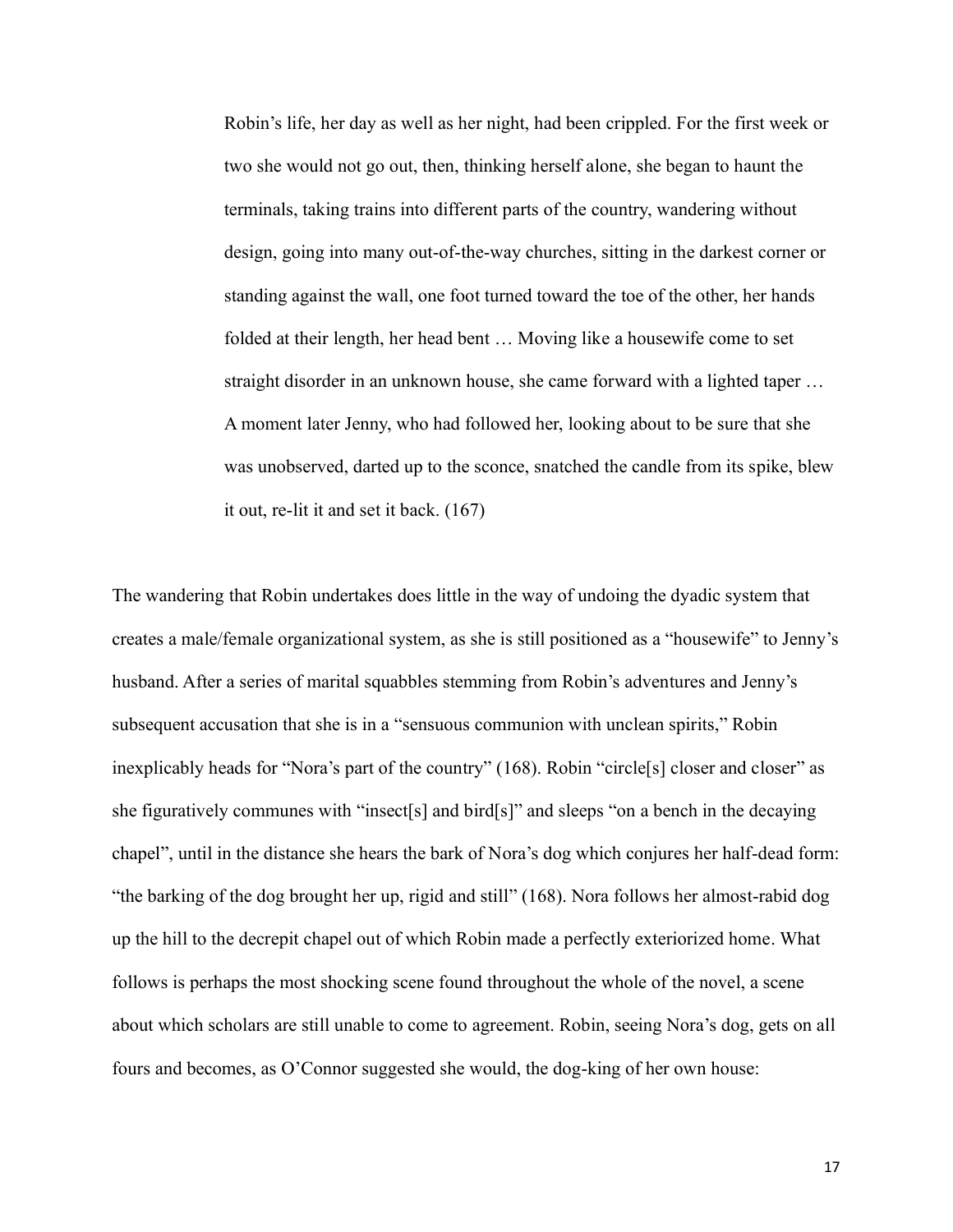Then she began to bark also, crawling after him – barking in a fit of laughter, obscene and touching. The dog began to cry then, running with her, head-on with her head, as if to circumvent her; soft and slow his feet went padding. He ran this way and that, low down in his throat crying, and she grinning and crying with him; crying in shorter and shorter spaces, moving head to head, until she gave up, lying out, her hands beside her, her face turned and weeping; and the dog too gave up then, and lay down, his eyes bloodshot, his head flat along her knees. (170)

Robin, in this scene, shows herself to be, if not definitively, then at least partially, insane. Her illogical stance, however, is not without its redemptive potential. In it, she exerts control, metaphorically, over the most notable societally-encoded "house" that there ever was. Unlike Guido, Felix, and the whole Volkbein clan (perhaps all those of Jewish descent, according to Barnes) – with their interwoven yearnings for elevated social and thus, religious stature, as made possible by domesticity – Robin is able to escape the litany of imposed binaries by way of O'Connor's fruitful suggestion that she obfuscate, through scandal, the distinction between the domestic setting and its profane exterior. The situation of *Nightwood*'s climax is not bathetic in the least, regardless of its inconspicuous cessation; instead, Robin seems to have, in the end, taken her concern with domestic/exterior binarization to the echelon of domesticity: the "house" of God. The church, as house of God, is an inherently masculinized locale, it is the home of the "Father" and the "Son" above all else. It is on the enclosed setting of religious masculinity that Robin, in the end, sets about to disrupt; this, not by taking her place on the pulpit as female-priest – a role, even when altered, that is inherently masculine – but, rather, as un-housetrained dog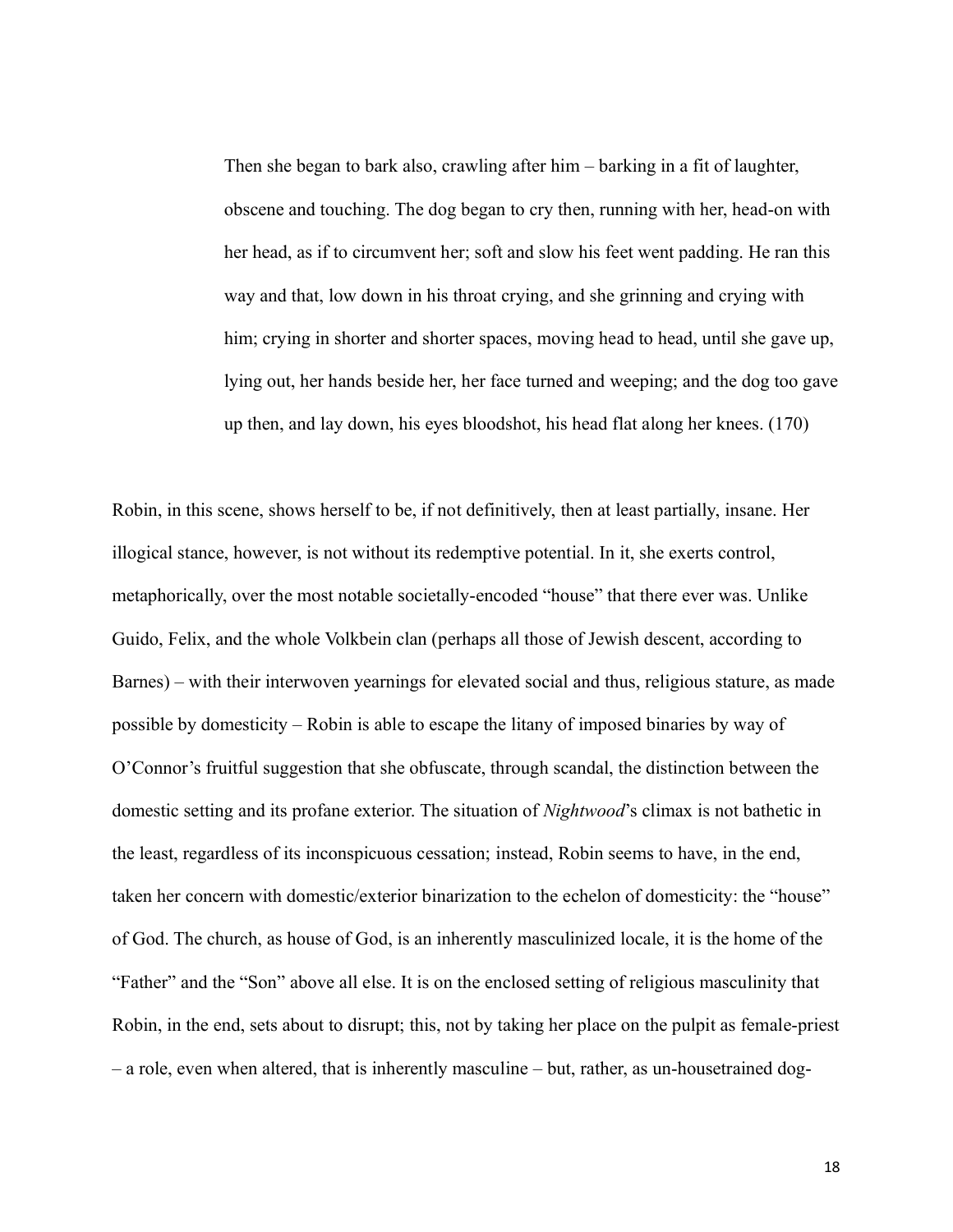king, who can't help but draw together oppositional forces, ending the narrative with the sonorous admixture of "laughter" and "crying", a multifarious gesture that emotes at the same time as it signifies nothing at all. It is the church that becomes the radically osmotic world in which traditional significations of the male/female binary is undone, allowing for a new form of interpersonal relations. This world mirrors closely one whose theoreticization would occur some three decades later.

Michel Foucault, in his 1967 lecture entitled "Des Espaces Autres" (Of Other Spaces), claims that the "present epoch will perhaps be above all the epoch of space" (22). Drawing upon diverse sources – notably Galileo's discovery of "infinite, and infinitely open space" (23) – Foucault suggests that the infinite possibilities (relations, palimpsests, ebbs and flows) amongst and between space(s) does not erase or otherwise make a "void" of space, but rather that "we live inside a set of relations that delineates sites which are irreducible to one another and absolutely not superimposable on one another" (23). It is out of our modern comprehension of "infinite space" that subjective, but eminently specific and extant, spaces arise; these spaces are what Foucault, in this lecture, terms Heterotopias, which can be roughly translated as "Other Spaces". Foucault delineates his conception of heterotopia according to the following six principles:

- 1) "there is probably not a single culture in the world that fails to constitute heterotopias ... But the heterotopias obviously take quite varied forms" (24).
- 2) "a society, as its history unfolds, can make an existing heterotopia function in a very different fashion" (25).
- 3) "The heterotopia is capable of juxtaposing in a single real place several spaces, several sites that are in themselves incompatible" (25).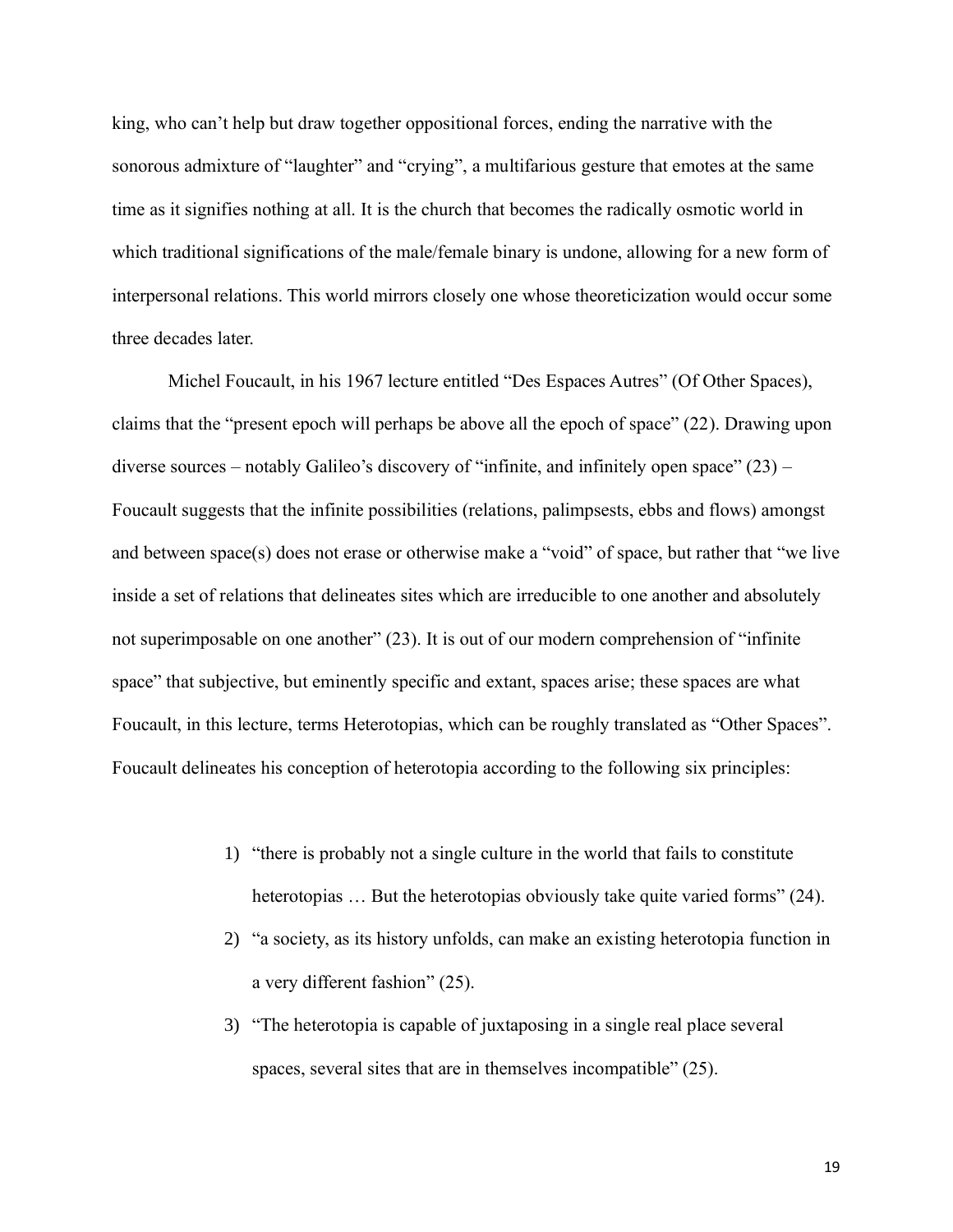- 4) "Heterotopias are most often linked to slices in time which is to say that they open onto what might be termed … heterochronies" (26).
- 5) "Heterotopias always presupposed a system of opening and closing that both isolated them and makes them penetrable" (26).
- 6) "they have a function in relation to all the space that remains" (27).

Heterotopias might be considered to have two potential roles, in two potential forms, says Foucault: "to create a space of illusion that exposes every real space, all the sites inside of which human life is partitioned, as still more illusory … Or else, on the contrary, their role is to create a space that is other, another real space" (27). The heterotopic space is either one that mirrors our reality in a "non-real" form or it is a "real space" that inverts, confuses, and otherwise discombobulates the accepted and consistent organization of the society out of which it has developed. The imbrication of space according to cultural interrogation has been developed here with reference to Foucault's theory and according to its political potential, by Edward Soja and Homi Bhabha with their interlaced theories of "thirdspace." Soja, for his part, suggests that, akin to "Lefebvre's nomadic meta-Marxism … [thirdspace] rejects any totalization that finitely encloses knowledge production" (57). Foucault proffers the theater, which is capable of bringing together "a whole series of places that are foreign to one another," as representative of "nonreal," thirdspace-esque heterotopia; and in order to exemplify the form of "real space" heterotopia Foucault turns to the cemetery, which is "no longer the sacred and immortal heart of the city, but 'the other city,' where each family possesses its dark resting place" (25). Djuna Barnes, I argue, developed *Nightwood* in the form of the former in view of her dejection due to the destruction and failure of the latter, epitomized in the various characters' intrusions into and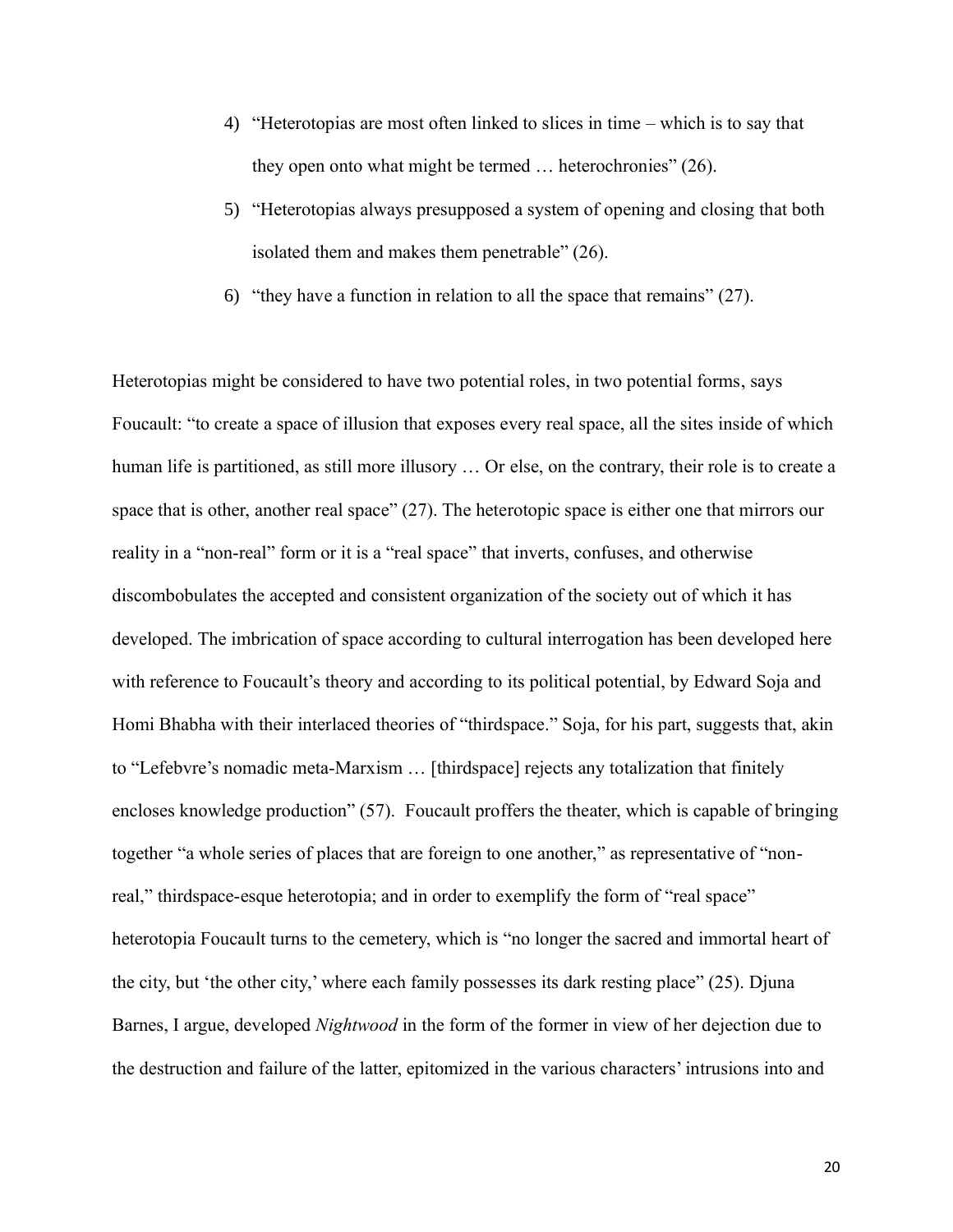destruction of Robin Vote's sacred, heterotopic space.

In order to understand the specificities of Barnes' recuperatively spatiated text, it is essential that we turn to the study that many credit as instigating (or at least inspiring) the geocritical turn in literary criticism itself, a study whose theoretical locus is *Nightwood*. Joseph Frank, in his seminal "Spatial Form in Modern Literature", held *Nightwood* up as the urtext for the as-of-yet unformulated school of spatial literature that he was to critique. He suggests in this essay that Barnes and writers like her write in a form that is beyond "narrative sequence" and that they "can be properly understood only when their units of meaning are apprehended reflexively" (62). Frank goes on to read Barnes'spatial imperative in *Nightwood* as the following:

> Miss Barnes abandons any pretensions to this kind of verisimilitude, just as modern artists have abandoned any attempt at naturalistic representation; and the result is a world as strange to the reader, at first sight, as the world of abstract art was to its first spectators. Since the selection of detail in *Nightwood* is governed, not by logic of verisimilitude, but by the demands of the *décor* necessary to enhance the symbolic significance of the characters, the novel has baffled even its most fascinated admirers. (72)

*Nightwood*'s lack of "verisimilitude" and its employment of affective "décor", Frank goes on to suggest, is the natural spatial evolution that has as its direct antecedent the work of Barnes' acquaintance and reader, James Joyce. With *Ulysses* (1922), Frank suggests, Joyce set out to "build up in the reader's mind a sense of Dublin as a totality, including all the relations of the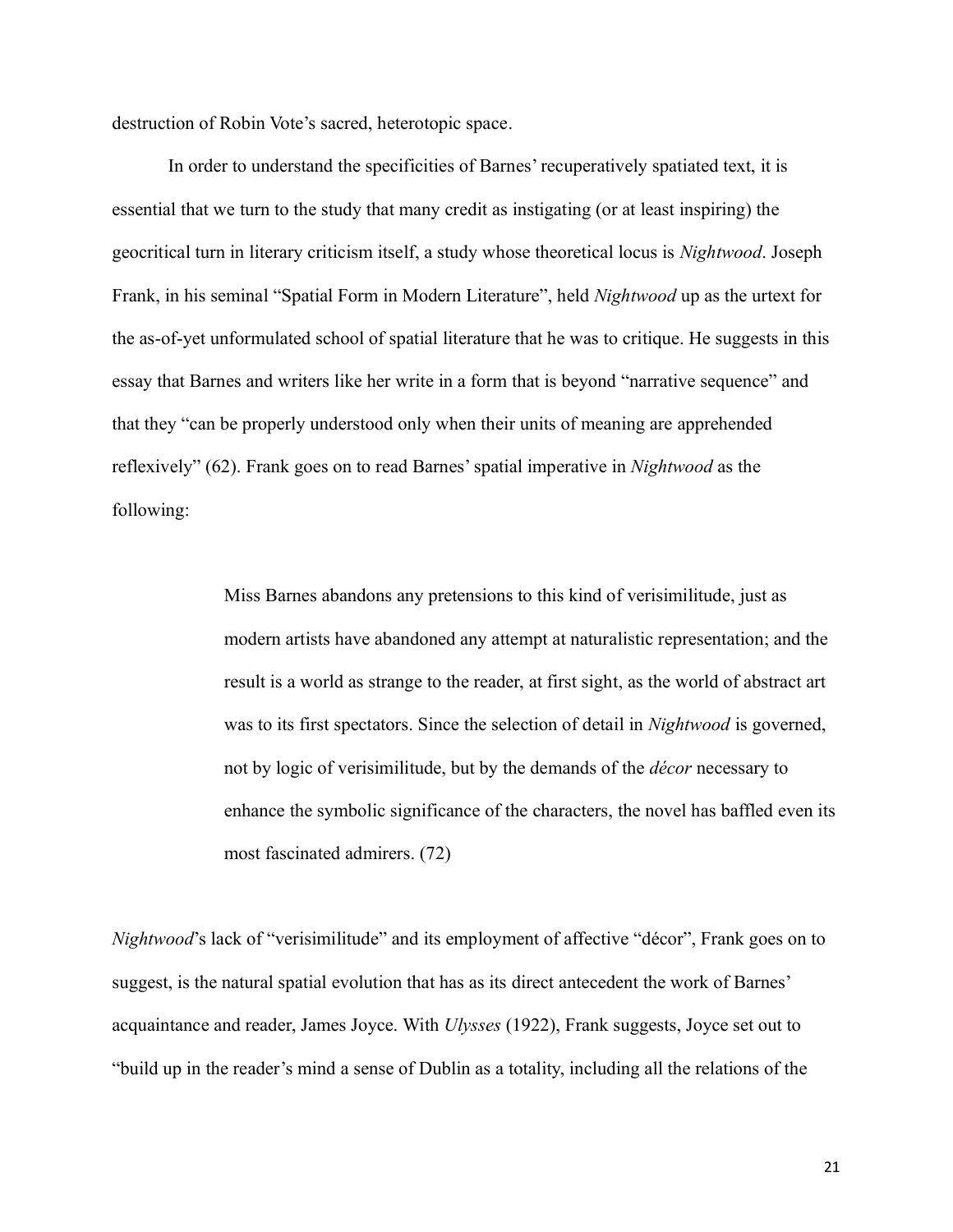characters to one another and all the events which enter their consciousness"; Frank then goes on to suggest that Joyce did so in a typically modern fashion: "unless one is a Dubliner, such knowledge (of the whole) can be obtained only after the book has been read, when all the references are fitted into their proper place and grasped as a unity … [Joyce] proceeded on the assumption that a unified spatial apprehension of his work would ultimately be possible" (64). Joyce's typically modern fractured but whole narrative contributes to a work whose space, while hard to comprehend as the reader is suspended *in media res* through many hundreds of pages, is comprehensible in that it has its own intrinsic sense of narrative and spatial teleology. *Nightwood*, on the other hand is not a coherent cartographic analogy of some larger mappable space – unlike Joyce with *Ulysses*, who controls "the ebullience of [his] naturalistic detail by the unity of space", *Nightwood* is a work wherein the "naturalistic principle is totally abandoned" (Frank 70). And Barnes' mutated inheritance can be extended further yet because, as Frederic Jameson acutely points out, for Joyce the "*Odyssey* serves as a *map* … whose closure is that of the map of a whole complete and equally closed region of the globe, as though somehow the very episodes themselves merged back into space" (167). The *Odyssey*, much as the Volkbein home was, is pure signification by way of its entirely mimetic cartography; in referring to the greater world and attempting to contribute to its production, the *Odyssey* is no longer a world unto itself. Oxymoronically, the text that is most faithful to its represented spaces fails to be in the world, distinct, a subject that is both real and vital.

*Nightwood*, a once-further evolution of literature that is essentially cartographic, *is* definitely concerned with space, but unlike its antecedents *Nightwood* is not text-as-map (and thus, map as space and vice versa *ad infinitum*) but rather text-as-space-itself. It does not assist in the development of comprehensible space for the colonial(ized) subject, as Jameson says *Ulysses*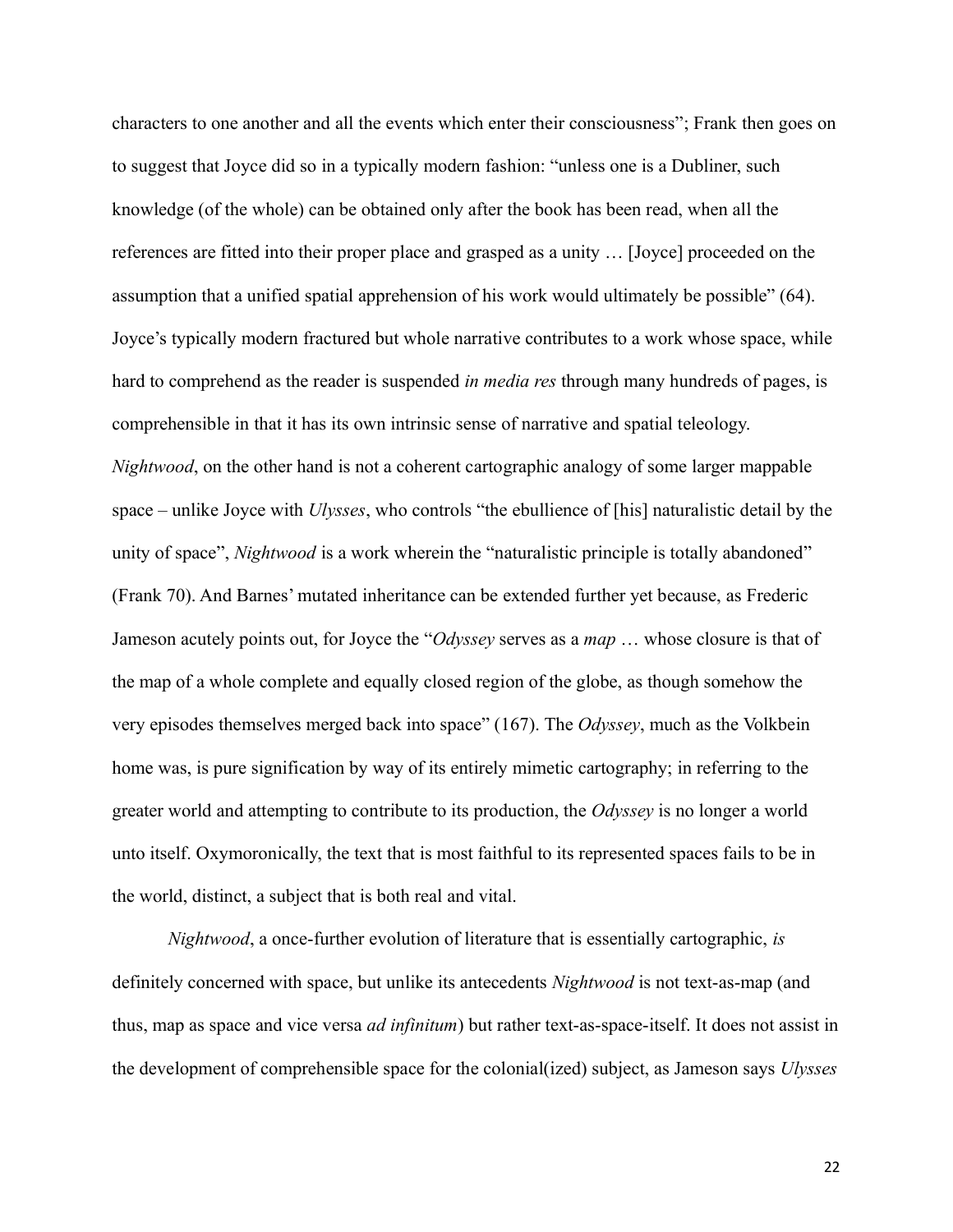did through its aping of the highly "enclosed" *Odyssey*, so much as it refuses to take part in the process of literary mapping at all. By juxtaposing seemingly dissident characters, narratives, and narrative-tellings, Barnes, with *Nightwood*, "rehouses" the characters that are unable to find solace and sanctuary in houses/spaces of their own. Take, for instance, Frank's suggestion that the details of *Nightwood* are not concerned with "verisimilitude" but are, rather, positioned as "décor" apart from sequence; when juxtaposed against the gaudy décor of Felix's and Jenny's homes, it seems that Barnes attempts to mirror the unnaturally domestic in her style. But she does so in a way that, unlike Guido, Felix, or Jenny who devitalize far-flung entities by domesticating them as pure signifiers, opens up the "home" in/of the book out into a range of interpretable possibilities. *Nightwood*, as Deleuze and Guattari explicate in the cartographic language of *A Thousand Plateaus*, is a "Go piece"; whereas chess pieces – contained as they are by cartographic rules and procedures – have a "milieu of interiority" that maintains "biunivocal relations with one another, and with the adversary's pieces", the "Go piece has only a milieu of exteriority, or extrinsic relations with nebulas or constellations, according to which it fulfills functions of insertion or situation, such as bordering, encircling, shattering" (353).

Apposite Deleuze and Guattari's (de)limiting, deconstructive and altogether negative (but oxymoronically productive) discussion of the inherently "exterior" Go piece, Barnes binds together the tripartite productivities of birth, storytelling and exteriority in the figure of Robin, who is able to exist as a self-made narrative product, at once the "Wandering Jew" and the house itself. It is the act of storytelling by which Robin becomes pregnant; she figuratively *tells* herself to become pregnant at Felix's behest. And when Robin is pressured into the role of Mother, she, as go piece and not "biunivocal" chess piece, becomes a whole new world unto herself. She takes to wandering, her body a world within a world, a home for a child and a child housed the globe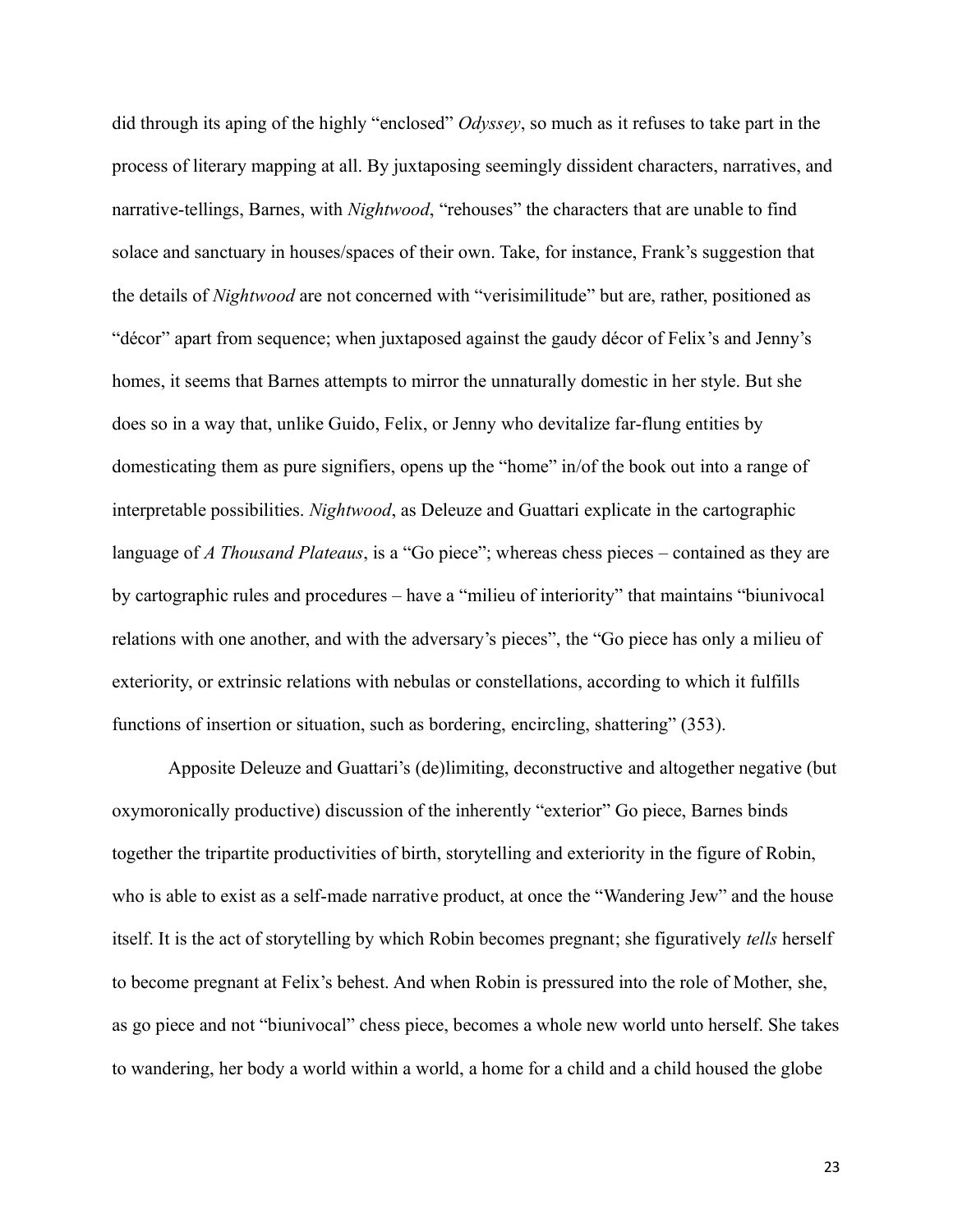over, a Foucauldian Heterotopia that is both a "penetrable" referent for the world and an "isolated" system:

> Robin prepared herself for her child with her only power: a stubborn cataleptic calm, conceiving herself pregnant before she was; and, strangely aware of some lost land in herself, she took to going out; wandering the countryside; to train travel, to other cities, alone and engrossed. Once, not having returned for three days, and Felix nearly beside himself with terror, she walked in late at night and said that she had been halfway to Berlin. (45)

Because Robin is forced into a biunivocal relationship vis-à-vis her husband and her child, as made possible by her narratological prowess, she is able to seize control of her own narrative productivity. She realizes that to tell a story is to create, and to create is to become the godhead of a world, and thus she speaks – one of the very few times she does throughout the whole text – and it is of her desire to go and better learn how to mime the world. Felix, oddly, keens the fact that Robin "didn't want him" – that is their son, Guido – and that it "seems [he] could not accomplish that," to which the latter responds: "Why not be secret about him? … Why talk?" (49). It is the act of talking, an essentially narrative (worldbuilding) gesture, that transfers the idea of Guido from Felix to Robin. It was this same gesture that postured/birthed Robin anew regarding her place in/as the world, and thereafter she goes about telling her own dichotomous story: "She grinned, but it was not a smile. 'I'll get out,' she said. She took up her cloak; she always carried it dragging. She looked about her, about the room, as if she were seeing it for the first time" (49). After she leaves, only one party knows where Robin has fled, where she is once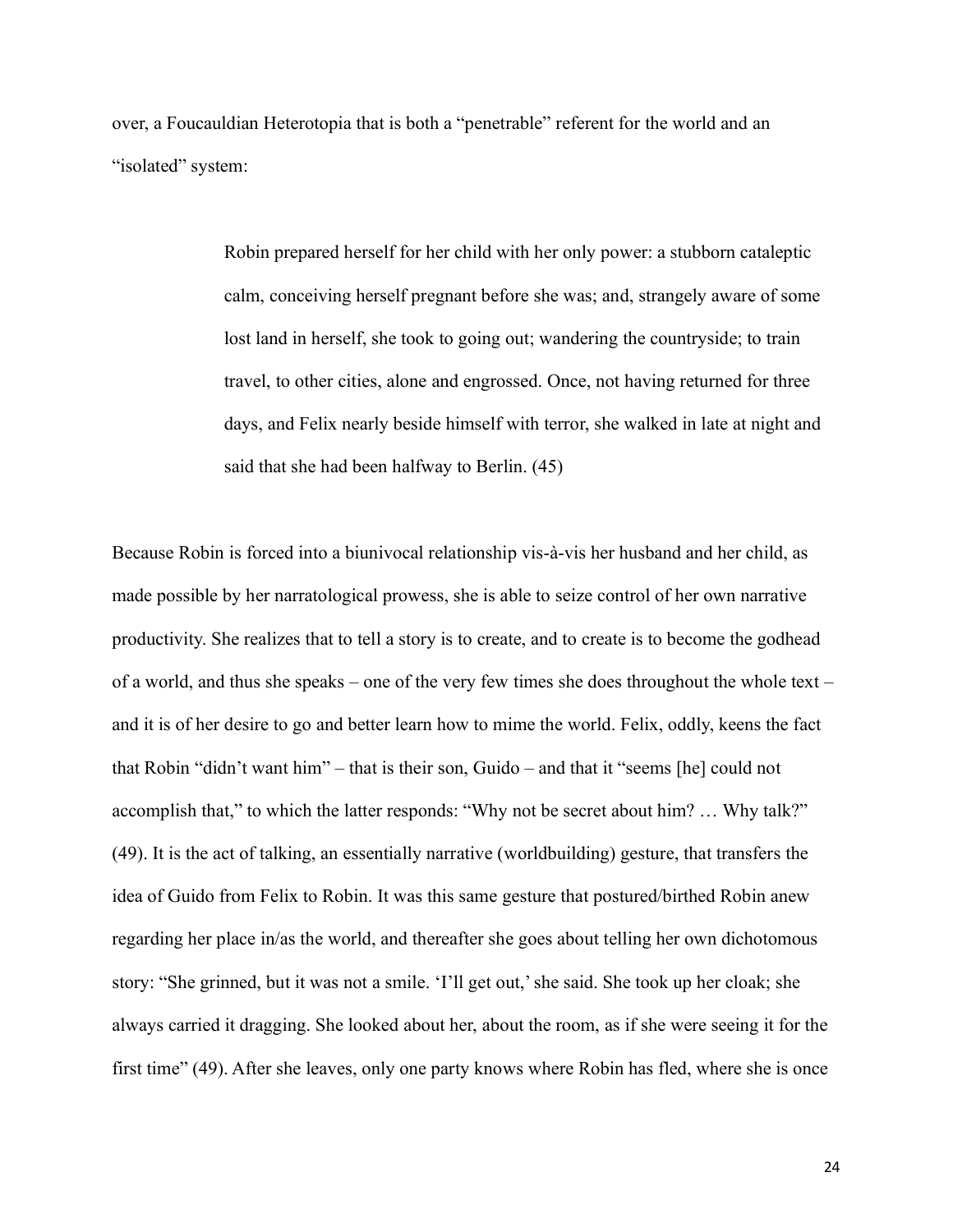again "unable or unwilling to give an account of herself", and it is the diegetic narrator, Dr. Matthew O'Connor; he explains, and we trust him regardless of whether or not we definitively *see* Robin there, that she was in "America, that's where Nora lives. I brought her into the world and I should know" (49).

In an oft-quoted aside, Dr. O'Connor, already obviously a storyteller supreme, gestures to the narratorial nature of his station in the novel when he challenges Nora – the last in Robin's textual history of lovers/dictators – with the suggestion that he has "a narrative, but [she] will be put to it to find it" (97). This metafictionally tinged quip comes at a point in the climactic, narratively-bent chapter "Watchmen, What of the Night?" when O'Connor has already spent considerable time pondering place, specifically how provenance can be at once general and specific. He receives Nora in a room that is described in a way that obliquely mimes the previous description of Robin's room, but is more concerned with feminine/masculine binarism rather than inside/outside collapse. "The room was so small that it was just possible to walk sideways up to the bed; it was as if being condemned to the grave the doctor had decided to occupy it with the utmost abandon," and it is also encoded with dueling images of traditionally masculine and feminine signifiers: it is "like the room in brothels … yet this room was also muscular, a cross between a *chamber á coucher* and a boxer's training camp" (78-79). O'Connor, after receiving Nora in his squalid flat, goes on to narrate in much the same obtuse and baroque diction as the narrator of the novel itself, making it so that the reader of the narrative, and there is one, "will be put to it to find it". He digresses seemingly at random, talking at length of the "night", death, religion and dreams, the last of which he continuously describes as domestic entities, capable of shielding and housing. O'Connor concurrently suggests that "The sleeper is the proprietor of an unknown land" and that "We wake from our [dreams] in a deep sweat for they happened in a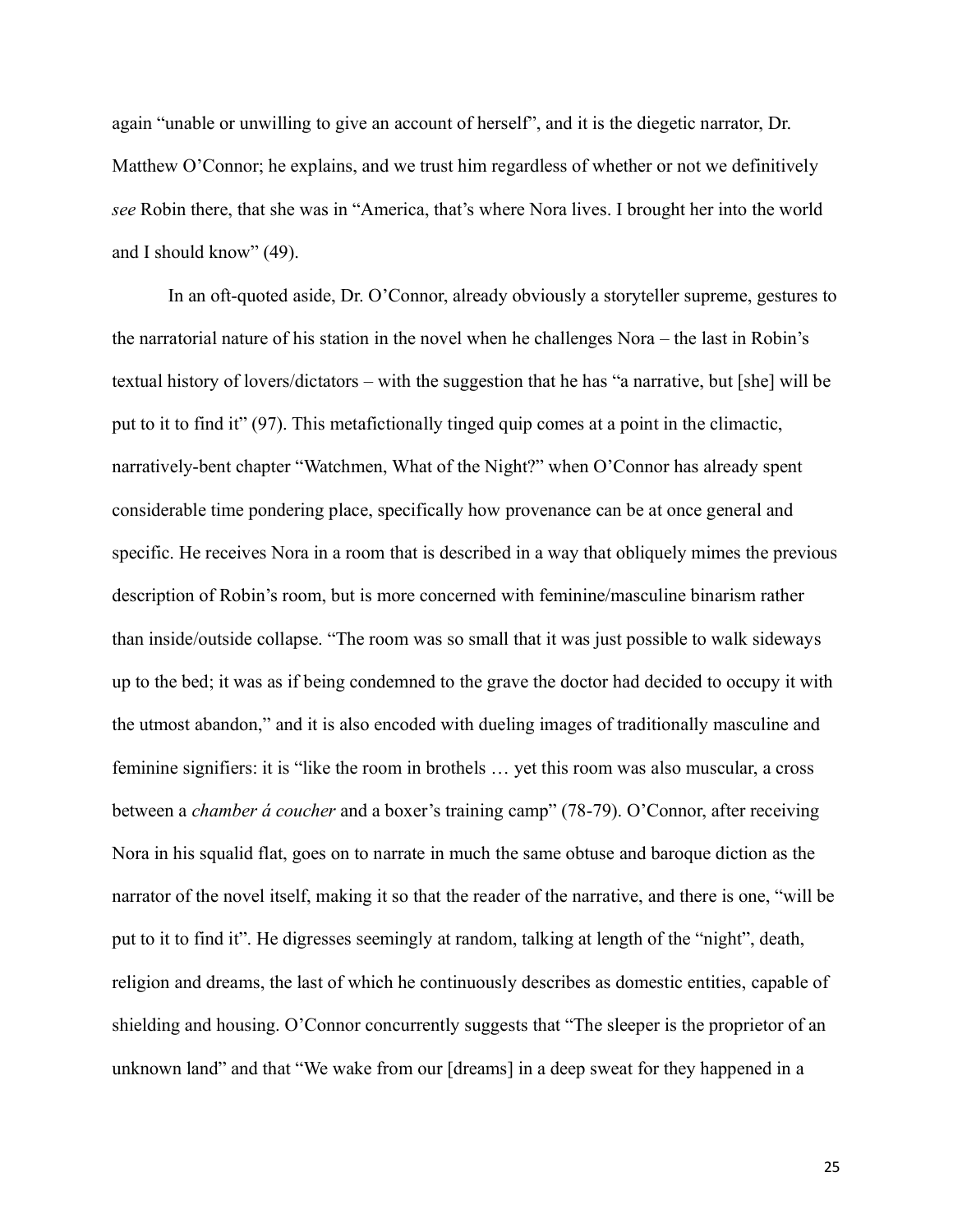house without an address, in a street in no town, citizened with people with no names with which to deny them. Their very lack of identity makes them ourselves. For by street number, by a house, by a name, we cease to accuse ourselves" (87-88)

Dreams (the landscape of pure signification, as are words/narratives), according to O'Connor, are domesticities/spaces that are, much as the Heterotopia is, defined by their apposite positionality vis-à-vis the world in which extra-diegetic (re: both the dreams and the novel) subjects reside. Furthermore, O'Connor exhorts Nora, after he imagines that she is trying to interrupt his constant babble, to ponder the fact that "even the greatest generality has a little particular" (89). The generality to which he speaks is, of course, the dream that is peopled by nameless subjects residing in nameless worlds, that proffer the dreamer "a guilty immunity" (88); while the particularity to which O'Connor speaks is the imbuing of characteristics by the dreamer, an act that reminds us that the dreamed characters are, in fact, "ourselves". Dreams, like literature, are spaces that do not necessarily follow the binarism that is instilled by the "real world". Instead they are vast "generalities", the blank page so to speak, brought to life by personal (and interpersonal) interstices. To further the point, that dreams are tantamount to literature, I again invoke the sage wisdom of Dr. O'Connor who lambasts American (non-French) binarism that is undreaming at the same time as it is anti-literary:

> Oh, God, I'm tired of this tirade. The French are dishevelled and wise; the American tries to approximate it with drink. It is his only clue to himself. He takes it when his soap has washed him too clean for identification. The Anglo-Saxon has made the literal error; using water, he has washed away his page. Misery melts him down by day, and sleep at night. His preoccupation with his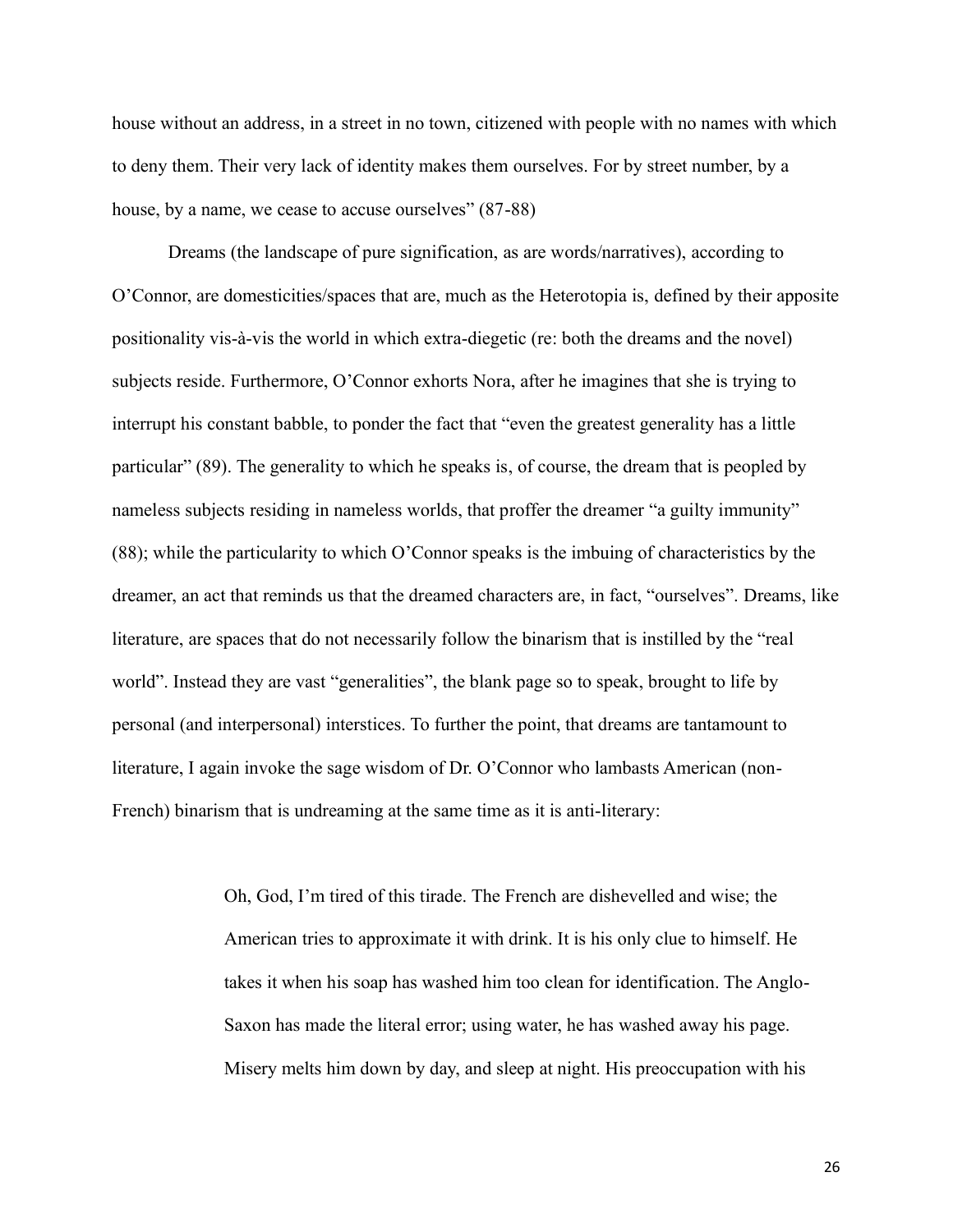### business day has made his sleep insoluble. (90)

The American, in this passage, is envisioned as hygiene obsessed. They, in their propensity for constant purification, demarcation and distinction, oxymoronically wash away their own "identification" at the same time as they do the "page" through which they might discover a "clue" to what that identity is. It is exactly because the American is so obsessed with demarcation that they are washed away, as they are unwilling to reify the self through literary plotting or "dreaming" that reneges the stability that a finite personhood requires.

Much of O'Connor's oration that thereafter follows outlines a productive dream/narrative space that is heterotopic because it serves as a specific referent for a specific society; as Foucault notes, a heterotopia is a "heterotopia in so far as the mirror does exist in reality, where it exerts a sort of counteraction on the position that [we] occupy" (24). O'Connor, after all, does acknowledge that provenance is of the utmost importance in dreams: "sea level and atmospheric pressure and topography make all the difference in the world … If you think that certain things do not show from what district they come, yea, even to an *arrondissement*, then you are not out gunning for particular game, but simply any catch" (92). And in this heterotopic space, because it is able to transverse real-space, time and logic, unlike the society for which it is referent, which binds and controls space in the realm of pre-existing significations, a literally boundless world opens up for its denizens:

> My heart aches for all the poor creatures putting on dog and not a pot to piss in or a window to throw it from. And I began to think, and I don't know why, of the closed gardens of the world where all people can make their thoughts go up high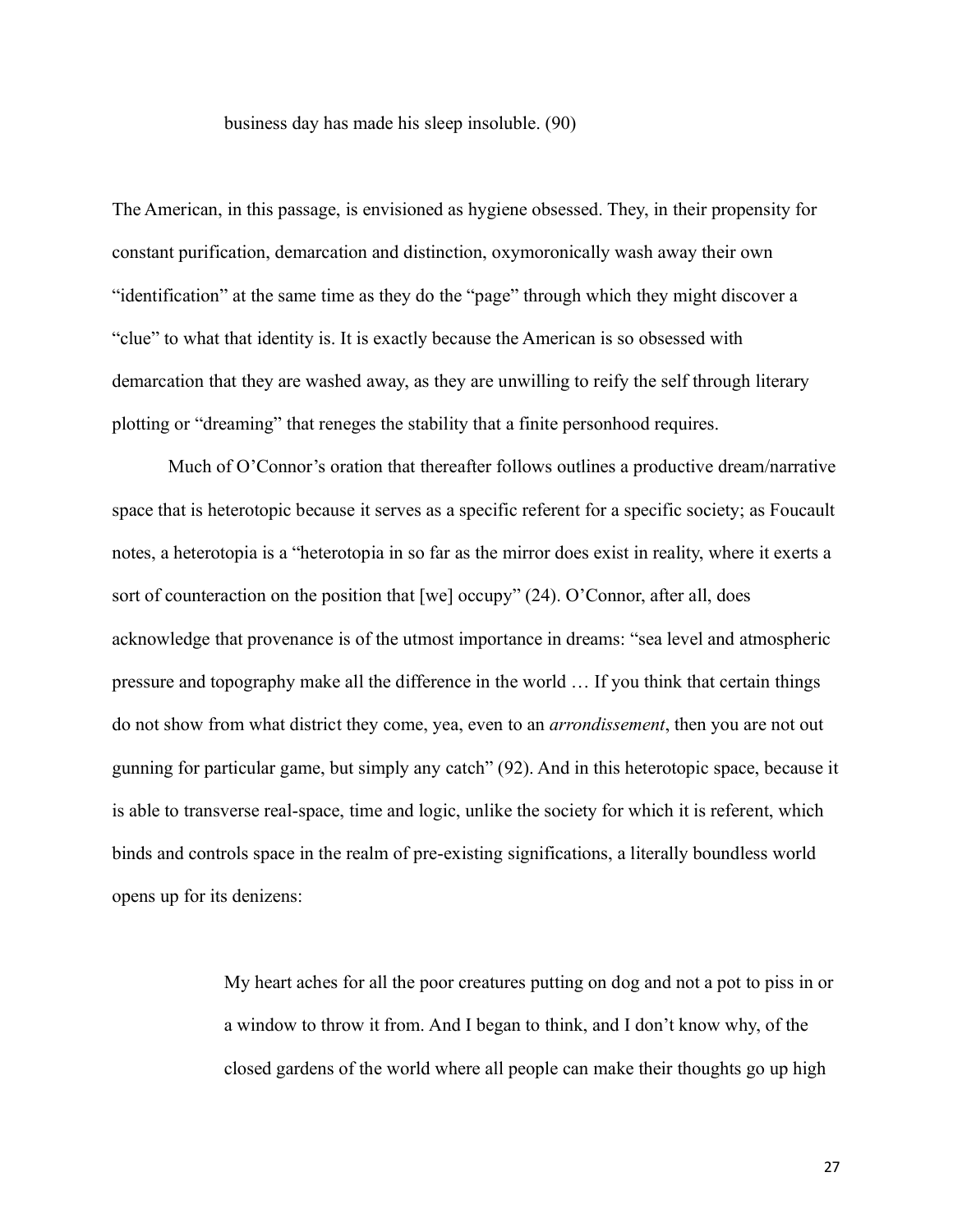because of the narrowness and beauty, or of the wide fields where the heart can spread out thin its vulgarity. (99-100)

The heterotopic space, it seems, mimes Felix, Jenny and Nora's desire to domesticate the world (Robin), it is a "closed garden" after all. And yet, because it is once removed from its referent, it becomes a space unto itself, it is imbued with the space that inspires it but it is not beholden to it; instead, the idea of Djuna Barnes' *Nightwood* as heterotopia, focalized through the keen narrative eye of Dr. Matthew O'Connor serves a dreaming "mind so rich that it is always wandering" (105). Many of which there were in Paris Lesbos.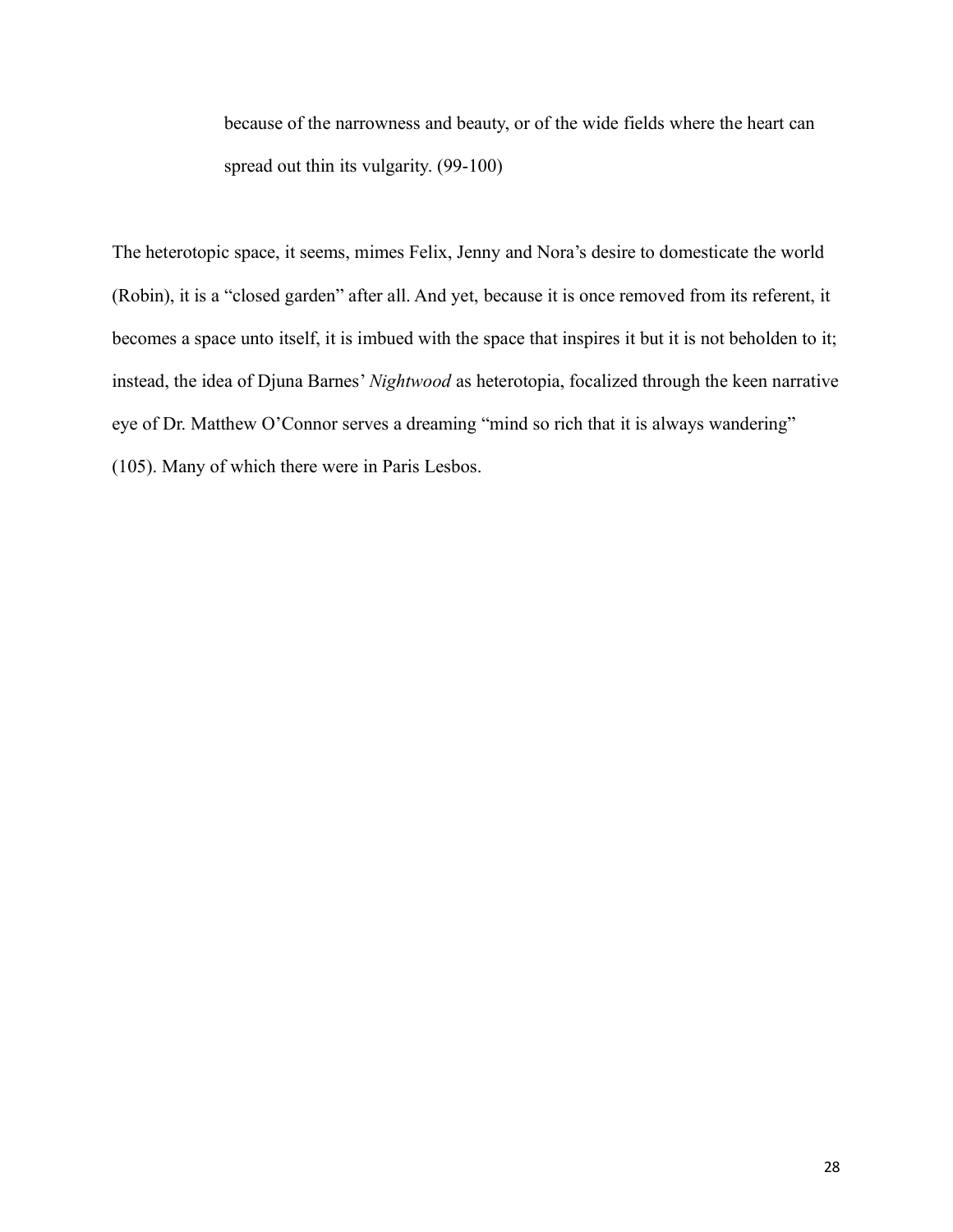# **2. Non-Euclidean Geometry and Mina Loy's** *Insel*

from the moment the casket is opened, dialectics no longer exist. The outside is effaced with one stroke, an atmosphere of novelty and surprise reigns. The outside has no more meaning. And quite paradoxically, even cubic dimensions have no more meaning, for the reason that a new dimension – the dimension of intimacy – has just opened up.

-Gaston Bachelard, *The Poetics of Space* (106)

If Djuna Barnes was, as she wrote in a 1963 letter to Natalie Barney, "the most famous unknown of the century", then her good friend Mina Loy, though she lived and worked at the same time as Barnes, is the most famous unknown of our current century. Though contemporaneously recognized and appreciated by the relatively small circle of artists/writers who she surrounded herself with, it was not until the 1991 publication of her only novel, *Insel*, that Loy re-entered the conversation as a seminal figure of the avant-garde of Parisian modernist writing. Shari Benstock suggests that the same misogynistic attitudes that Loy confronts in her work were ones that suppressed publication of her writing and therefore too, the subsequent critical appraisals of her work and the author's life that could have arisen. Benstock states that "Loy's publication record may suggest that the avant-garde effort to overturn the bourgeois and conventional may not have included an overturning of conventional male attitudes to female sexuality or have been comfortable with a woman poet who so persistently held up the contradictions of patriarchal sexual practices to inspection" (387). In other words, many radical artistic movements of modernity endeavoured to overturn some aspects of bourgeois normativity, while maintaining the conservative gender politics that it inscribed.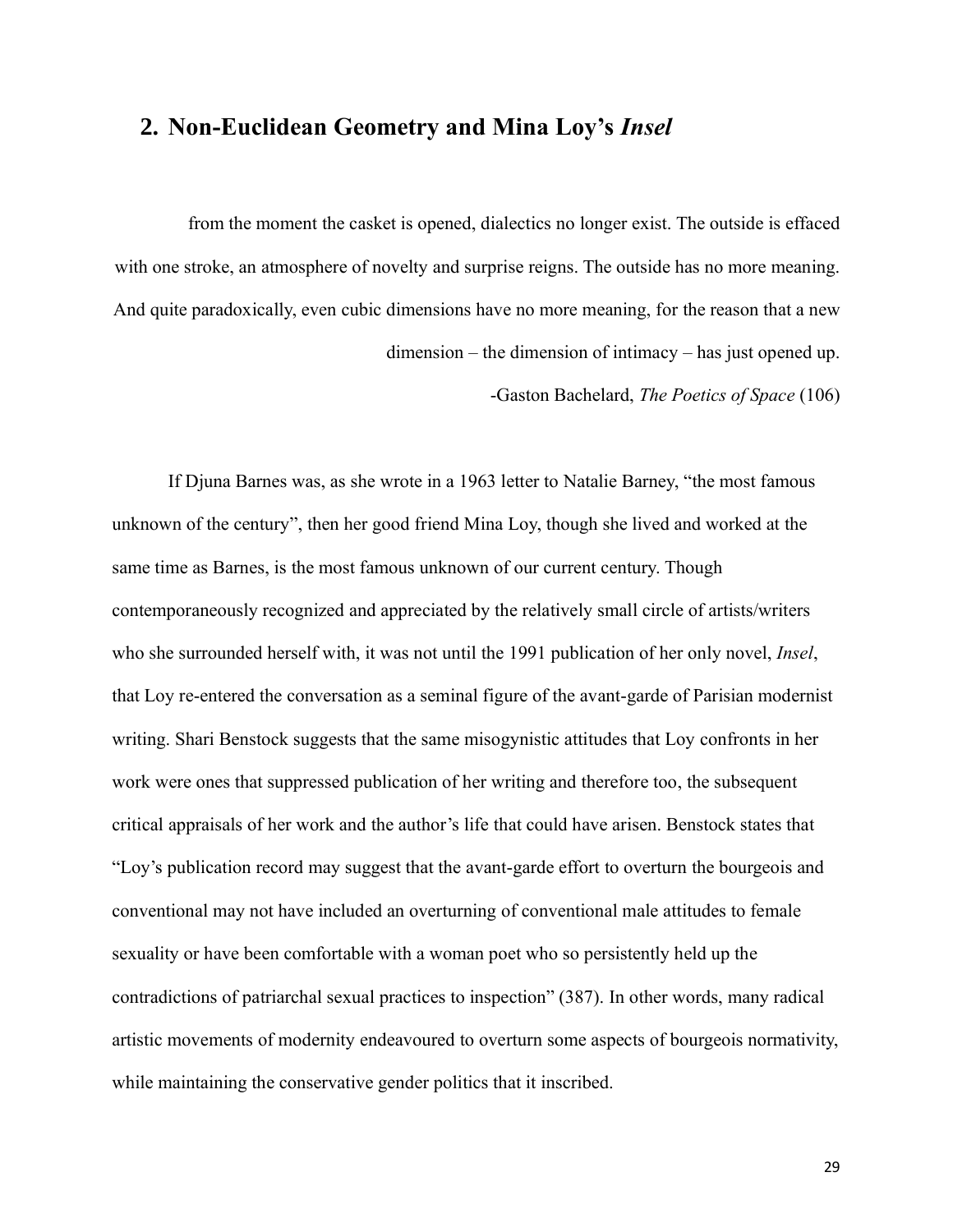One of the few heterosexual women embedded within the cafés and salons of Paris Lesbos, Mina Loy was nonetheless queer in her own way – insofar as the definition of queerness can be and is extended, as Barnes did in *Nightwood*, to all those subjects who diverge from bourgeois normativity. Much of Loy's own queer feeling was caused by the ethnic "double consciousness" (to borrow W.E.B. Du Bois' phrase) of her childhood as a half-Jewish half-Christian British subject, whose mother (Julia) imposed upon her feelings of moral inadequacy for Loy's perceived lack of Evangelical guilt. Carolyn Burke has suggested that her mother's moralizing exhortations and commands most likely, and to the opposite effect of her intentions, "served to strengthen [Loy's] resolve and focus her imagination" (17). Loy's artistic identity, much the same as her ethnic/cultural one, was (and is) fractured, unfocused in both form and genre, and hard to catalogue. Loy was a writer (of poetry, politics, plays and prose), model, painter and lampshade designer. Loy's output in all forms was erratic and unprolific. Apart from the singular collection of poetry published during her lifetime, *Lunar Baedeker* (1923), as well as a few exhibitions of her paintings, Loy rarely released her work into the world commercially or professionally. The task of defining Loy as an artist would be a tall order were it not for consistent themes of feminism, science, and spatiality which mark her work. These crystallized for her during the time she spent in Florence and Paris. It was in these spaces/places that Loy came under the influence of two divergent radical artistic movements. In Florence, Loy engaged with the futurist movement; while in Paris she became involved with a group of actively practicing surrealists. Given that Loy's artistic practices, as well as her engagement with artistic movements, was place dependent, it stands to reason that her literary work can be read for its engagements with space.

Critical appraisal of Mina Loy and her work is a small but emergent field. Scholarship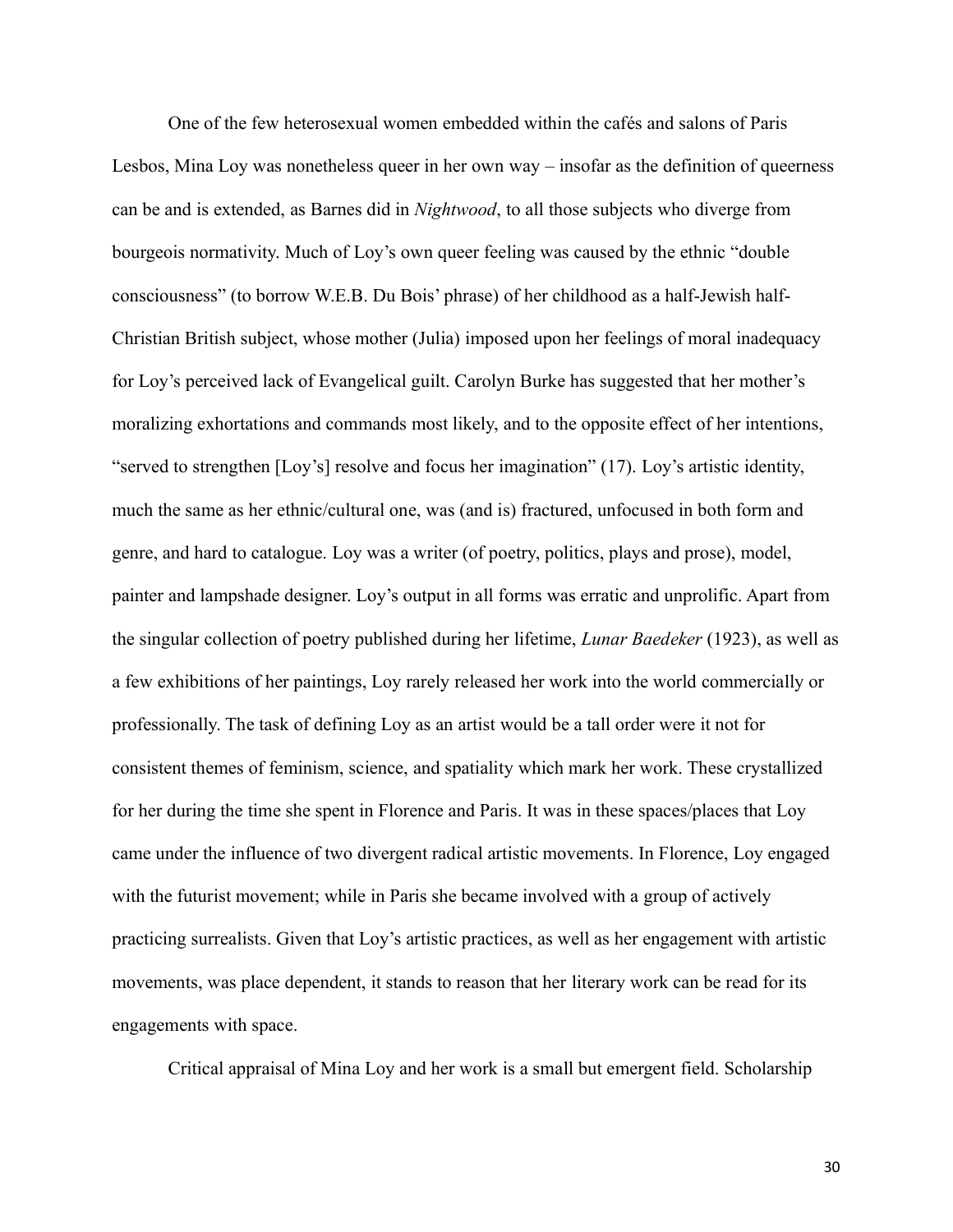that deals explicitly with the spatiality of Loy's corpus, or her recently recovered opus, *Insel*, has not yet produced a series of readings that explain how Loy (re)produced place/space in her writings. Scholarship regarding Loy and her work can be split into two non-antagonistic camps: that concerned with her feminism, and that concerned with the ways in which her work was classifiable within the futurist aesthetic. According to Lucia Re, "Loy's irreverence, laughter and 'brutality' owed a lot to Marinetti and futurism, but she soon learned to turn the futurists' own weapons against them. This was perhaps the most consequential and rigorous way for a woman to be a futurist" (806). The "irreverence," "laughter," and "brutality" to which Re refers are the tripartite forces that futurism deployed in order to promote a sort of pseudo-accelerationist (definitely fascist) policy change in Europe; one that, according to Natalya Lusty, required the artist (Loy) to "turn towards the vibrancy of art in the public sphere" (248). Typical of futurism's public-facing agenda, oftentimes their works took the form of the manifesto, a genre that set itself apart from common textual practice through its defacement of typological norms in typesetting and page layout. Typical of futurism's manifesto aesthetic are the practices of underlining, varying font size, emboldening and using exaggerated punctuation, all of which are meant to engage audiences within the public sphere and to participate affectively in the political realm. By and large, these futurist maneuvers spatiate the page on which the writing appears, this in order to purposively engage with the public as a politically viable artistic subject. As Lucia Re notes, futurism had an "anti-aesthetic, anti-metaphysical thrust to recuperate the body, the sexual and the material for modern thought and creativity" (809).

Similar critical attention has not been paid to Loy's later involvement with Andre Breton's surrealist group in Paris, and the art Loy produced during the period. While it was during this period that Loy wrote *Insel*, scholarship has not attempted to draw connections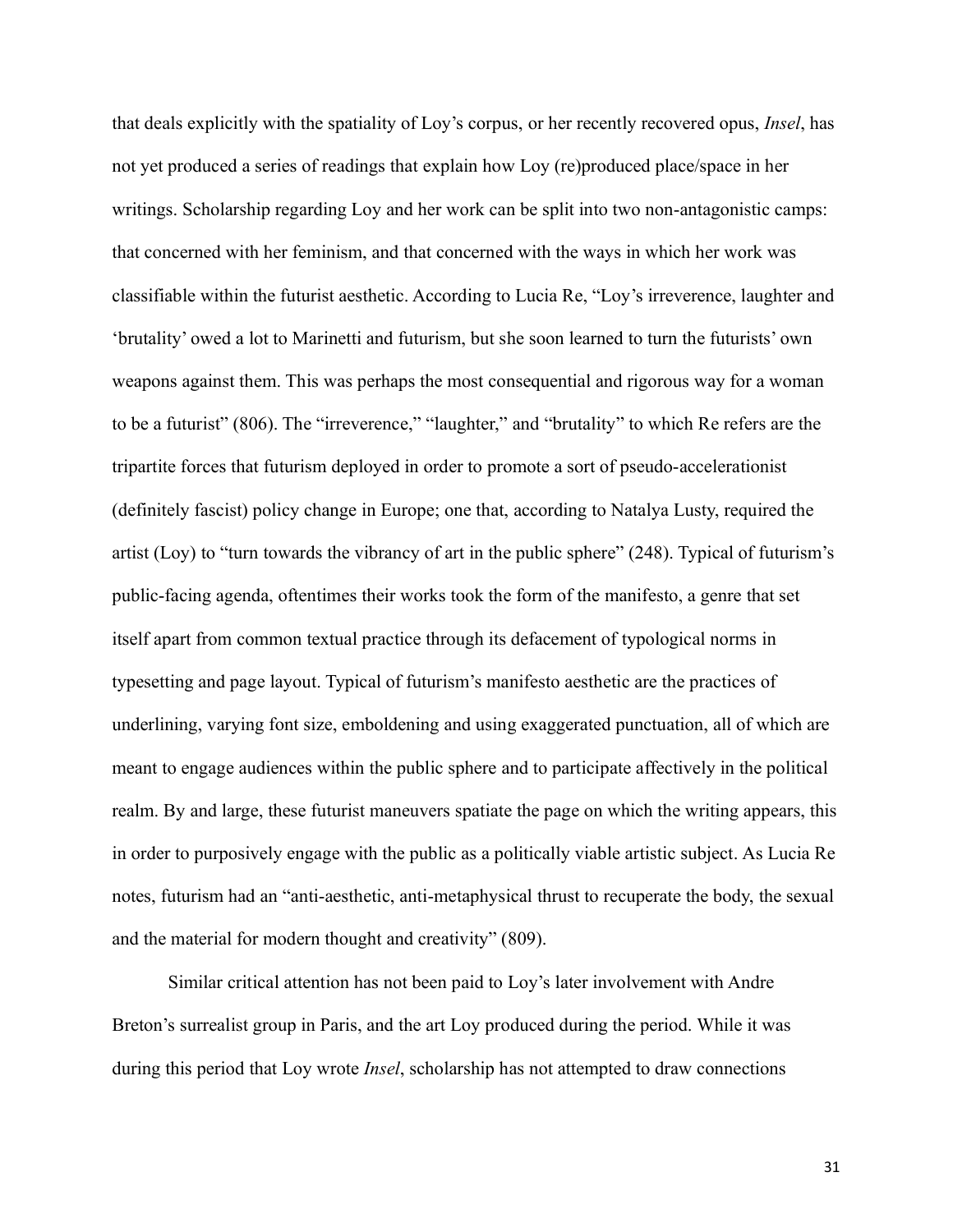between *Insel*'s spatial aesthetic and the surrealist one. Of the few works that concern themselves with Loy's time in Paris, and the city's influence on her work, none deal with how the artist's involvement with the surrealist group influence the aesthetic of her work and its spatialization. In his close-reading of Loy's only non-posthumous collection of poetry, *Lunar Baedeker* (1923), Andrew Michael Roberts parses through the work's explicit relationship to Karl Baedeker, the guidebooks he published, and those he inspired. One of the influential works, Roberts suggests, is John Chancellor's *How To Be Happy in Paris Without Being Ruined!*, a guidebook intended for middle-class men who desired all the adventure that Paris had to offer without the requisite financial travesty. In it, again according to Roberts, Paris is constructed as a "woman … it means that the projection of lack and desire can be made onto the city and its culture in total and the very act of visiting, of entering and exploring the city is both sexualised and masquerades as the defining, neutral, untainted gaze which merely observes the desire, pleasure and depravity which is 'there'" (136).

In this chapter, my aim is to parse the radical, embodied spatiality of Loy's work during her Paris period, influenced significantly by the surrealists. Loy, I contend, was intimately aware of the role that geography and space plays regarding one's subjective experience of the city. And in her art, especially in consideration of the proclivities of her artistic familiars, Loy found a balm for that misogynistic control exerted over her by those same groups and by society *in toto*.

The conflation of Loy's multifarious interests is frequently attributed to her experiences during the time she spent in Florence, living, working and loving amongst the vanguard of the emergent futurist movement. The futurists provided Loy with an artistic outline that allowed for "defiant courage to go against the grain of tradition," that cohered with her "intrinsic connection between aesthetic innovation and radical social change" (Lusty 249). It was towards the latter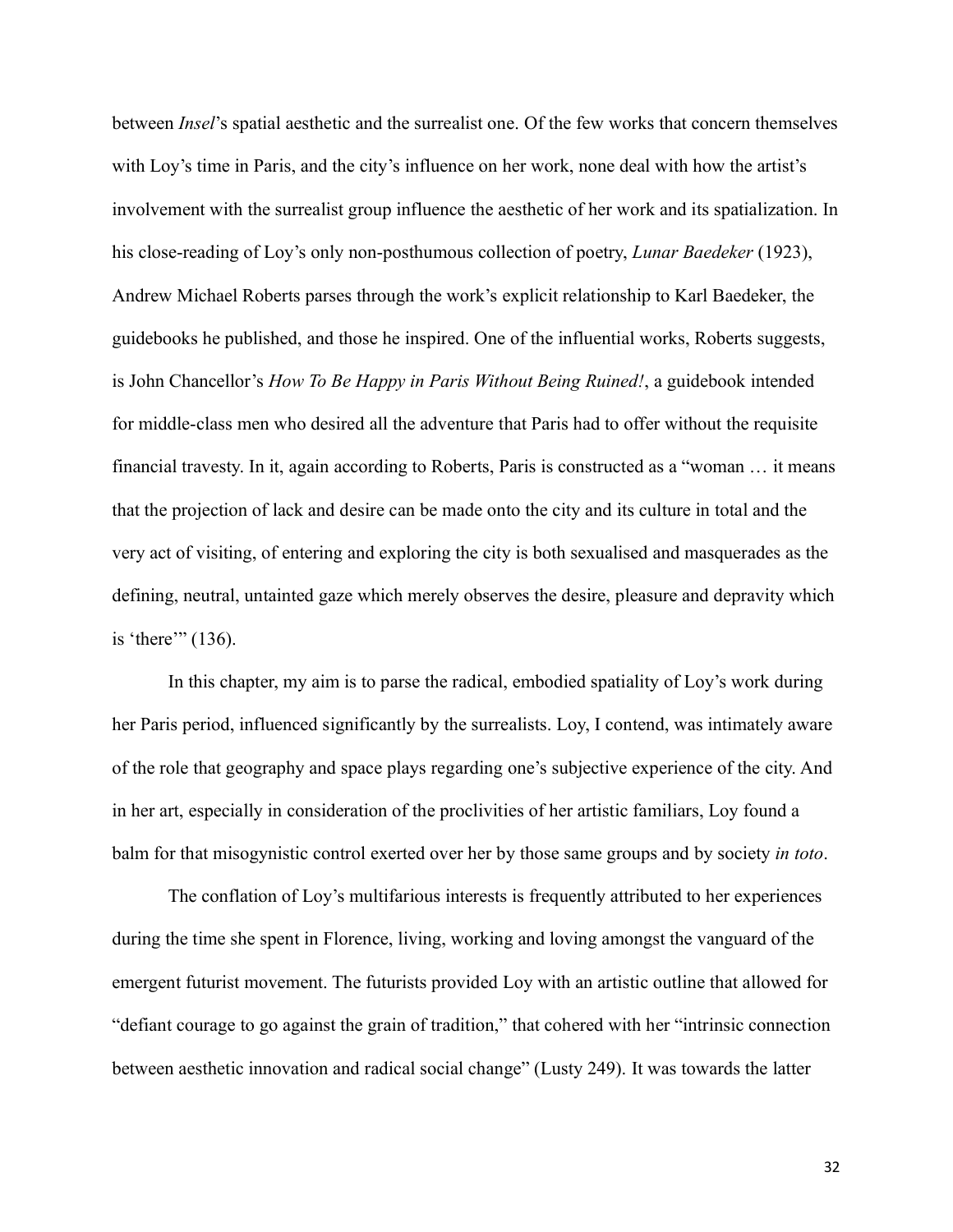part of the period (1906-1916) that Loy and her husband Stephen Haweis lived in Florence, where they primarily moved amongst the large expatriate community that called the city home at the time, that Loy met, romanced and came under the artistic influence of the prominent futurists: Giovanni Papini and Filippo Tommaso Emilio Marinetti. It was through her interactions with these men, both alluring and misogynistic in their highly-masculinized artistic practice, that Loy came to become an ardent – and more importantly, public – feminist.

Günter Berghaus articulates that "the prevalent image of Futurism as a misogynist precursor of Fascism" does a disservice to those artists that were able to employ the aesthetic for other purposes (401). He goes on to posit that "women of talent and intellectual acumen joined the futurist movement for pragmatic reasons, because at this point, Futurism was the most progressive, unorthodox, and liberal-minded organization on the Italian scene" (410). Berghaus lucidly describes the generative potential that futurism bore for women who engaged with its practices regardless of Marinetti et al.'s propensity for chauvinism – Loy being only one amongst a large number of women who successfully adapted futurism for more radical and liberatory purposes. Loy's *Feminist Manifesto* (1914) employs many of the same galvanizing, declamatory and energetic techniques that the futurists use in their own work. Loy mocks the futurists' braggadocious chauvinism at the same time that she falls in line with much of their proto-fascist, sometimes esoteric other times scientific, rhetoric. In one passage in particular, Loy shows herself to be so indebted to the science of the futurists that her work succumbs to the temptation to promote feminized pseudo-eugenics:

> Each child of a superior woman should be the result of a definite period of psychic development in her life –  $\&$  not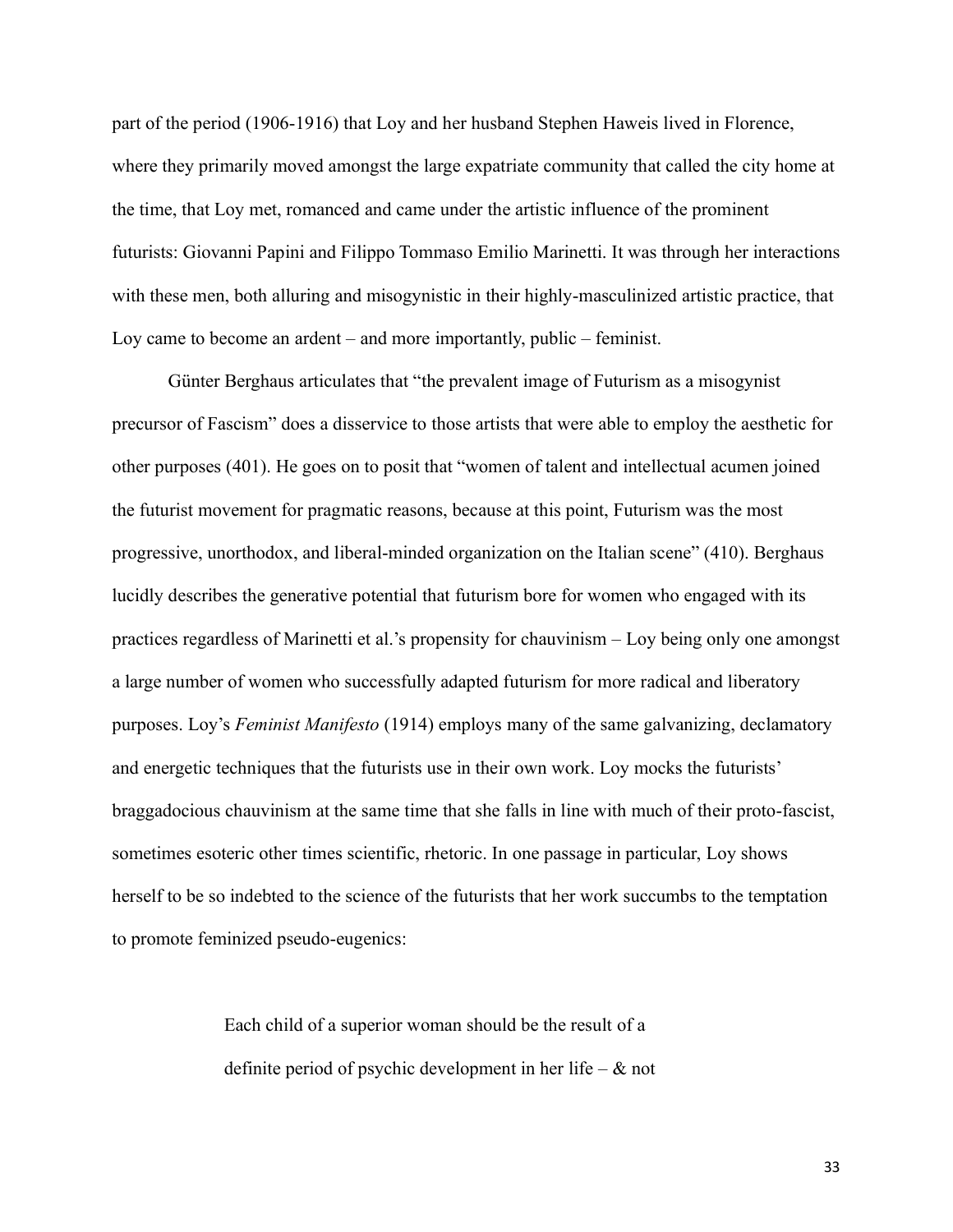necessarily of a possibly irksome & outworn continuance of an alliance – spontaneously adapted for vital creation in the beginning but not necessarily harmoniously balanced as the parties to it – follow their individual lines of personal evolution –

For the harmony of the race, each individual should be the expression of an easy & ample interpretation of the male & female temperaments – free of stress Woman must become more responsible for the child than man – Women must destroy in themselves, the desire to be loved –

The feeling that it is a personal insult when a man transfers his attentions from her to another woman (155-56)

Loy's register in this excerpt is simultaneously that of the futurists (scientific, degrading, violent) and that of first-wave feminism. A woman's right to breed is depicted as being dependent upon her "superior" status and make-up and her willingness to "destroy" the natural tendency towards loving relations at the same time as she should endeavour to reproduce not because of an "irksome … alliance" but rather because of "a definite period of psychic development in her life". However, at the same time that Loy's manifesto upholds the bourgeoise codification and binarization of society via eugenics, it simultaneously aspires to galvanize its female readers into debunking the narrative that distinguishes them as the eroticized lower-classes amongst society's phallocentric hierarchy. It rejects sexual and gender normalization, insisting instead that each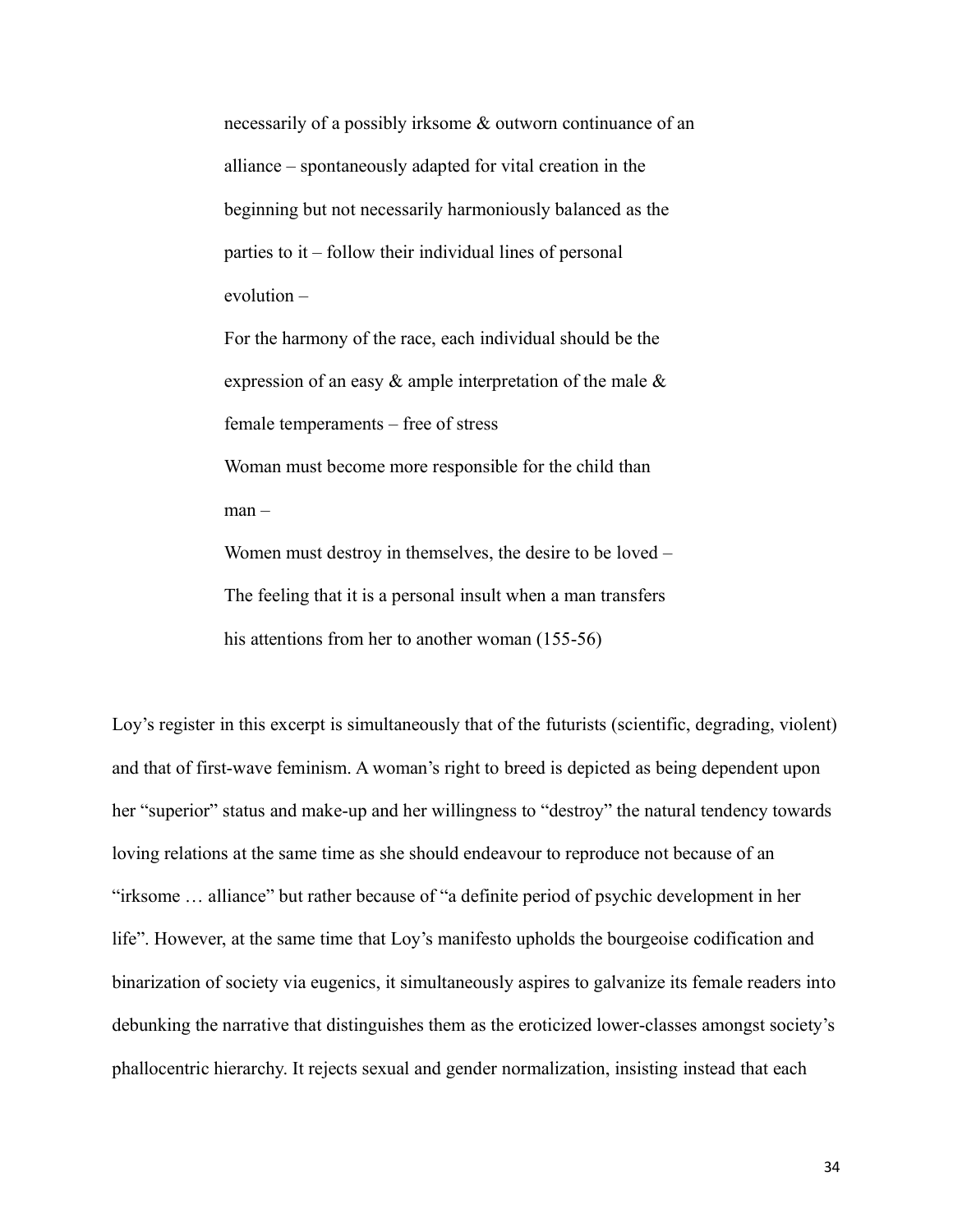woman should individualize themselves according to their own "personal evolution," and that thereafter "each individual should be the expression of an easy & ample interpretation of the male & female temperaments".

While the diction of feminism is, as it pertains to futurist and futurist-adjacent writings, entirely Loy's own, there is no doubt that it was interspersed with futurist language. Much of the scientific language in Loy's work – even when it is written in the name of a feminist cause – is deeply indebted to her futurist familiars. Take, for example, the following passage from Marinetti's "The Founding and Manifesto of Futurism" (1909):

> 8. We stand on the last promontory of the centuries! … Why should we look back, when what we want is to break down the mysterious doors of the Impossible? Time and Space dies yesterday. We already live in the absolute, because we have created eternal, omnipresent speed.

9. We will glorify war – the world's only hygiene – militarism, patriotism, the destructive gesture of freedom-bringers, beautiful ideas worth dying for, and scorn for woman.

10. We will destroy the museums, libraries, academies of every kind, will fight moralism, feminism, every opportunistic or utilitarian cowardice. (41-42)

Marinetti's futurist manifesto is simultaneously artistically progressive and socially regressive. It promises an unfathomable transgression of the "doors of the Impossible" at the same time as it, in an early artistic prefiguration of Italian fascist logic soon to rise under Mussolini, "glorif[ies] war [as] the world's only hygiene". There is a fractious ideological split in Marinetti's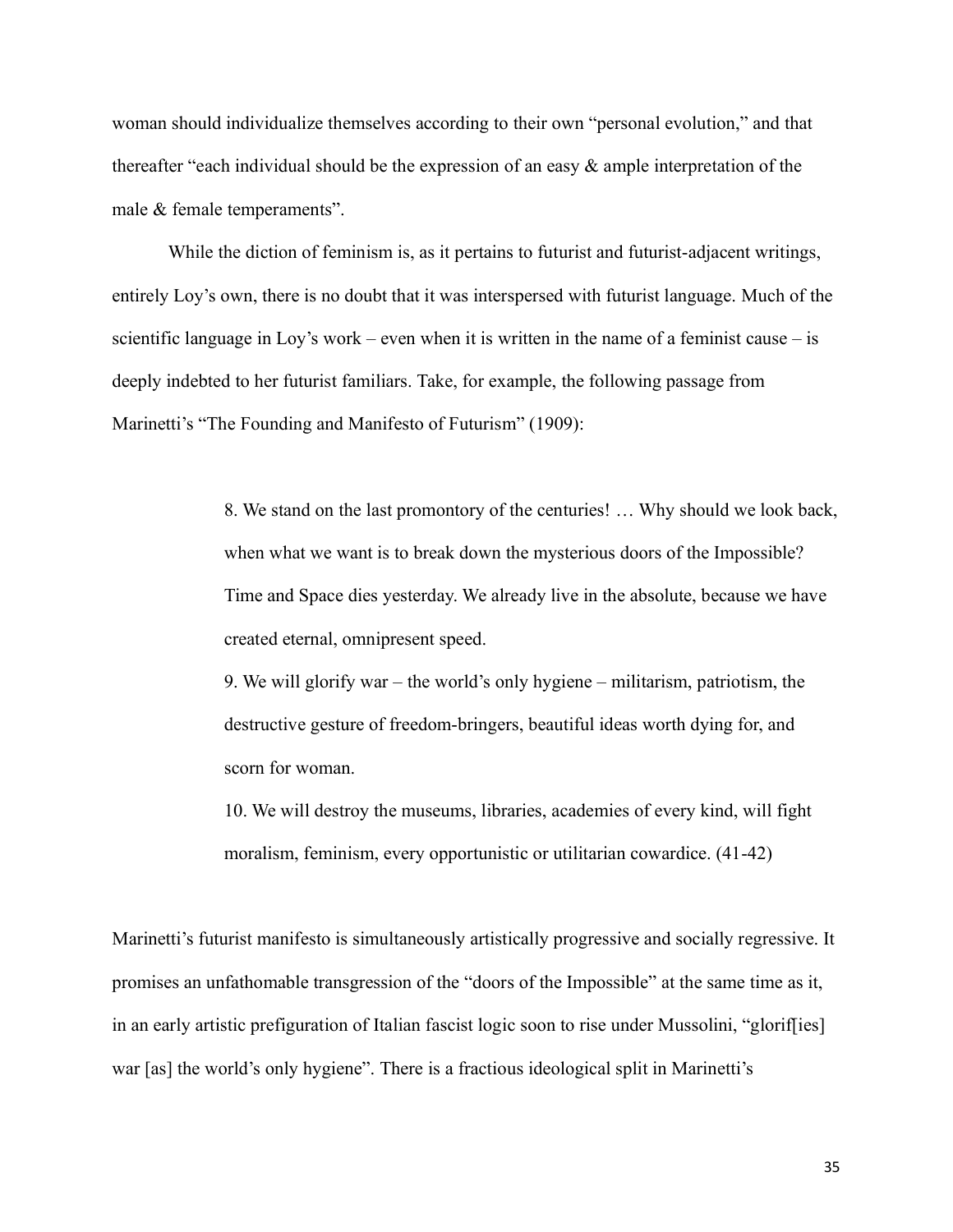exhortations regarding the usefulness of scholarship, science and knowledge production to the futurist movement. Marinetti suggests that apposite the "Time and Space" of the modern present, there lies in the beyond-impossible a world wherein "omnipresent speed" is inserted as the constitutive organizing scientific principle. Futurism's "omnipresent speed" while bound by the logic of speed in place of spatiotemporal logic will deconstruct and extirpate the social mores bound up in logic. Futurist speed is posited against both "museums, libraries, academies" and "feminism".

The futurist fascination with speed in place of the spatiotemporal, given its emergence in the modern context, can be explicated through social theory à la Paul Virilio, who notes that speed is essential to both the modern milieu and the militant fascist psyche:

> As soon as it takes power, the Nazi government offers the German proletariat sport and transport. No more riots, no need for much repression; to empty the streets, it's enough to promise everyone the highway … It soon gathers half a million drivers and trains them to drive over every kind of terrain, to shoot while driving. (49)

The fascistic impulse towards speed that Virilio ties to the Nazi regime that began its rise to power in the 1920's, at the same time that Loy abandoned the futurists for New York and, later, Paris, is, much as Marinetti's manifesto aims to do, a call to mass public participation in a form that disintegrates previous communal and social conventions. Virilio later explicitly refers to Marinetti and the futurists, suggesting that in "1921, Marinetti metaphorizes about the armored car: the overman is over-grafted, an *inhuman type* reduced to a driving – and thus deciding –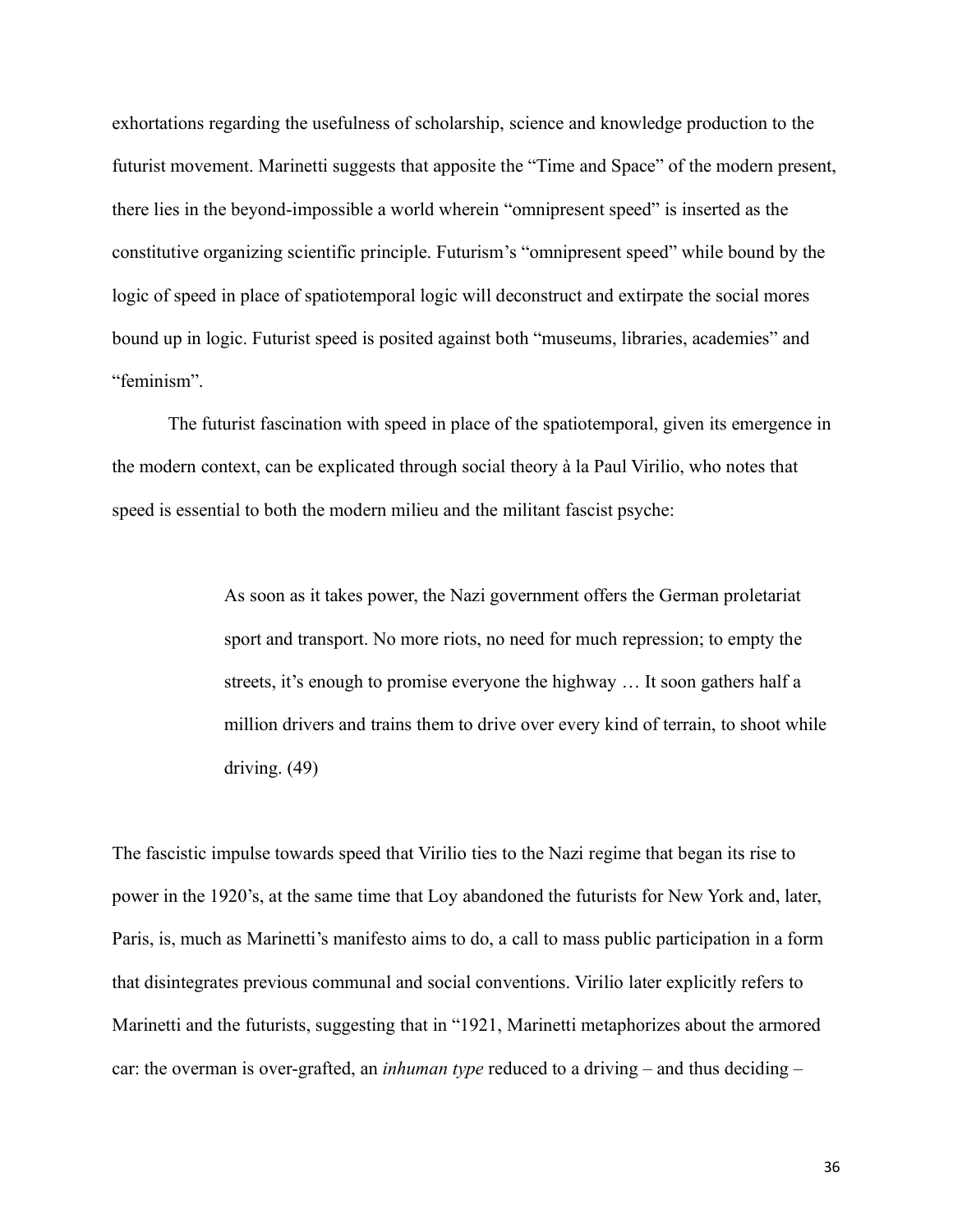principle, an animal body that disappears in the superpower of a metallic body able to annihilate time and space through its dynamic performances" (84). Speed according to Virilio – especially when it is subsumed into the futurist aesthetic  $-$  is inherently against the traditional organizing principles of "time and space". Given the futurist embrace of the contemporaneously ascendant field of quantum mechanics and Einstein's theory of relativity, speed, and its requisite notion of spatial eradication, figured heavily in Mina Loy's work during that period.

Recently, a small number of Loy scholars have made attempts to locate her poetry (primarily that contained in *Lunar Baedeker*) within the broader history of contemporary scientific developments of the day. Rachel Fountain Eames contends that "Loy's writing often seems to reify atomic dispersal as the apotheosis of human evolution. Loy found in the new physics a flexible, dynamic and authoritative framework through which to articulate her own experiences of modernity" (32); she says further that "Loy's understanding of physics emerged from her exposure to Futurism, particularly her responses to the writings of Marinetti" (33). The "new physics" to which Eames refers is that strain of science that ascended during modernity – spearheaded by figures such as Albert Einstein, Neils Bohr, Erwin Schrödinger and Max Planck – and attended to the micro rather than the macroscopic. Amongst the interests of new physics were quantum mechanics, atomic and subatomic particles; broadly speaking, and in accordance with Marinetti and the futurists' valuation of speed above time and space, new physics was engaged with well thought out abstractions cum mathematical formalisms of otherwise imperceptible minutiae.

The poetry that Loy wrote during her Florence/futurist period often bore phrases and witticisms that when taken as polemical statements argued against a spatiotemporal figuration of subjective experience, instead proposing "vitality" and "intensity" as scientific alternatives for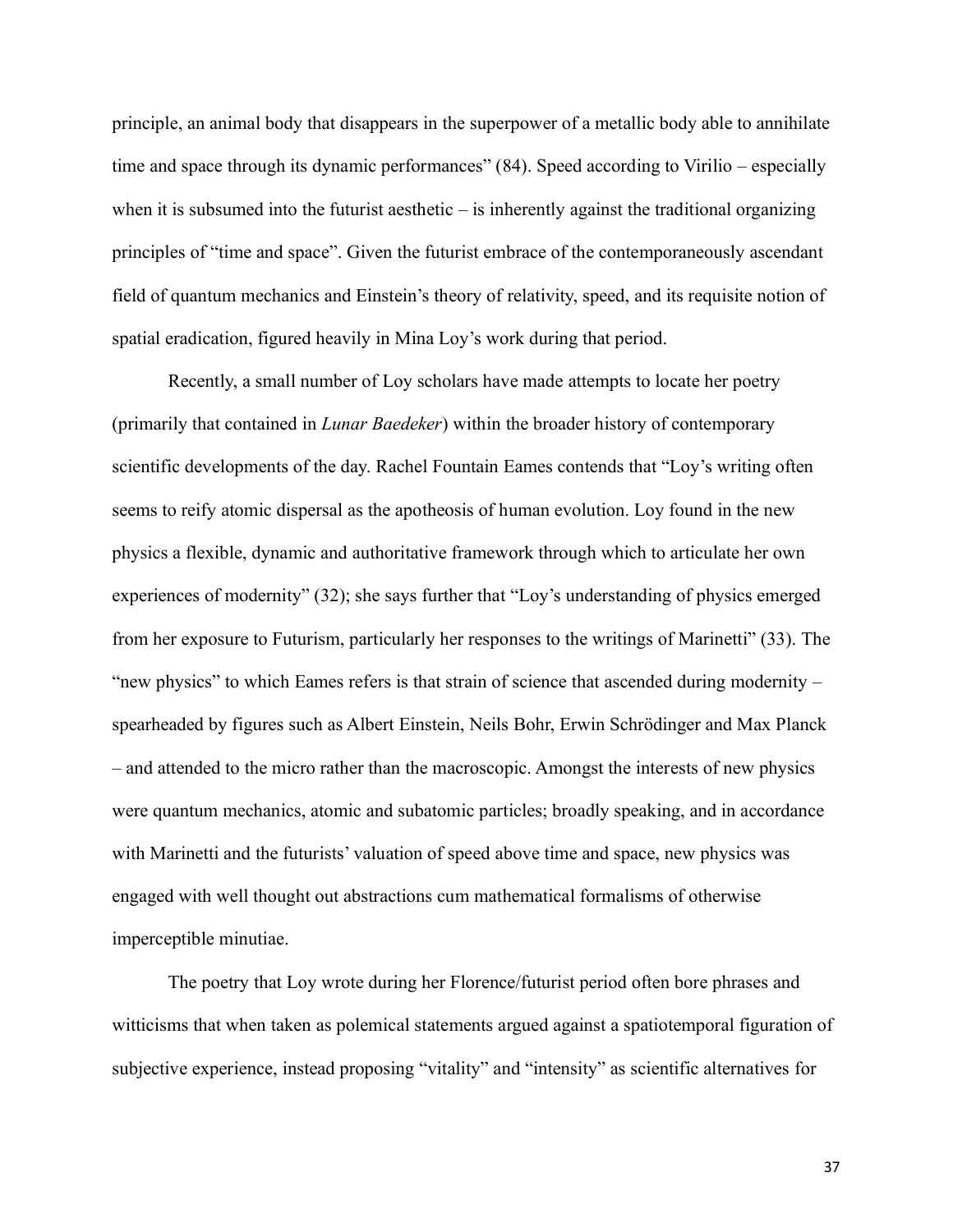universal organization. In her brief but powerful poem, "There is no life or death" – which is made up of little more than sharp and simple declarative sentences, much like Marinetti's *Manifesto of Futurism* or her own *Aphorisms on Futurism* – Loy plainly states that "There is no Space or Time / Only intensity / And tame things / Have no immensity" (3). The anti-spatial turn in this poem is the culmination of a series of other declarations that Loy makes beforehand. The rest of the poem, as with the above passage, posits a series of oppositional, or opposite generating, forces against theories of equity and boundlessness. "Life [and] Death" are posited against "activity" which Loy suggests results in an "absolute" without "declivity" (a slope); "Love [and] Lust" are replaced by "propensity," to "possess" Loy goes on to suggest, results not in an eradication of the possessed but in that "who would possess"; and, lastly, Loy claims that "There is no First or Last / Only equality," wherein the ruler is a part of "the majority," thereby casting the entire populace as ruler and ruled.

Loy, in these early poems, recapitulates the futurist aesthetic of speed and vitality in a way that equalizes rather than stratifies, and generates rather than eradicates. However, Loy's interest in science and its generative potential was tenuous and conditional. By the end of her time with the futurists she had abandoned the scientific aesthetic prescribed by futurism, turning instead to a school of artistic thought that allowed for a more unbound logic of spatialization. As Ellen McWhorter asserts, Loy's "Songs to Joannes", a series of brief poems written immediately after her relocation from Florence to New York City, navigates a "cultural moment whereby reason and fact came to be aligned with scientific and technological achievement wholly cut off from the messier insights of ordinary human experience" (3). At the same time that Loy valued the generative potential of the futurists' radical, and anti-spatiotemporal, scientific bent, she grew weary of their inability to parse the inner, inexplicable, depths of subjective experience. It was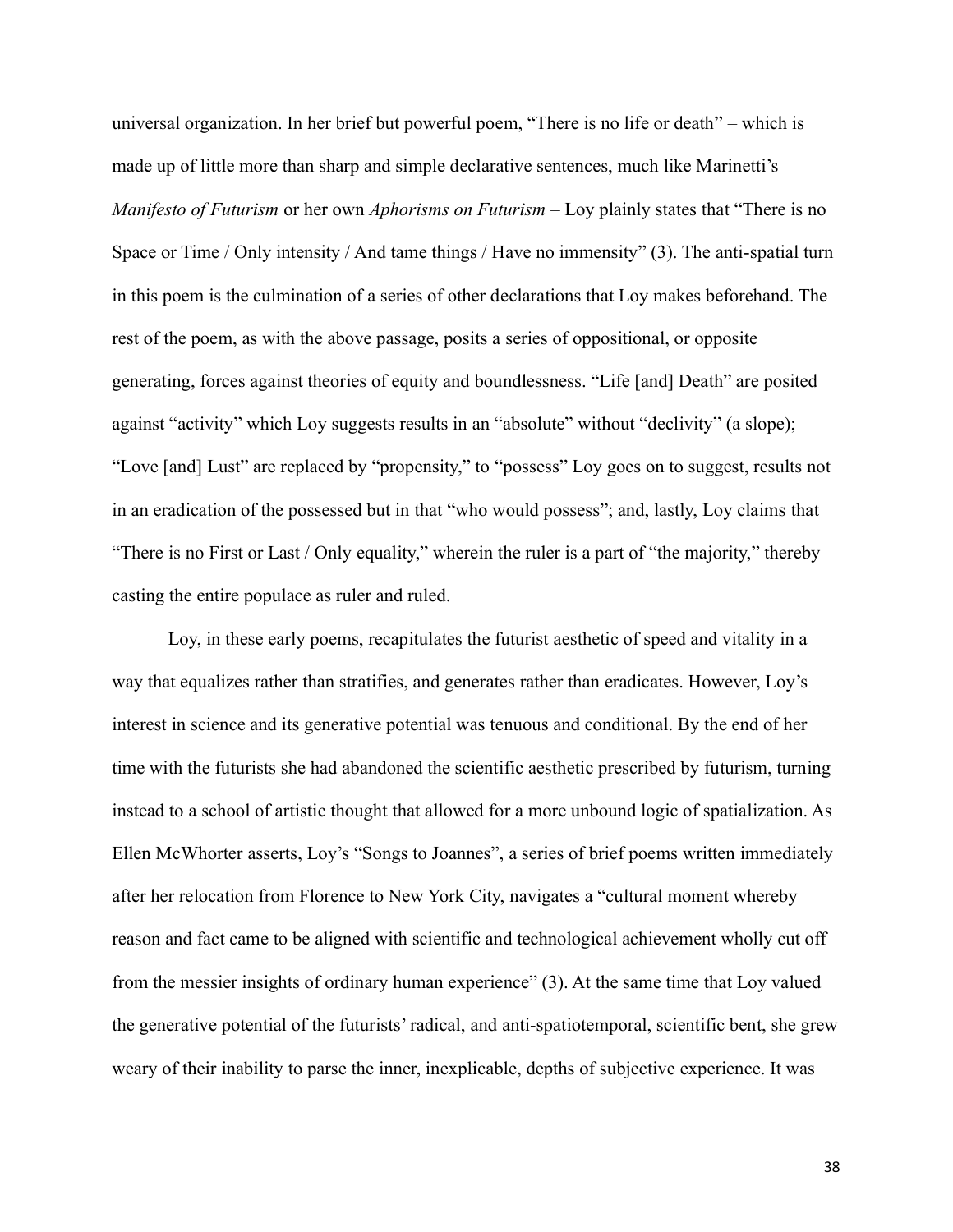not until some years later, after yet another repatriation to Paris, that Loy found a movement that radically altered how one organizes their subjectivity in space at the same time as it allowed for a mining of the inexplicable, but rich, deposits of the soul. Loy entered the world of the surreal, peopled by artists with equal interest in space.

René Magritte, one of surrealism's most successful producers, painted a piece in 1964 that explicitly connects the surrealist movement to alternative conceptions of space. The painting, as with much of the purposefully spatially obfuscating surrealist work, portrays a colossal boulder levitating precariously over an otherwise idyllic scene, replete with blue skies dotted with gauzy clouds parting before an almost uncannily pristine crescent moon. The effect of the boulder, the weary feeling one gets from its suspension, is that of stasis. One imagines that it should be falling, hurtling through the pastoral scene and crashing into the earth below, but it never does. The fact of the painting itself, as an imagistic representation of a boulder suspendedperpetuum, disallows the boulder from ever reaching its destination, there is always some more distance for it to travel.

The title of Magritte's nerve-racking painting, *La Flêche de Zenon* (Zeno's Arrow), refers to the concepts formulated by Greek philosopher Zeno of Elea, a member of Aristotle's circle, the latter describing the former as the inventor of the dialectic method. Zeno is most well-known for his characterization in Aristotle's *Physics*, wherein he delineates the "paradoxes" which have come to be known simply as "Zeno's Paradoxes", and which have baffled philosophers and mathematicians (including Bertrand Russell and Henri Bergson) to the present. The "Arrow paradox", perhaps the most famous of Zeno's troubling scenarios and the one to which Magritte refers, posits that "if it is always true that a thing is at rest when it is opposite to something equal to itself, and if a moving object is always in the now, then a moving arrow is motionless" (161).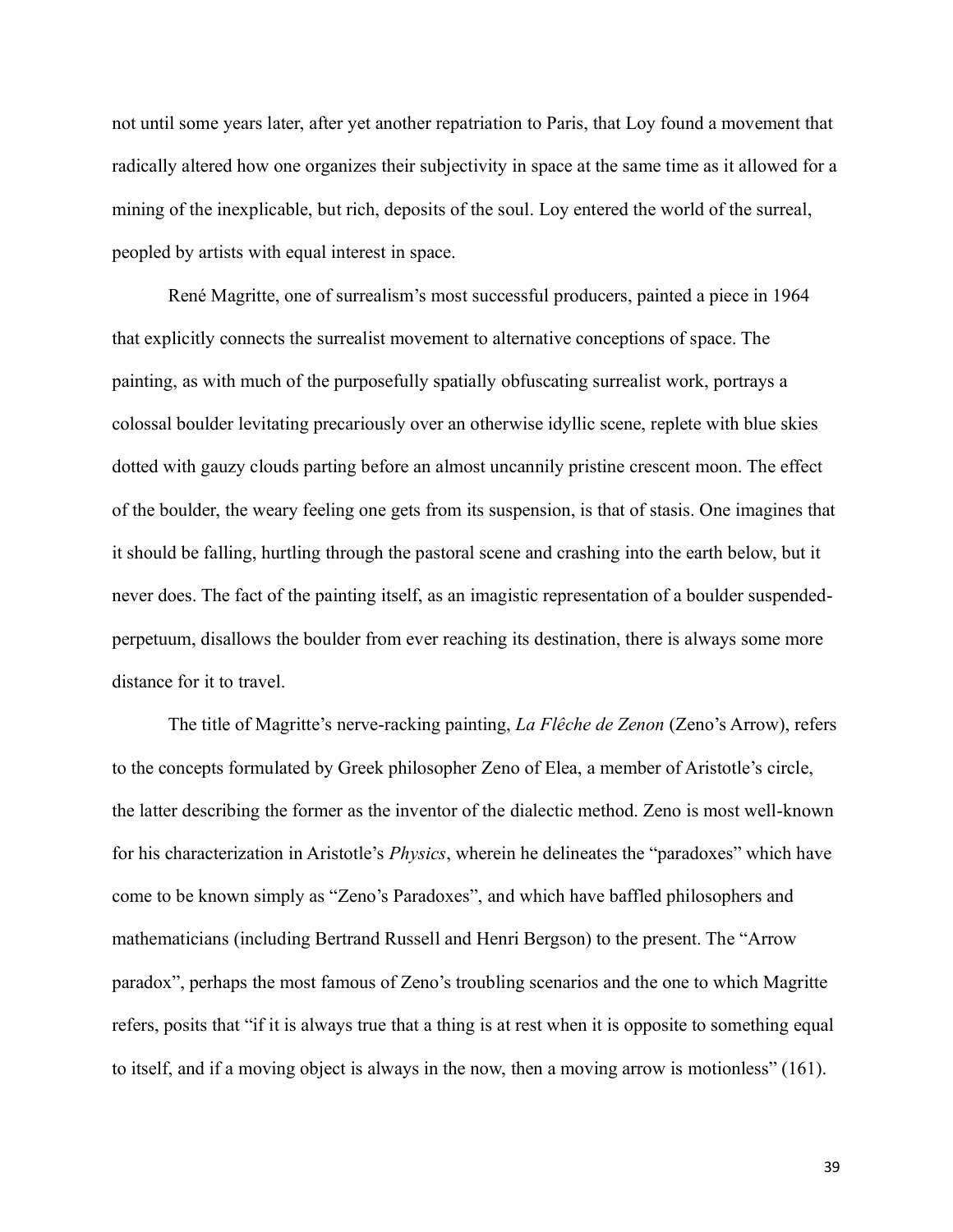Essentially, Zeno's Arrow paradox theorizes that space-time is infinite as an arrow can only exist in relation to its opposite – presumably a target or a body – and the space between the two, when captured in an instance of time, is infinitely divisible. Or, to be even more succinct, there are infinite halfway points in the distance between the arrow and its intended target. It is not so much that a moving arrow is properly "motionless", but more that our perception of it in an instant of time captures it in an imminently motile state, never traversing the infinitely-divisible space between itself and its intended target. Thusly, space becomes infinite.

The non-Euclidean geometry that informs Zeno's Arrow paradox, referred to in Magritte's *La Flêche de Zenon*, is taken up by various surrealist artists. The most notable non-Euclidean technique utilized by surrealist painters is decalcomania, the practice of pressing paint between two surfaces. Among the avid practitioners of decalcomania during Loy's time in Paris was Max Ernst, the close friend of Richard Oelze, the surrealist whom the character Insel supposedly fictionalizes. Ernst's decalcomania – exemplified in the work produced during his mid-career American period, *L'oeil du silence* (The Eye of Silence), *L'Europe après la pluie*  (Europe After the Rain) and many more – has been cited by mathematicians at Yale as an artistic recapitulation of fractal, and therefore potentially illogical, non-Euclidean, spaces. They argue that by utilizing the decalcomania technique, wherein one uses "viscous paint" on one sheet of paper and then "cover[s] the paper with another piece of paper", thereafter "applying pressure to the top sheet," surrealist artists caused "paint ridges [to] coalesce and a branching pattern [to] appear," and thus "a dendritic fractal [to] form". While, at the time of surrealism's heyday, non-Euclidean perceptions of space had largely given way to an Einsteinian post-theory-of-relativity sense of a logical understanding of incomprehensible space, it was Breton's phalanx that (while they acknowledged Einstein's incredible discoveries) remained fascinated with the radical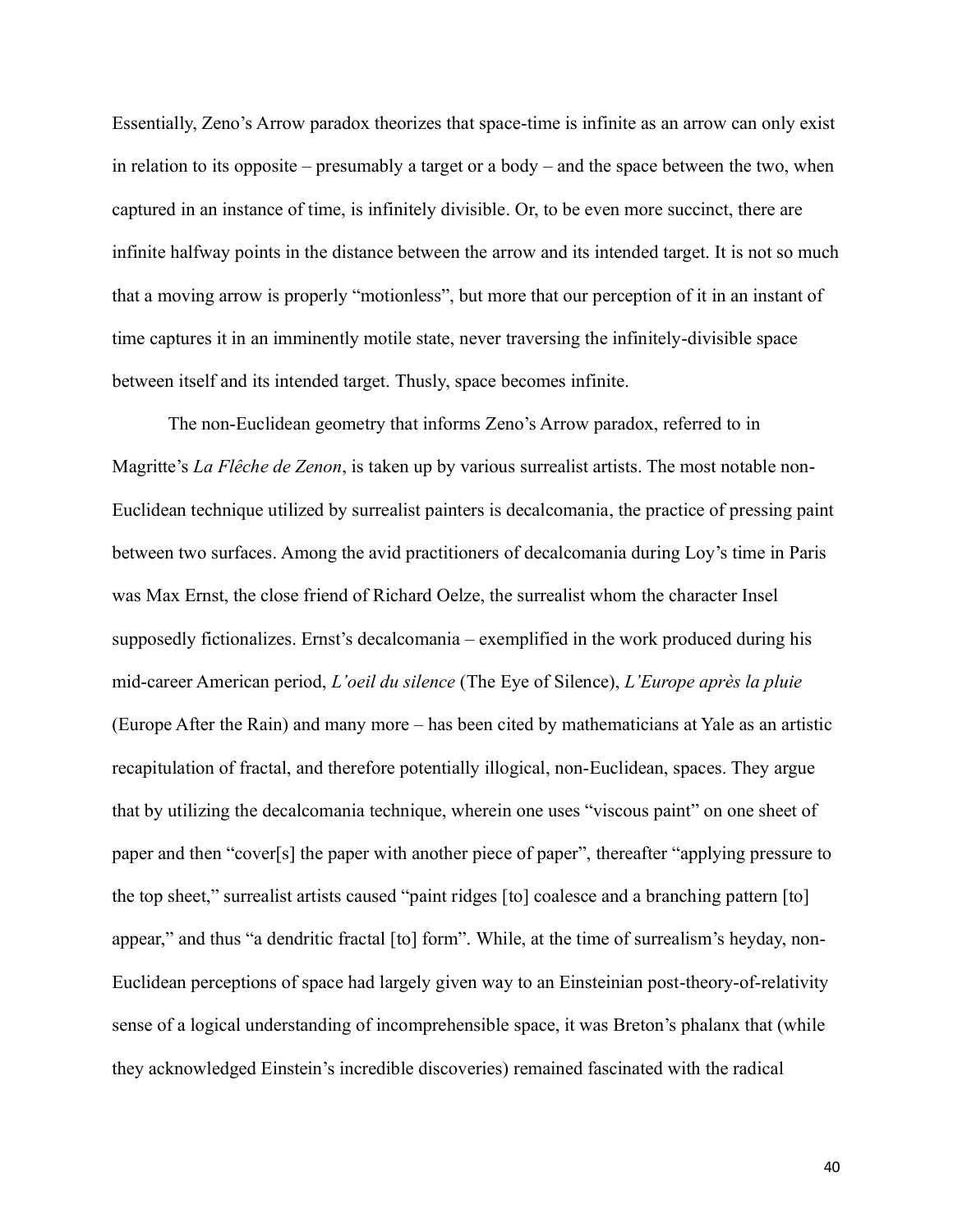potential of non-Euclidean space. As Linda Henderson notes in her ground-breaking monograph, *The Fourth Dimension and Non-Euclidean Geometry in Modern Art*, "the temporal fourth dimension of Einsteinian Relativity Theory had largely displaced the popular fourth dimension of space in the public mind;" however, "Breton and various Surrealist painters during the 1930s and 1940s retained many of the pre-Einsteinian implications of 'the fourth dimension' and non-Euclidean geometry" (205). Since Loy, throughout her time in Paris, flitted on the periphery of Breton's surrealist group, and especially in consideration of her knowledge and appropriation of futurist techniques during her time in Florence, there can be no doubt that Loy attended to and appropriated surrealist techniques of infinite spatiation for her own creative purposes.

*Insel*, the title of the book and the name of its protagonist, is itself a spatializing term; "insel" being the German word for island or, more poetically intonated, isle. As with the poems collected in *Lunar Baedeker*, *Insel*'s contents are, from the outset, imbued with a certain sense of concrete spatiality. Much in the same way that the boulder suspended in Magritte's *La Flêche de Zenon* unnerves the viewer by its ceaseless transmutation of space, the idea of an island conjures a sense of perpetual autonomy, being disjointed from the world at large, expansive and whole in its disconnectedness opposite the broad and fractured "mainland". Criticism of Insel, the work of Christina Walter specifically, has attended to the spatially subjective connotations of the term "insel", and its relation to the novel's protagonist, at the core of which is Walter's suggestion that "Loy's novel by that name … traces the title character's enactment of an embodied, unstable, and automatically conditioned subjectivity" (Walter 674). However, by immediately attending to Insel the character rather than *Insel* the novel, critics overlook the spatial subjectivity Loy produces through her form, and attaches to artistic form more generally.

In Paris, Loy emerged as a peripheral member of Andre Breton's surrealist group who, no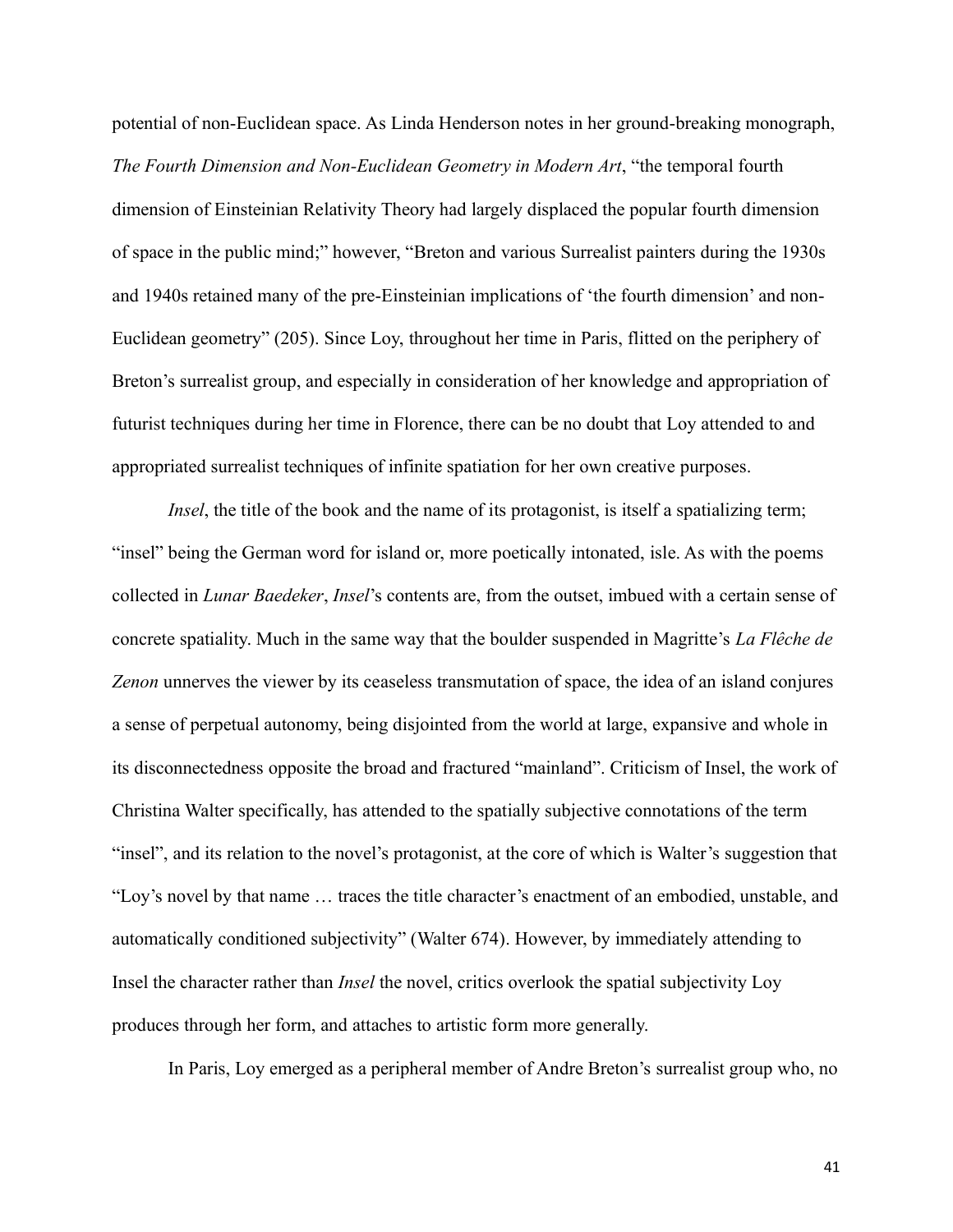doubt, akin to the futurists before them, thought of their female compatriot as ancillary rather than a full-fledged contributor. However, artistically at least, the surrealists were a movement whose mantras were, in many ways, antithetical to that of the futurists. Whereas the futurists were *men* of logic, science and fascism, the Breton phalanx of surrealism (as opposed to the oppositional unit brought together by Yvan Goll) concerned itself with the dream-realm, emotional automatism and communism. Breton's own manifesto decries logic and its spatially constraining abilities:

> We are still living under the reign of logic: this, of course, is what I have been driving at. But in this day and age logical methods are applicable only to solving problems of secondary interest. The absolute rationalism that is still in vogue allows us to consider only facts relating directly to our experience. Logical ends, on the contrary, escape us. It is pointless to add that experience itself has found itself increasingly circumscribed. It paces back and forth in a cage from which it is more and more difficult to make it emerge. (9-10)

Unlike the futurists before/beside them, the surrealists completely removed their passions from the "absolute rationalism" instilled in the arts by science, regardless of its forward-thinking or otherwise revelatory nature. "Logical ends" are not the aim of the surrealist ethos; rather, the surrealist's promotion of illogical art aims, in its very transgressive and antagonistic nature, to deconstruct the "circumscription" of subjective experience. The math-logic of Euclidean geometry, even when couched in new physics and Einsteinian theoreticality, might trap the surrealist in a "cage". Insel, it becomes clear, not only participates with and thinks through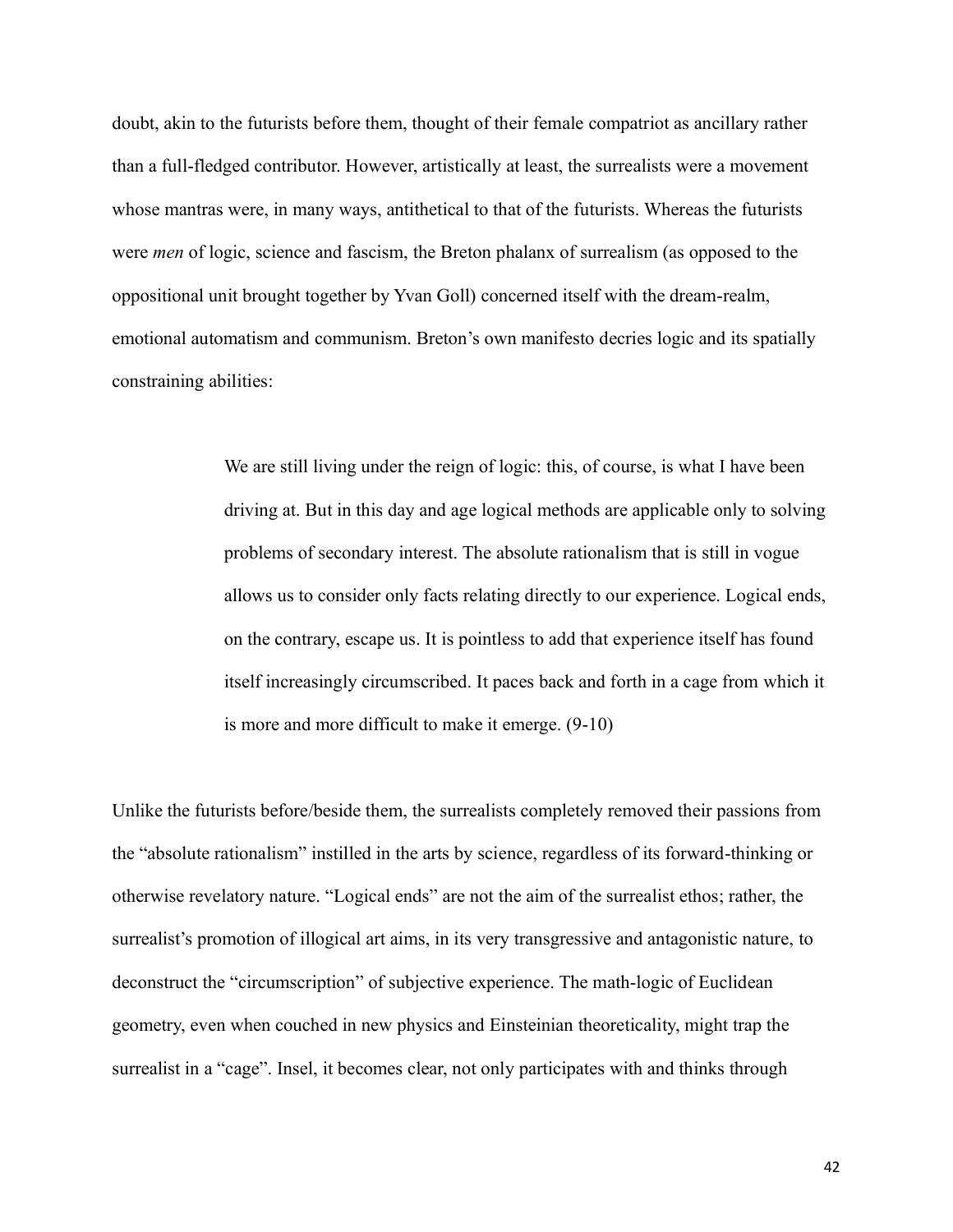surrealism, but does so in scientific and geometric terms. The "cage" is not a fortuitous metaphor for Insel, it is a very real space that aims to control and obstruct both body and mind.

Loy depicts Insel as a consummate surrealist throughout the novel. Writing to a friend, Insel's narrative and artistic foil Mrs. Jones states that "Aaron's latest surrealist is absolutely divine" (4). And later in the same letter, comparing Insel to practitioners of "black magic" unsexed and with a "cranium full of intellectual dust", she suggests that Insel, in typical surrealist fashion, is "very, in [his] fantastic ways, expressive of [his] art, which after all takes on such shapes as would seethe from a cauldron overcast by some wizard's torturous will" (5). According to Mrs. Jones, Insel is a mutable artist, one who can easily assume the form of his art, taking it into his body and then metamorphizing his lived experience and form into an ongoing exhibition. However, one major outside factor influencing Insel's infinitely mutable surrealist performance is that it requires an outside participant – an audience – in order to be consummated.

As such, Insel is depicted as a character with an eminent fear and hatred of enclosed spaces, homeliness and domesticity. Insel is "forever in search of a haven" at the same time as he prefers "*any* discomfort to going home" (16). "Haven" for Insel does not lie in the domestic realm; he prefers his "role" as "helplessness personified" (21). Mrs. Jones too, is depicted as Insel's co-conspirator in his bohemian vagabondage, her thoughts on the matter crystalized in the following passage:

> Whenever I have seen poor people asleep on stone seats in the snow, like complementary colors in the eyes, there arise in my mind unused ballrooms and vacationers' apartments whose central heating warms a swarming absence. To the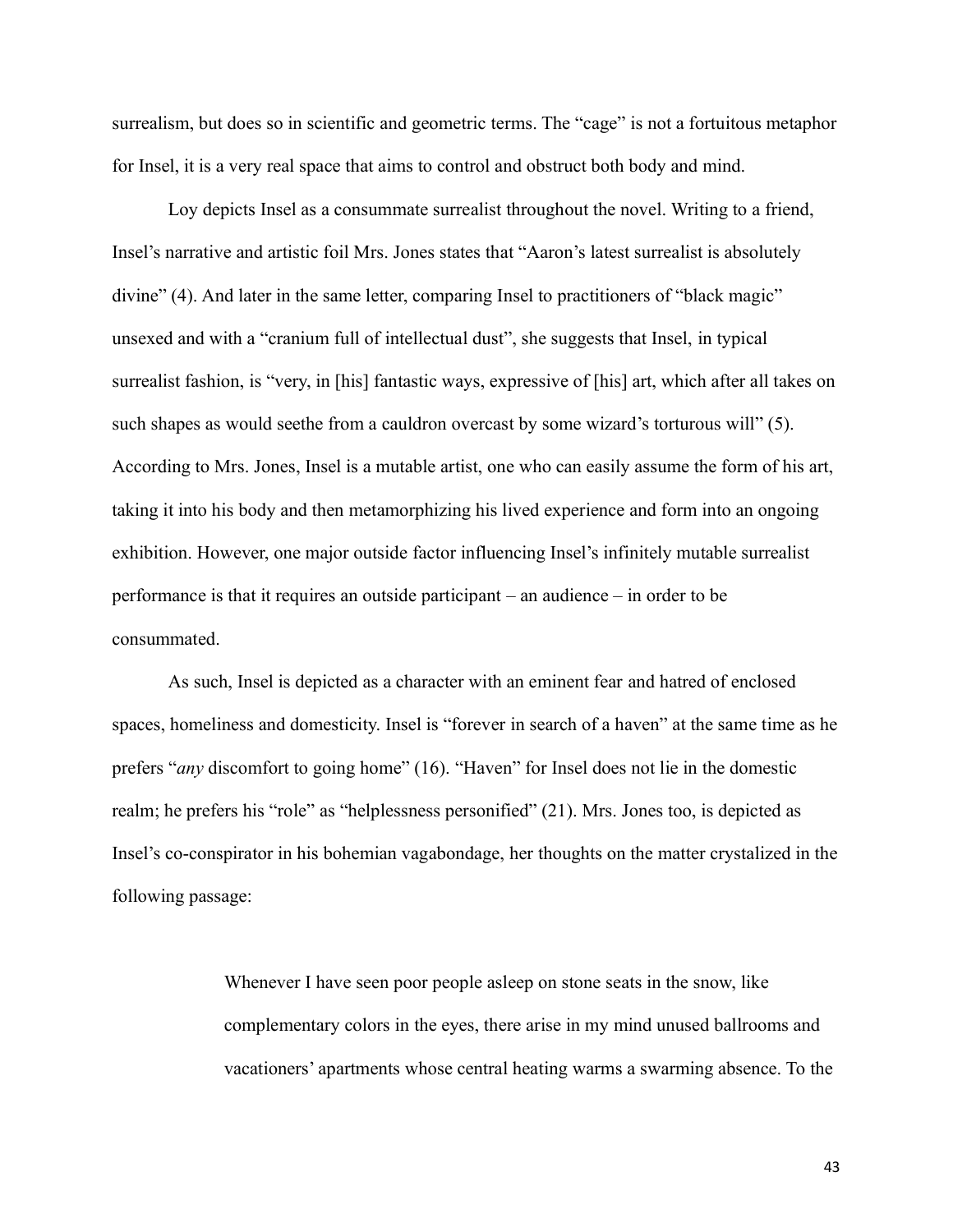pure logician this association of ideas might suggest a possible trans-occupation of cubic space, while mere experience will prove that the least of being alive is transacted in space, so much does sheer individuality exceed it; that providing a refuge for a single castaway brings results more catastrophic than a state of siege. (Loy 21)

According to Mrs. Jones, the imagination is where one transacts and enacts "being alive". Only the "logician" – that is the futurist logician, who is nonetheless radical – believes that "cubic space" is of any use to the practitioner of "sheer individuality". In fact, by reneging the logic of "cubic space," Mrs. Jones suggests that, in blatantly spatial terms, one can "exceed" their bounds. If we are given "refuge" in logical space then we are susceptible to an attack more devastating "than a state of siege". It is, according to Mrs. Jones, imperative that space be public, mutable and infinite.

The settings of Insel's animated surrealist exhibition are, more often than not, Paris's archetypal cafes and bistros. Upon their first extended interaction, during which Mrs. Jones "wish[es] to get on familiar terms with an acknowledged surrealist," the pair meet in "a cafe (sic), and, in the embracing glare of a locality above all others conducive to the liberal exchange of confidences between the most heterogeneous people, the meager personality of this stranded German opened up" (6). The fact of Insel and Mrs. Jones being "heterogeneous people" correlates with my earlier suggestion that critical appraisals of *Insel* have often posited the former – and I would argue that by association so too the latter – as an "island" unto himself, entirely isolated and subjective. However, insofar as he is an embodiment of his art, and the goal of any art(ist) is to be seen, to affect the world as a highly personal and distinctive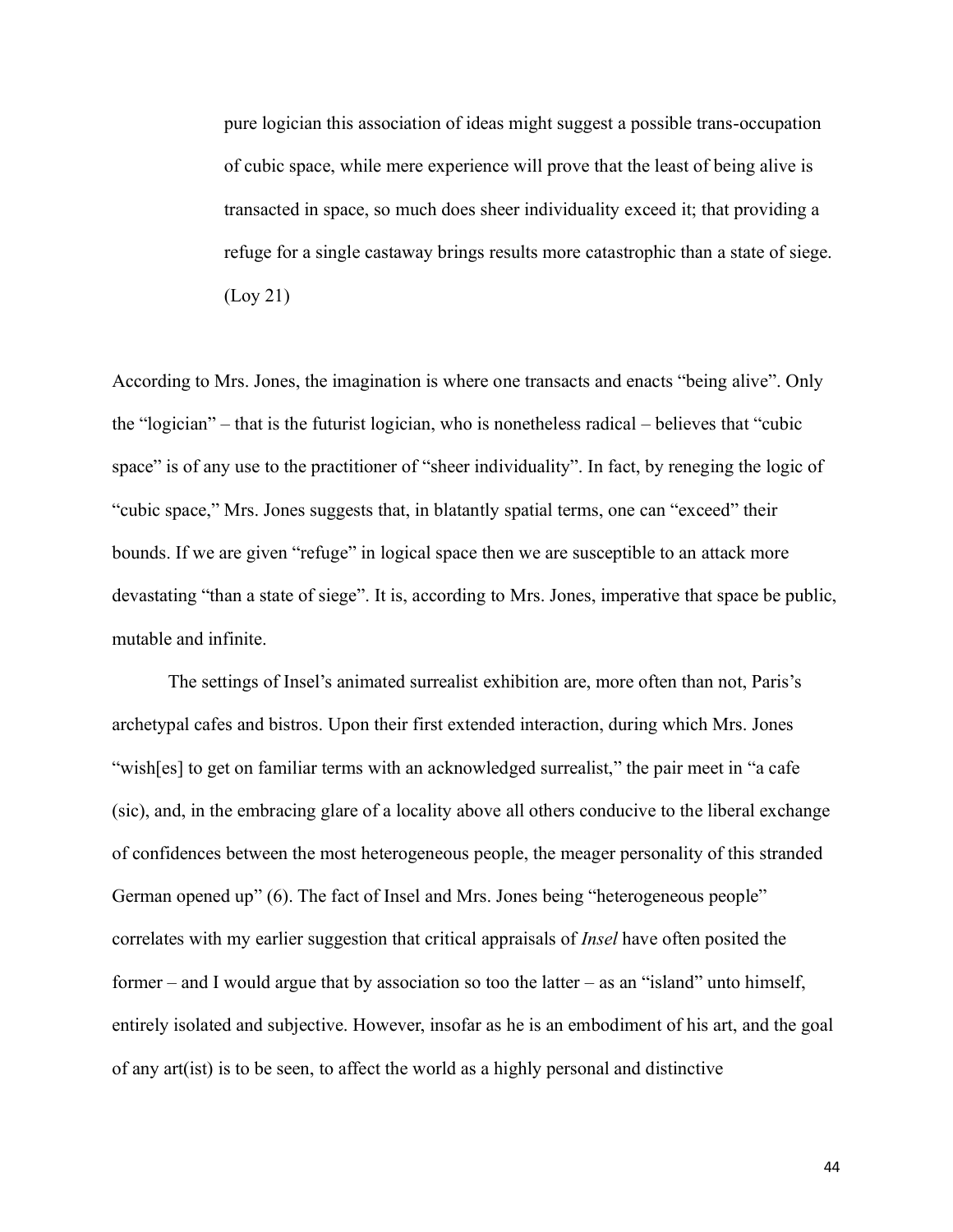communicative utterance, then it is also necessary that art(ists) partake in society, to exist as a heterogeneity amongst a vast web of heterogeneous figures. In *Insel*, the space that facilitates the surrealists in their endeavour to be both heterogeneous and public-facing artist is the café. When Mrs. Jones meets Insel in a cafe or bistro setting, "all the filaments of what has been called the astral body, that network of vibrational force," are "drawn out of [her] towards a terrific magnet … the half-rotten looking man of flesh" (38).

At another point in the narrative, in another of her numerous happenstance encounters with Insel, Mrs. Jones refers, as she has done many times before, to Insel's paucity, noting that "he greeted [her] with the relief of an object which, having fallen apart, should chance upon its other half again" (53). Mrs. Jones, who has intentions to keep an appointment with another of her friends is so dispirited by Insel's sad half-formed countenance that she yields to the surrealist's pleas to sit and "suffuse another stray café with the ineffable haze of his contagion" (53). Insel exemplifies an uncanny ability to establish in such public places as the café or the bistro a sort of home which fosters his participatory artistic vision, wherein – unlike the confining and repressive "cage" of finite, demarcated, and once and for all completed work – his endless painterly project is given space to roam. The cafés that Insel and Mrs. Jones frequent are quite often described as being infinite spaces, ones that open up throughout the evening, allowing for a seemingly endless array of stories to emerge. One cold evening – when Insel, "in his unusual liveliness," was speaking "words, like roomy cupboards, dipped into the reservoir of excited honey and flapping their open doors spilled it all over the place as they passed" (58) – the intrepid pair, aiming to warm-up inside, remove themselves:

as if receding into a lair, from the terrace to further and further inside the café,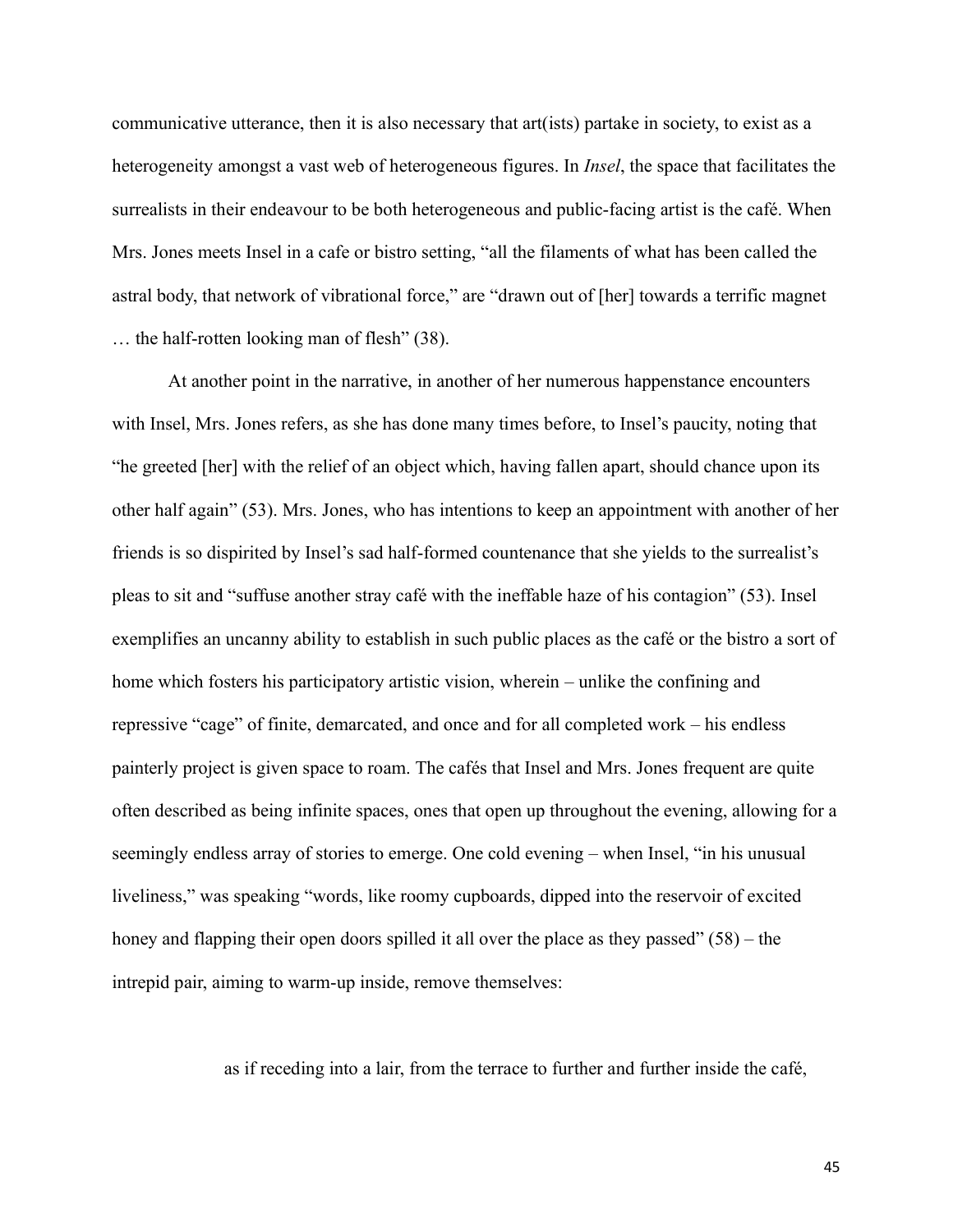from the open to the enclosed – each time ordering a new *consummation* from a different waiter – till [they] reached an inaereate core of the establishment. Here [they] inexplicably came upon a friend whose hypothetic non-existence insured Insel's vaunted isolation. One after another the same Germanic wag would shuffle up to our table, each time wearing a different face. (58-59)

The café is described, while the pair make their seemingly endless journey to its core, as an extension of the terraced exterior. Though the space they recede into is "enclosed" it retains the scaffolded "terrace" effect of its exterior. The fact of it being a public space causes the café to allow a modicum of openness exemplified by the pseudo-people-watching that Insel and Mrs. Jones are able to undertake, wherein subjectivities are multiplied infinitely: there are always "different waiter[s]" and double negative interactions with the Germanic wag who hypothetically *doesn't* exist and is able to assume diverse appearances. At one point later in the evening, Mrs. Jones excuses herself from the table that she and the two Germans were seated at in order to "buy some rouge", and upon her return she is astonished to find that "it looked as if empty space in [their] quiet comer (sic) had come alive, the leather padding had broken out in a parasitic formation, a double starfish whose radial extremities projected and retracted rapidly at dynamic angles" (59). It is as if, from out of the primordial soup of the café, an entire universe emerges as a fractal from one spot. As with the ceaseless terracing of the café, the social locus of Insel and Mrs. Jones' evening is an endlessly productive locale. This café when peopled by the surrealist, as Mrs. Jones goes on later to suggest, is "a dimension where a packet of ten cigarettes encompassed a universe" (61). The infinite space of surrealist-occupied Parisian cafes is also a liberatory realm, one that multiplies subjectivity as it does space; as Mrs. Jones notes of her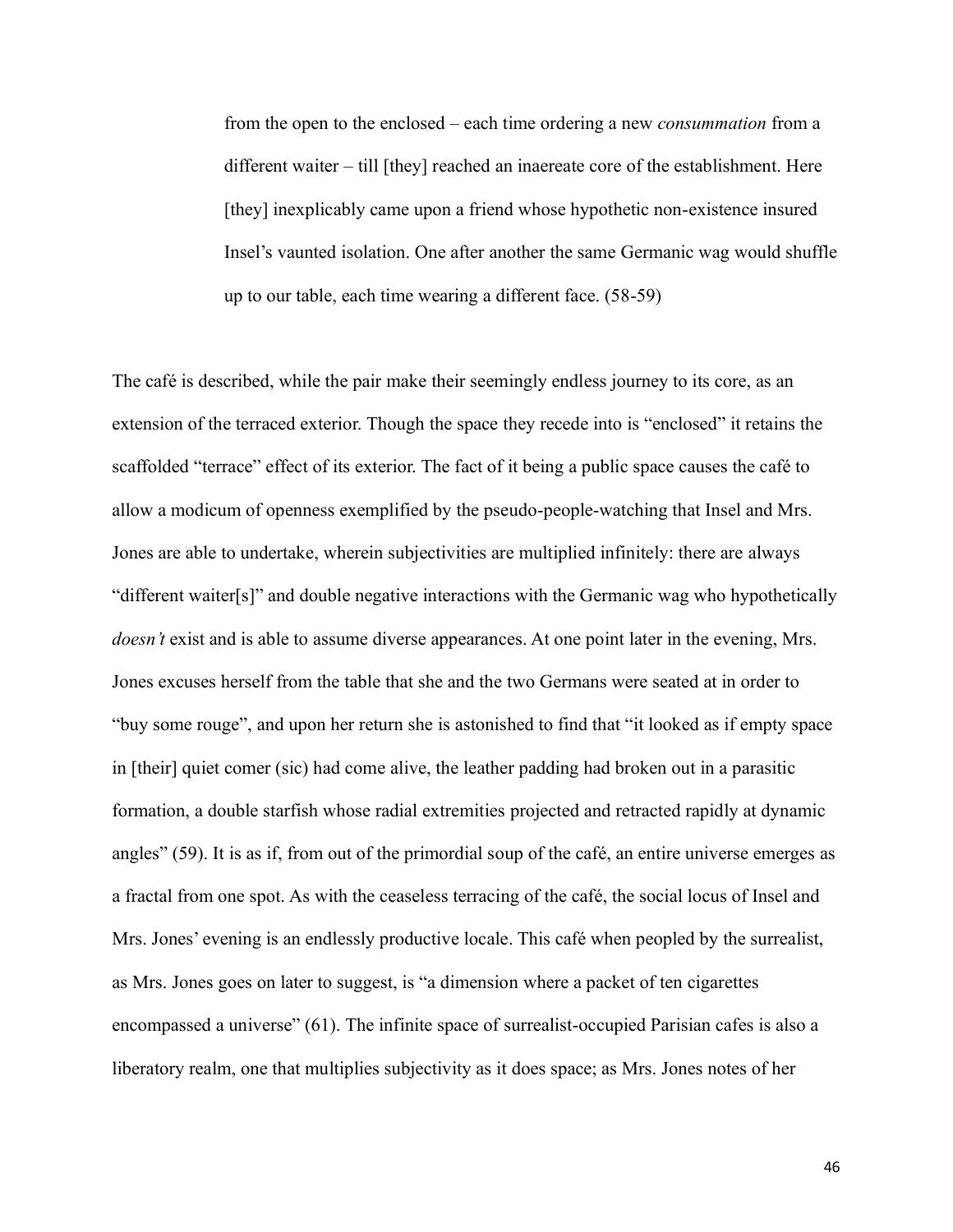"evening outside the Lutetia," cafés allow an ongoing "doubling of space where different selves live … different ways in different dimensions at once … [imbuing a] sense of timeless peace – of perfect happiness" (96). It is the spatiotemporally altering possibilities of cafés such as the Lutetia, infinitesimal and all-encompassing at the same time, much as a fractal is simultaneously one point and the entirety of its form, that allows for surrealists such as Mrs. Jones and Insel to (re)perform their art away from the strictures of science, law, and, most of all, repressive and hegemonic political control.

While the café(s) of *Insel* are delineated in terms of infinite space and socialperformativity, they are also depicted as transgressive spaces, particularly generative for racial/ethnic minorities and women, with both of whom Loy identified and with whose quandaries she concerned herself. The café is emblematic of the Bakhtinian carnivalesque; in its embodied surrealism, the forthright admixture of life and art, the café bestows to all comers a broad and empowering subjectivity. As Bakhtin notes, "in carnival everyone is an active participant, everyone communes in the carnival act … its participants *live* in it … that is, they life a *carnivalistic life*" (122). The café(s) of *Insel*, doing what any good carnival must, suspends the "hierarchical structure and all the forms of terror, reverence, piety, and etiquette connected with it – that is, everything resulting from socio-hierarchical inequality or any other form of inequality among people" (123). After returning from her sojourn to purchase "rouge", Mrs. Jones notes that Insel is "draped with the bodies of two negresses, spiked with their limbs" (59). After seating herself and, intensely aware of societal racial prejudice, greeting them with "an inclusive smile of welcome," Mrs. Jones suggests that Insel was partaking in a "virtually prohibited conjunction with a race whose ostracism 'debunks' humanity's ostensible belief in its soul" (60). Mrs. Jones, while displaying good-will in acknowledging the inherent racial biases of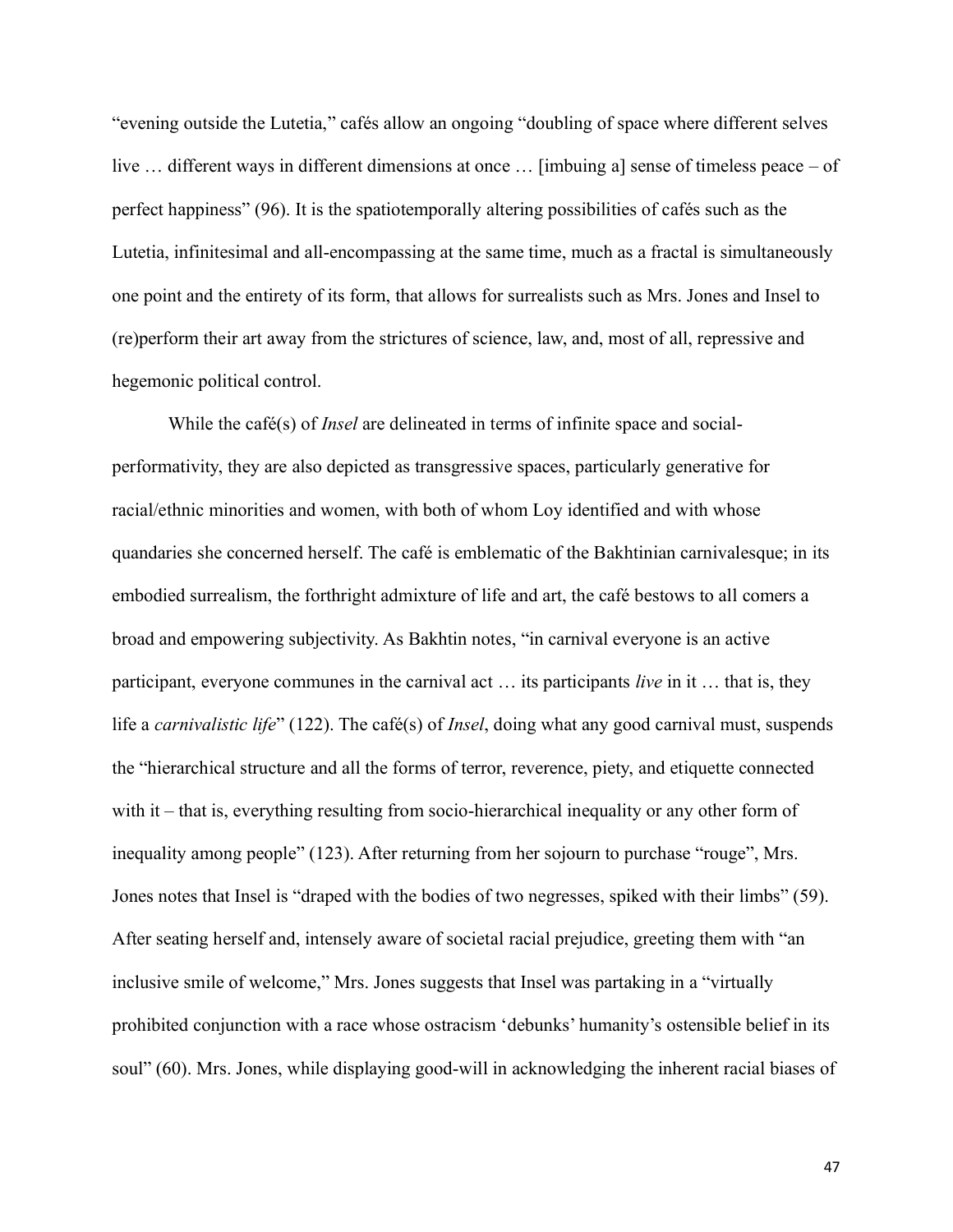society external to the café, still falls prey to the propensity to see the world according to racial and sexual biases; hearing the "negresses" berate Insel in French (a language that he has no grasp of), calling him a "pimp" and a "skunk", Mrs. Jones suspects that these women with their exotic feminine guile are taking advantage of her poor little "ant" (60). However, after having abandoned him for her home, and thereafter imagining herself as a "damp and heroic" saviour of the man she imagined bore "a treasure to be saved at all costs", Mrs. Jones realizes that her perception of the power-dynamic between the two was entirely obverse to reality, when the majordomo explains to her that Insel "lives off these women of the Dôme" (62). The café is a world that is paradoxically both open and closed, to which the artistic mind, and not the finite artistic product, serves as the key.

Christina Walter, writing about Insel/*Insel*'s "impersonal aesthetic", argues "that incompletion is finally key to the potential that Loy registers in the body" (685). Here, I would like to extend Walter's fruitful notion and suggest that "incompletion," while important to the subject proper, is mediated and empowered as an aesthetic consideration via a spatial analogy. The geographic signifier that is most commonly associated with *Insel*/Insel, both explicitly and otherwise, is the key. It is in his discussion of wardrobes, and the infinite mysteries that they contain, that Bachelard posits that there is not a "single dreamer of words who does not respond to the word wardrobe" (99). The wardrobe, according to Bachelard, is a space that exemplifies the majesty of retained and perpetually generative sublimity; "the real wardrobe," Bachelard explains, "is not an everyday piece of furniture. It is not opened every day, and so, like a heart that confides in no one, the key is not on the door" (100-101). Instead, the key exists as an imaginative object, it is the literary imagination's exaggerative inquisitions of the wardrobe's interior that unlocks the bounty that lies within. Against the base psychoanalytic symbolist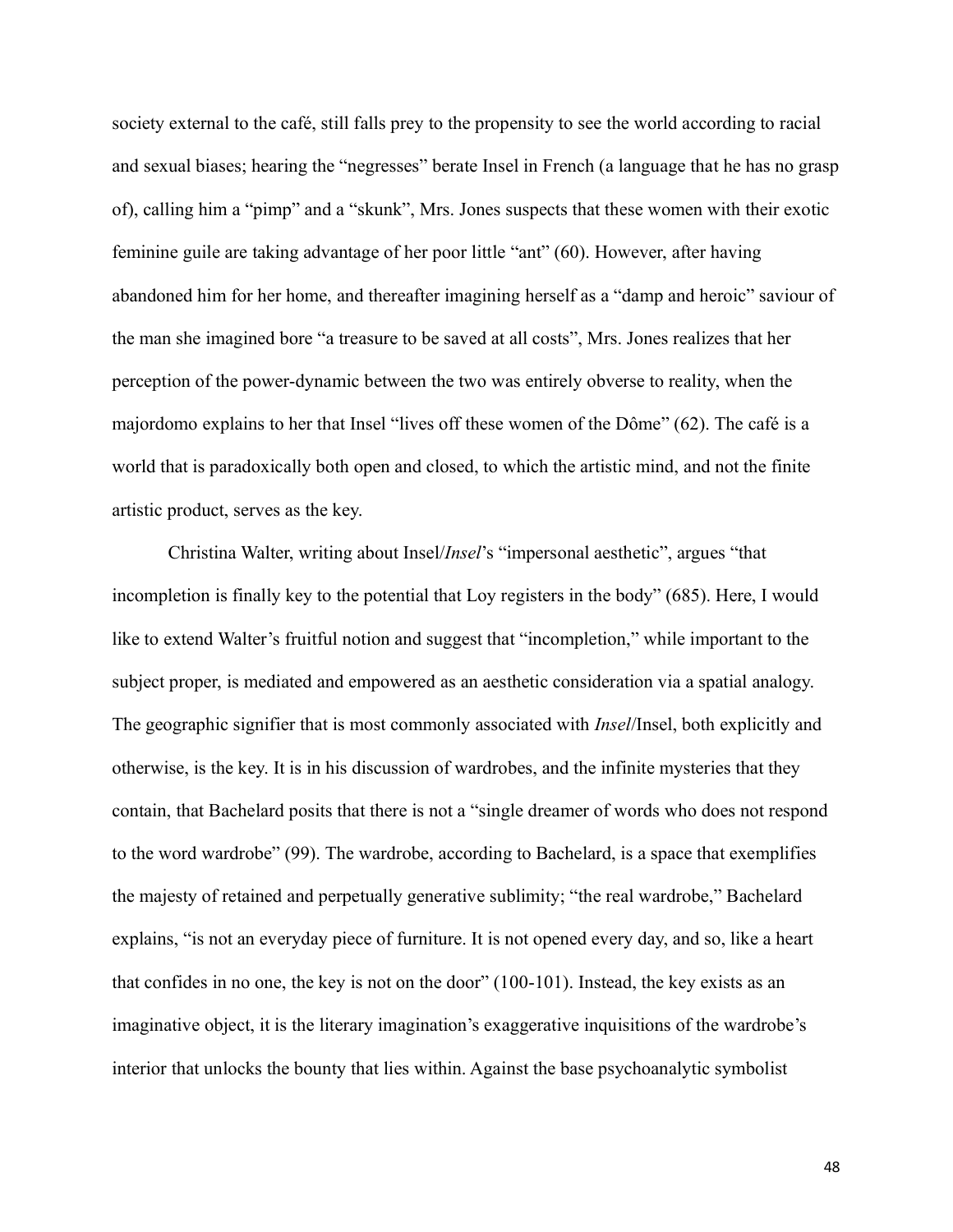reading of "locks and keys", Bachelard posits his competing topoanalytical reading, that the artist "gathers the universe together around and in an object. We see it open chests, or condense cosmic wealth in a slender casket" (105).

As to his own history as key-bearer, Mrs. Jones suggests that Insel's "destiny appeared to [her] to get mixed up with keys" (10). After Insel explains that his father was a *schlosser* (blacksmith) who "surely" made keys, Mrs. Jones goes on to suggest to him that he's "*inherited*  the keys [his] father made. [He'll] see the whole of [his] life will turn on a key. Some people are accompanied throughout their career by a fixation of their destiny – [his] is a key" (10).

Insel's artistic practice, as has been alluded to previously, bears many of the aesthetic markers of surrealism that crafts a key-like art that opens the wardrobe of the universe. Mrs. Jones purports, in a conversation with her friend Mlle Alpha, that Insel and his art are "too surrealistic for the surrealists" (104). Insel is so intense a practitioner of illogical and lived surrealist art that Mrs. Jones expresses an impassioned concern for the artist and his constantly frustrated attempts to produce art, stating:

> I know his work is a technical miracle and I submit to the active hypnosis with which he has the power to infuse dead paint – still –. There! That's one thing we're always talking about. His future work. He *shows* me what he is going to do. Sometimes I feel he has found a short cut to consummation in defiance of the concrete. That he is feeling the galleries of the increate. He seemed so worth helping, I've only just begun to notice he *never* paints. (104)

The paradoxical relationship that Mrs. Jones establishes between Insel's painterly practice and its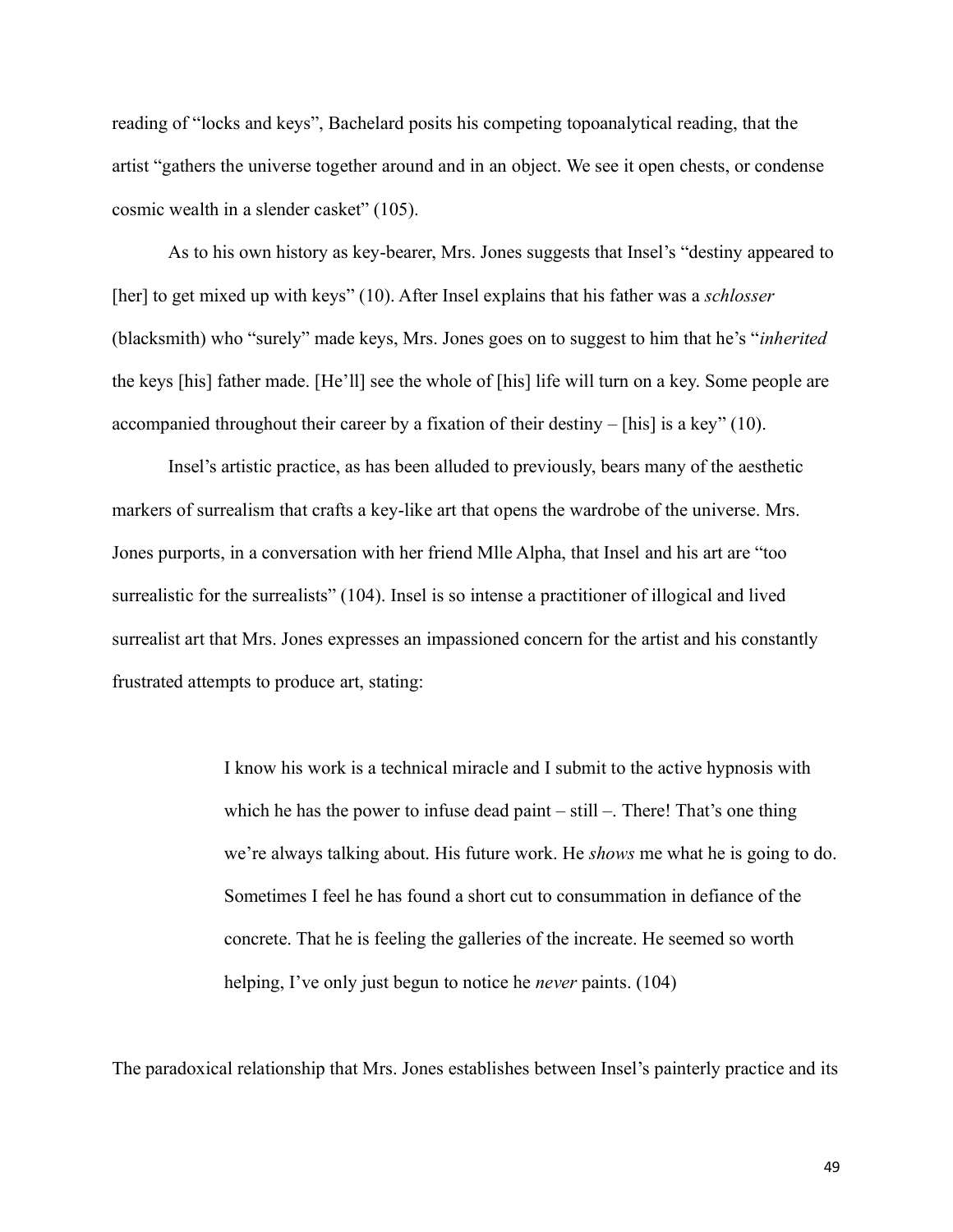implied vitality – that he "never paints" at the same time as he has the power to "infuse dead paint" with "active hypnosis" – is perplexing at best. On the one hand, Mrs. Jones seems to be suggesting that Insel's extant corpus is, in the vein of Jane Bennet's "vital materiality", a harbinger of "thing-power", an "existent ... in excess of [its] association with human meanings, habits, or projects" (4). However, at the same time, and perhaps wrongly so, Mrs. Jones excoriates Insel's "increate" artistic sensibility as a "short cut" to "consummation". It is consummation, indeed, that seems to be the teleological end-game of Insel's demiurgic practice; his is one where consummation, and not (re)production, is the generative act. The "vital materiality" of Insel's art is therefore, as with Zeno's arrow and the cafés of Paris, infinitely generative, located in the only space that is simultaneously singular and all-encompassing, the human mind. Later, after Insel explains that "none of the surrealists will have anything to do with" him, Mrs. Jones ponders why, suggesting that in so doing the other surrealists might "learn" what supereality is about – [because he is] organically surreal" (108). Insel, it seems, is the art.

Insel was "in jail nine months," and prior to his birth from that womb-prison, he "*conceived* of a greater wealth than the wealth of banks. Within [himself he] found the artist" (11 emphasis mine). And it is crafting the artist, not the art, that is the core prerogative of Insel's surrealist aesthetic. Even those pieces of art that Insel does have the gumption to produce end up being kept back from entering the public economy, instead existing as gift objects in interpersonal communications. Passing Mrs. Jones "a black passe-partout," Insel explains that he wishes her to have it as he "refuse[s] to sell" (34). The piece itself had the effect of the "atmosphere that clung to him as ours clings to the earth … [it] seemed almost astir with that somnolent arrested motion revealing his nature" (34). The art produced is always attached to that man that is half-formed, *in media res* of his parturition, at the same time as it is apart from math-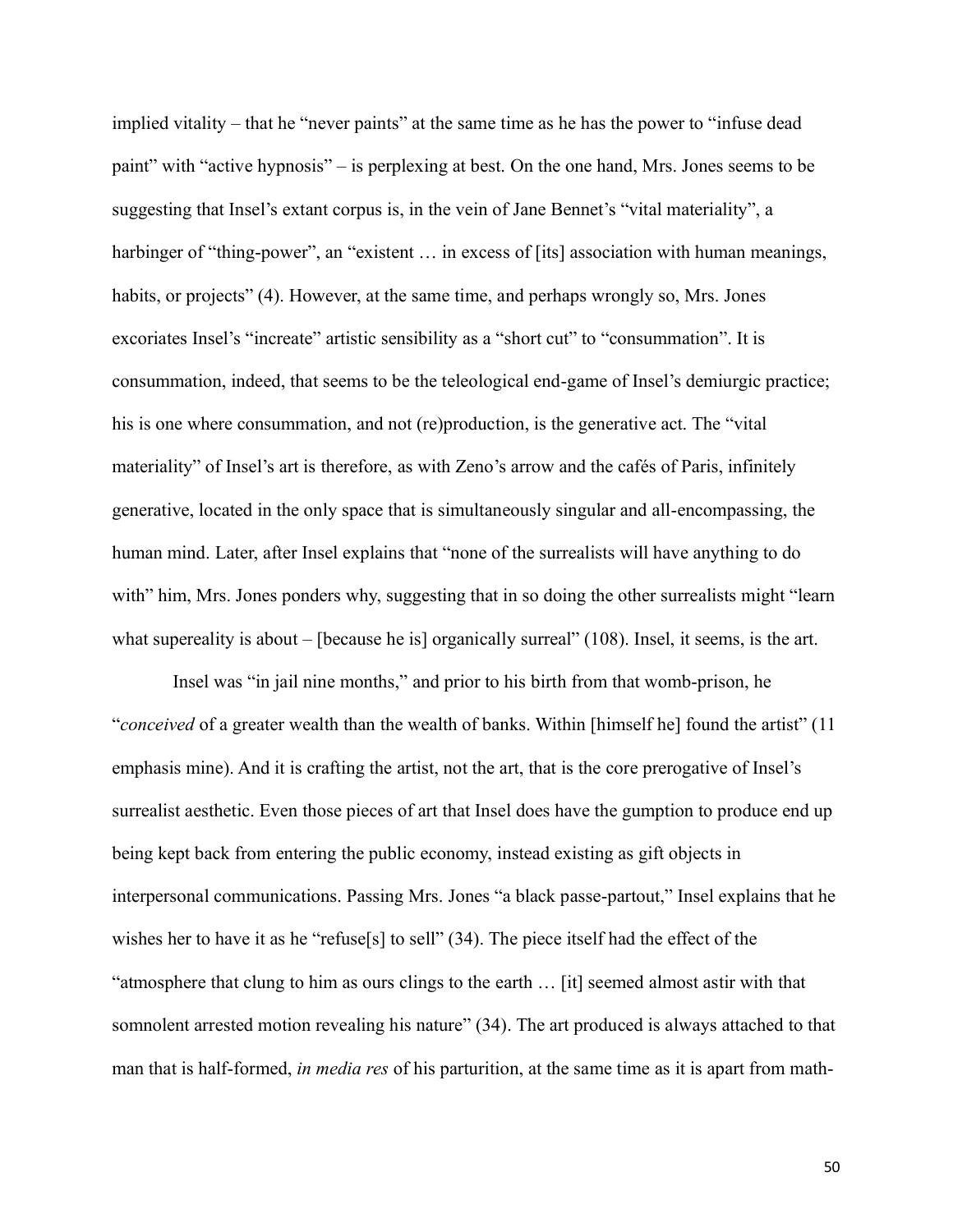logic spatiation, existing instead as an "astir" art object in "arrested motion". Insel's art cannot exist in the exchange economy because that would mean it has succumbed to geography, the logic of which is antithetical to his surrealist methods. Instead, it must be a part of him, sometimes as an idea and other times as an interpersonal in-group gift. In either case, the space of Insel's art is infinite as with that of the arrow paradox, it is extant but is never capable of reaching its teleological end.

Mrs. Jones propounds, in one of her many seemingly wayward conversations with Insel, that "the artist's vindication does not lie in 'what happens to him' but in what shape he comes out" (14). Regardless of gendered diction (Mrs. Jones oft veers less feminist than her author), this suggestion is evocative regarding the 50-odd-year gestation that *Insel* experienced prior to its publication. If the artist's "vindication" is a subjectively generative moulding through methodical formal craft, then Loy, with *Insel*, endeavoured as much as any one person can, to craft a narrative that was perpetually a vindication of generativity. Loy, Mrs. Jones' real-world counterpart, much like Insel, never saw her work make its way out into the world. *Insel* existed in the world of her mind and the pages of her journal. Apart from its being read by a few of Loy's close friends, and a few aborted attempts at publication, *Insel* was never made available to the public during Loy's life. *Insel*, it seems, as with the always imminent art of its title character, never gets to where it's going; and so, there is, according to Loy's surrealist aesthetic of illogical spatiation, a world between.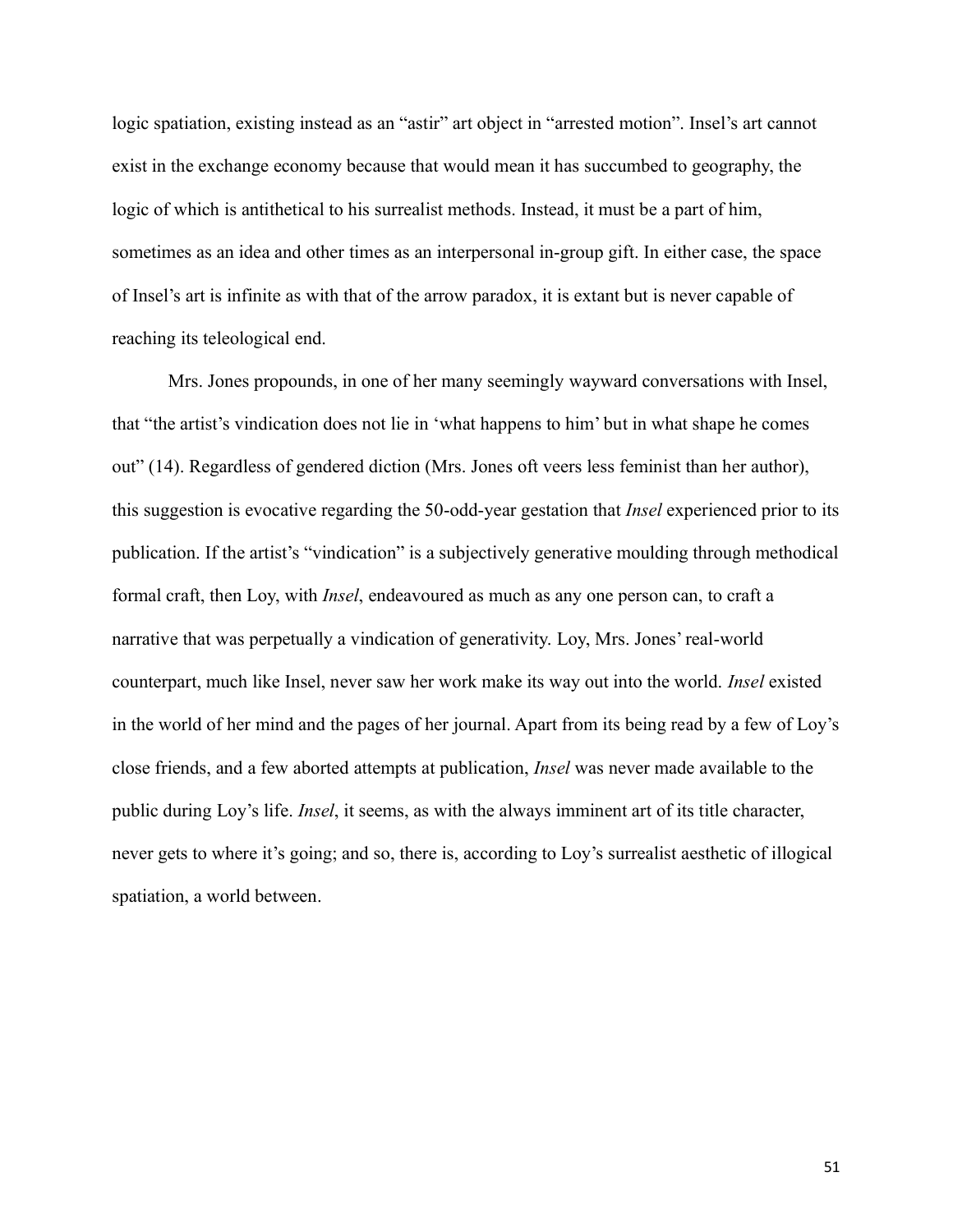# **Conclusion**

life originates forms, and it is perfectly natural that life, which is the cause of forms, should create living forms. Once again, for such daydreams as these, form is the habitat of life. -Gaston Bachelard, *The Poetics of Space* (133)

This thesis has attended to various overlapping interests that resituate the experience of queer and feminist writers in interwar Paris. Though it is concerned with writers and characters from different national, ethnic and sexual identities, and with divergent political biases to their writings, the authors and characters of *Nightwood* and *Insel* both display an experience of, and desire for, space that counters notions of social and scientific modes of normalizing spatiotemporal organization. These confounding narratives display a series of comparable concerns: how does one's occupation of space reify or reject a dominant social order? What "illogical" forms of spatial organization allow for a politically charged rejection of the hegemonic ordering of space? What are the generative possibilities of formal and literary miming of space?

Beginning with *Nightwood*, a text which I chose because of what I considered to be a dearth of geocritical and spatial studies of it, I aimed to parse how space, according to Djuna Barnes, was most generative when it rejected the dichotomous world/domesticity relationship through despatialization and aspacialization. My protean intuition regarding space in *Nightwood*  was that Barnes' characters occupy a world of "placelessness" that "threatens to [cause] spatial dissolution" (Miller 127). But, in the end, I found that Barnes considers space as producing the opposite effect and allowing for a seemingly infinite number of expanding, not contracting or eliminating, possibilities.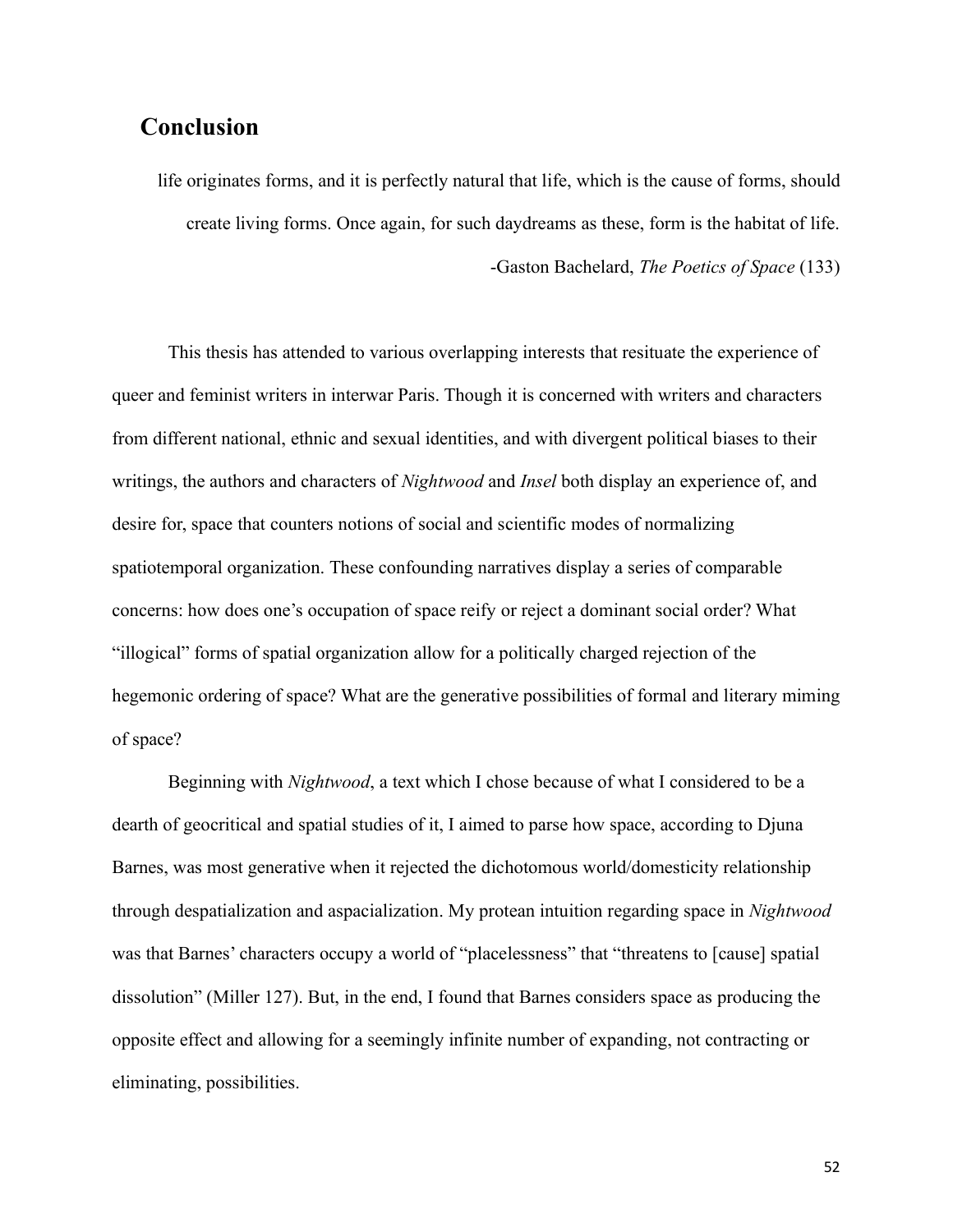For *Insel*, a text similarly lacking critical attention to its space but, even more lacking critical attention *in toto*, I partook in a reading project that looked at how public spaces, opposite private ones, serve as an infinitely generative realm. My reading here, more than I thought it would at first, was dependent upon contextualizing Loy via her relationship to, and participation in, two of the most prominent avant-garde artistic movements of modernity. Beginning with an analysis of Loy's attachment to Futurism, and her ingenious use of that group's misogynist scientific rhetoric for her feminist cause, I worked through the math-logic that was important for this period in the author's life. Later in her life, after she relocated to Paris (again), Loy abandoned the Futurists and subsequently took up a more nebulous relationship with surrealism and surrealists. It was here, in her Paris period as narrativized in *Insel*, that Loy evidenced her most acute comprehension of the liberatory potential that alternative spaces afford. Beginning with an analysis of the surrealist propensity to employ illogical techniques of non-Euclidean spatiation, I went on to suggest that Loy, with *Insel*, crafted an infinite fractal Paris within narrative space.

I have no intention to promote a focus on the novelistic works of Barnes and Loy that rejects the already well-established habit of reading them as essentially a-/non-spatial. The assertions that I have made throughout this thesis are, as with all self-aware works of scholarship, highly personal and enacted at the behest of a minute focus. Rather, I would like to suggest that my reading  $-$  that is, a geocritical one  $-$  is aligned with the anti-normalizing intentions, spatial and otherwise, that are a major concern of both *Nightwood* and *Insel*. Moreover, my reading uncovers how – in the brief interstices in which the two authors that serve as my study's locus discuss what Bachelard calls "the sites of our intimate lives … [wherein] the stage setting maintains the characters in their dominant roles"  $(30)$  – one can be of a city, its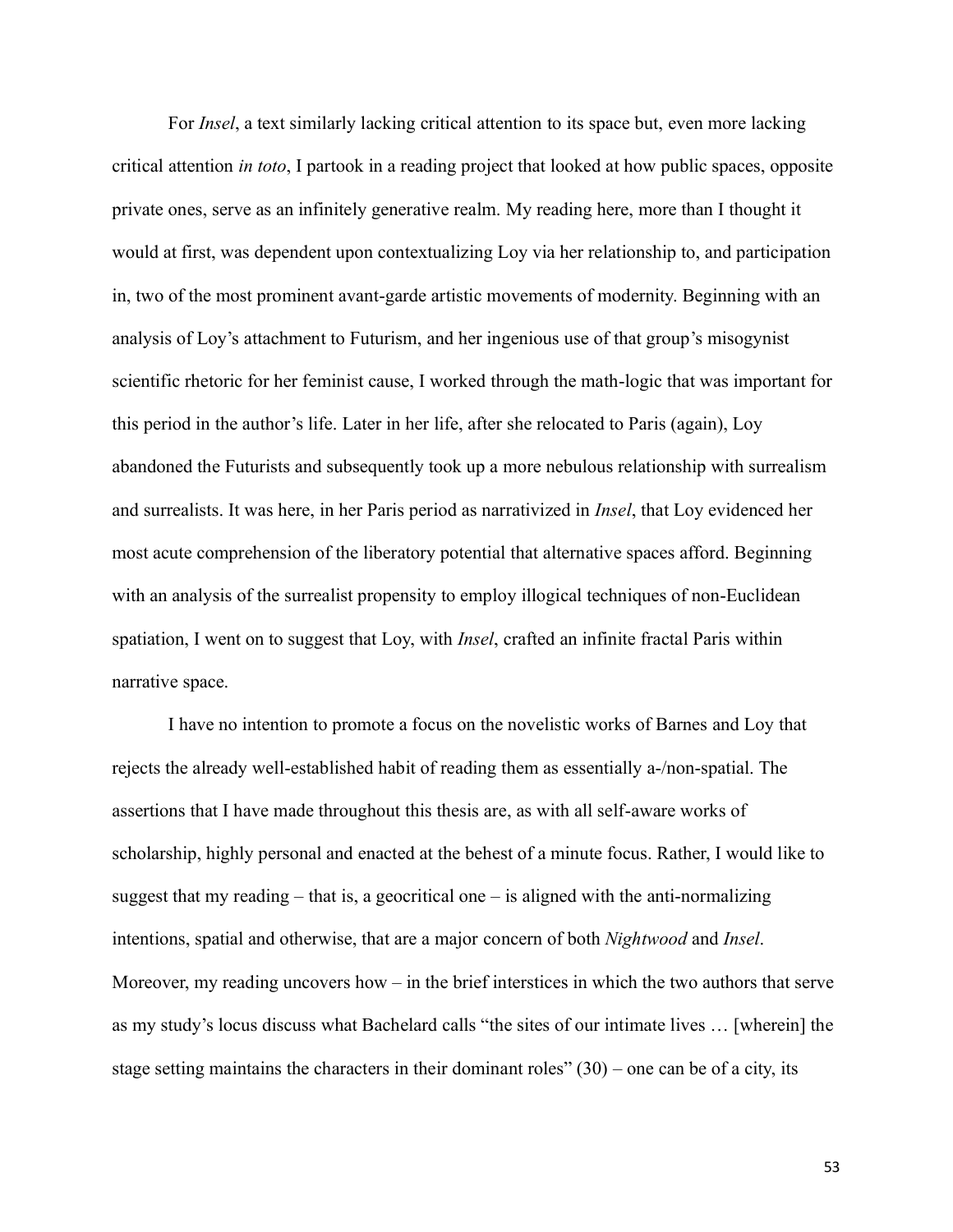place and its people, yet deny that same city's imposition of control and demarcation. In reading these alternative conceptions of space, I would like to finally suggest, we might too take a flight of fancy by unshackling our consciousnesses from their bordered world, for about us there are unfathomable realms on illogical planes.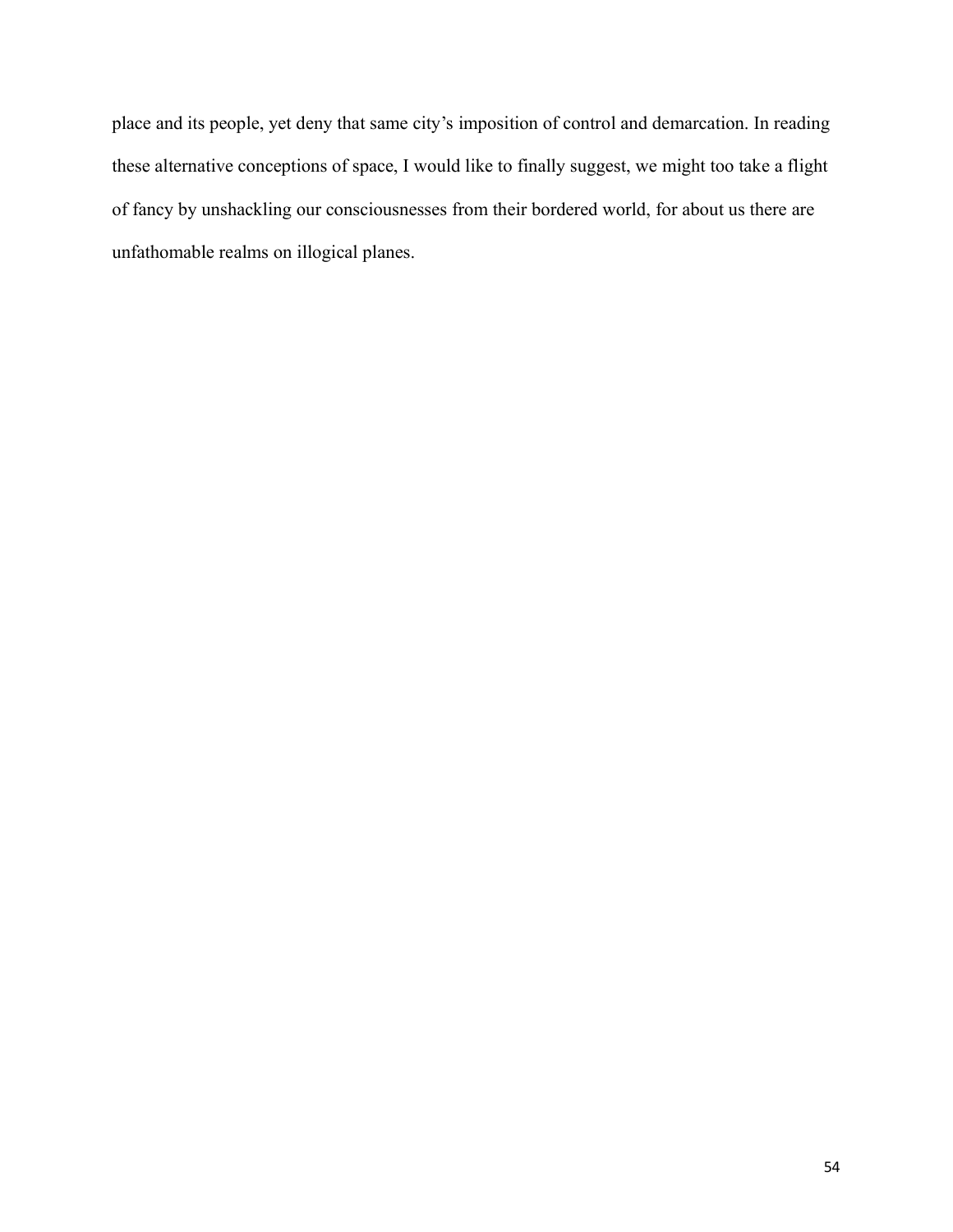#### Works Cited:

Aristotle. *Physics*. Translated by Robin Waterfield. Oxford UP, 1996.

Bachelard, Gaston. *The Poetics of Space*. Translated by Maria Jolas. Penguin, 2014.

Bakhtin, Mikhail. *Problems of Dostoevsky's Poetics*. Translated by Caryl Emerson. U of Minnesota P, 1984.

Barnes, Djuna. *Nightwood*. New Directions, 1961.

Benjamin, Walter. *The Arcades Project*. Translated by Howard Eiland and Kevin McLaughlin. Harvard UP, 1999.

Bennet, Jane. *Vibrant Matter: a political ecology of things*. Duke UP, 2010.

- Benstock, Shari. *Women of the Left Bank: Paris, 1900-1940*. U of Texas P, 1987.
- Berghaus, Günter. "Futurism and Women: A Review Article." *The Modern Language Review*, vol. 105, no. 2, 2010, 401-410.

Bhabha, Homi K. *The Location of Culture*. Routledge, 1994.

Breton, André. *Manifestoes of Surrealism*. Translated by Richard Seaver and Helen R. Lane. U of Michigan P, 1969.

Burke, Carolyn. *Becoming Modern: The Life of Mina Loy*. Farrar, Straus and Giroux, 1996.

Clébert, Jean-Paul. *Paris Vagabond*. Translated by Donald Nicholson-Smith. NYRB, 2016.

Deleuze, Gilles and Félix Guattari. *A Thousand Plateaus*. Translated by Brian Massumi. U of Minnesota P, 1987.

*Department of Mathematics*. Yale U,

https://users.math.yale.edu/public\_html/People/frame/Fractals/Panorama/Art/Decalcoma nia/Decalcomania.html

Du Bois, W.E.B. *The Souls of Black Folk*. Dover, 1994.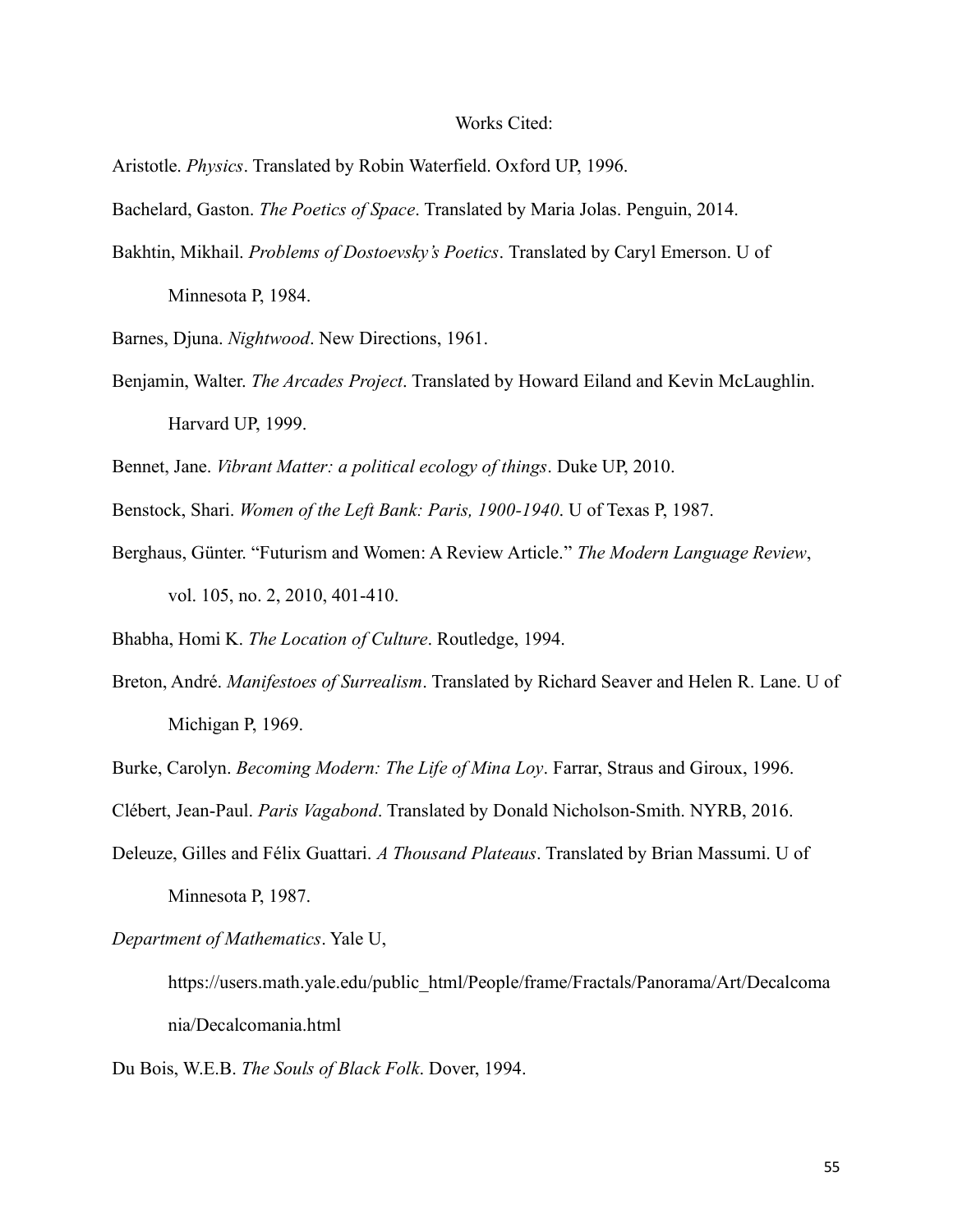- Eames, Rachel Fountain. "'Snared in an Atomic Mesh': Transcendent Physics and the Futurist Body in the Work of Mina Loy." *Journal of Literature and Science*, vol. 13. No. 1, 2020, pp. 31-49.
- Edwards, Justin. "'Why Go Abroad?' Djuna Barnes and the Urban Travel Narrative." *Journal of Urban History*, vol. 29, no. 1, 2002, pp. 6-24.
- Fama, Katherine. A. "Melancholic Remedies: Djuna Barnes's *Nightwood* as Narrative Theory." *Journal of Modern Literature*, vol. 37, no. 2, 2014, pp. 39-58.

Field, Andrew. *Djuna: The Life and Times of Djuna Barnes*. Putnam, 1983.

- Foucault, Michel. "Of Other Spaces." Translated by Jay Miskowiec. *Diacritics*, vol. 16, no. 1, 1986, pp. 22-27.
- Frank, Joseph. "Spatial Form in Modern Literature." *Essentials of the Theory of Fiction*, edited by Michael J. Hoffman, Duke UP, 2005, pp. 61-73.
- Glavey, Brian. "Dazzling Estrangement: Modernism, Queer Ekphrasis, and the Spatial Form of '*Nightwood*'." *PMLA*, vol. 124, no. 3, 2009, pp. 749-763.
- Harvey, David. *Paris, Capital of Modernity*. Routledge, 2003.
- Hazan, Eric. *The Invention of Paris: A History in Footsteps*. Translated by David Fernbach. Verso, 2010.
- Henderson, Linda Dalrymple. "The Fourth Dimension and Non-Euclidean Geometry in Modern Art: Conclusion." *Leonardo*, vol. 17, no. 3, 1984, pp. 205-210.

Jameson, Fredric. *The Modernist Papers*. Verso, 2007.

- Loy, Mina. "Aphorism on Futurism." *The Lost Lunar Baedeker*, edited by Roger L. Conover, Farrar, Straus and Giroux, 1996, pp. 149-152.
- ——. "Feminist Manifesto," *The Lost Lunar Baedeker*, edited by Roger L. Conover, Farrar,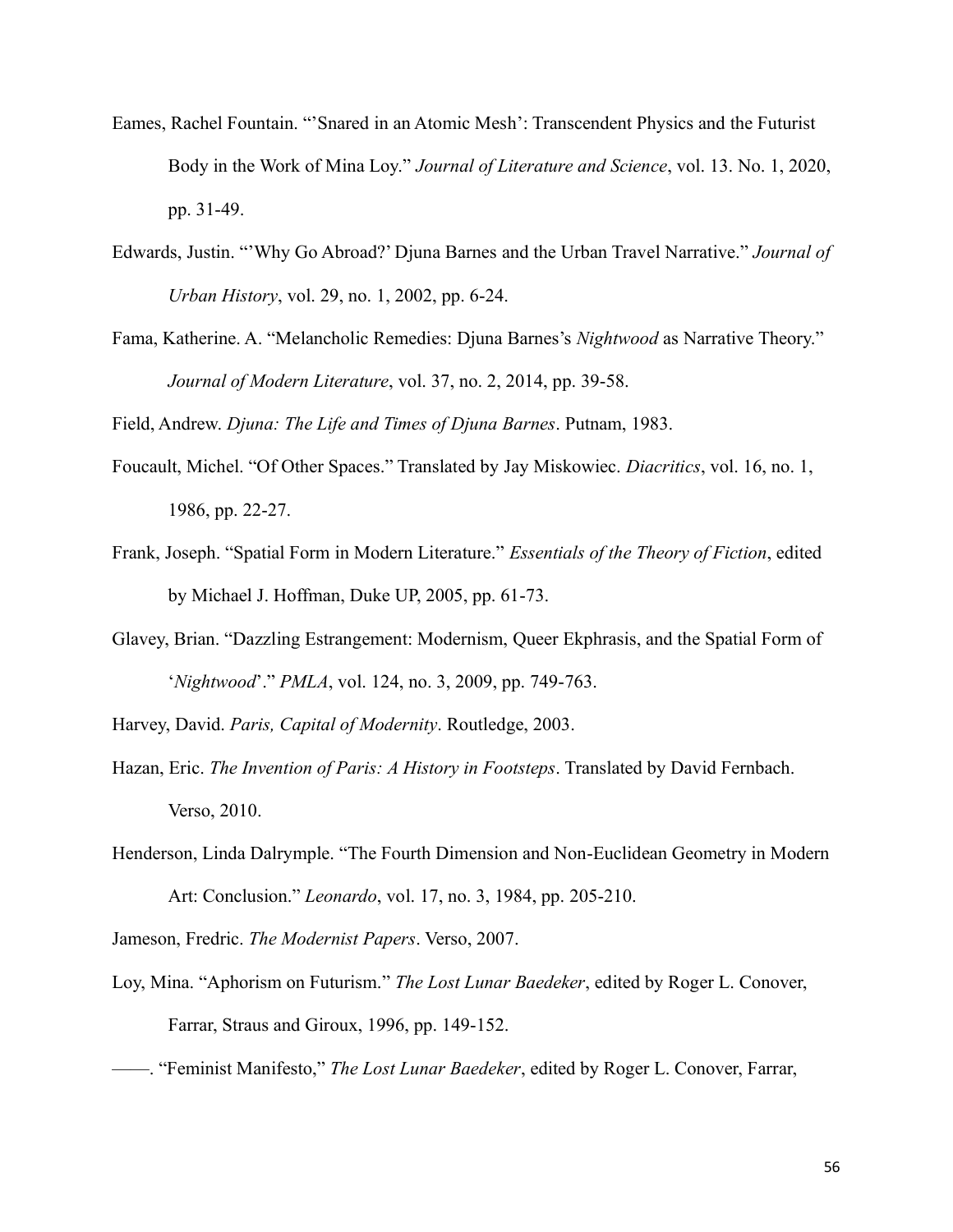Straus and Giroux, 1996, pp. 153-156.

- ——. *Insel*. Melville House, 2014.
- ——. "There is no Life or Death," *The Lost Lunar Baedeker*, edited by Roger L. Conover, Farrar, Straus and Giroux, 1996, pp. 3.
- Lusty, Natalya. "Sexing the Manifesto: Mina Loy, Feminism and Futurism." *Women*, vol. 19, no. 3, 2008, pp. 245-260.
- Magritte, René. *La Flêche de Zenon*. 1964.
- Marinetti, Filippo T. "The Founding and Manifesto of Futurism." *European Theatre Performance Practice, 1900 to the Present*, edited by Nadine Holdsworth and Geoff Willcocks, Routledge, 2014, pp. 211-216.
- McWhorter, Ellen. "Body Matters: Mina Loy and the Art of Intuition." *European journal of American studies*, vol. 10, no. 2, 2015, pp. 1-26.
- Miller, Tyrus. *Late Modernism: Politics, Fiction, and the Arts Between the World Wars*. U of California P, 1999.
- Parsons, Deborah. "Djuna Barnes: melancholic modernism." *The Cambridge Companion to The Modernist Novel*, edited by Morag Shiach, Cambridge UP, 2007, pp. 165-177.
- Re, Lucia. "Mina Loy and the Quest for a Futurist Feminist Woman." *European Legacy*, vol. 14, no. 7, 2009, pp. 799-819.
- Roberts, Andrew Michael. "'How To Be Happy in Paris': Mina Loy and the Transvaluation of the Body." *Cambridge Quarterly*, vol. 27, no. 2, 1998, pp. 129-147.
- Rose, Gillian. *Judaism and Modernity: Philosophical Essays.* Verso, 2017.
- Soja, Edward W. *Thirdspace: Journeys to Los Angeles and Other Real-and-Imagined Places*. Blackwell, 1996.